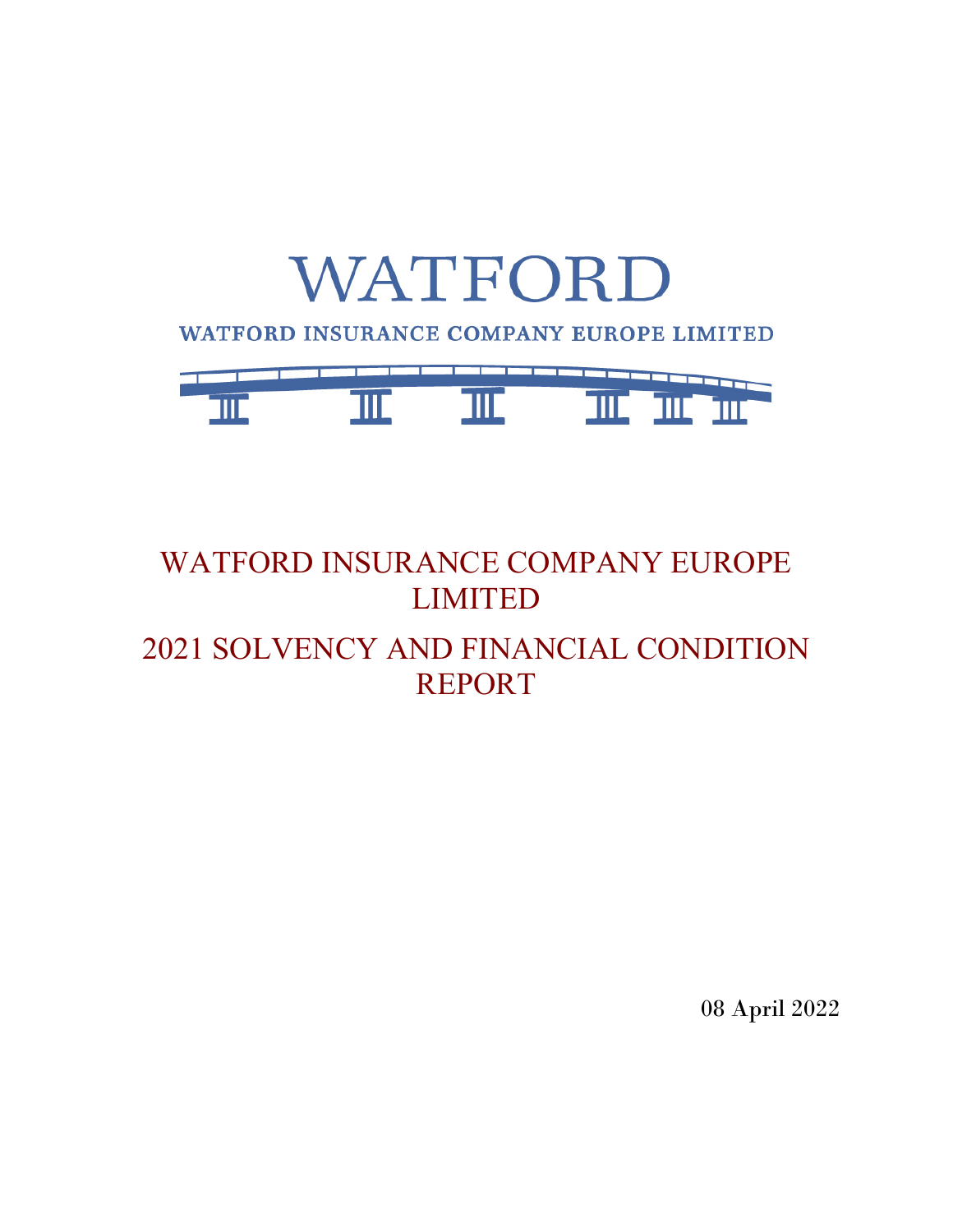# SOLVENCY AND FINANCIAL CONDITION REPORT

### **Table of Contents**

| B.3 Risk management system including the Own Risk and Solvency Assessment 15 |  |
|------------------------------------------------------------------------------|--|
|                                                                              |  |
|                                                                              |  |
|                                                                              |  |
|                                                                              |  |
|                                                                              |  |
|                                                                              |  |
|                                                                              |  |
|                                                                              |  |
|                                                                              |  |
|                                                                              |  |
|                                                                              |  |
|                                                                              |  |
|                                                                              |  |
|                                                                              |  |
|                                                                              |  |
|                                                                              |  |
|                                                                              |  |
|                                                                              |  |
|                                                                              |  |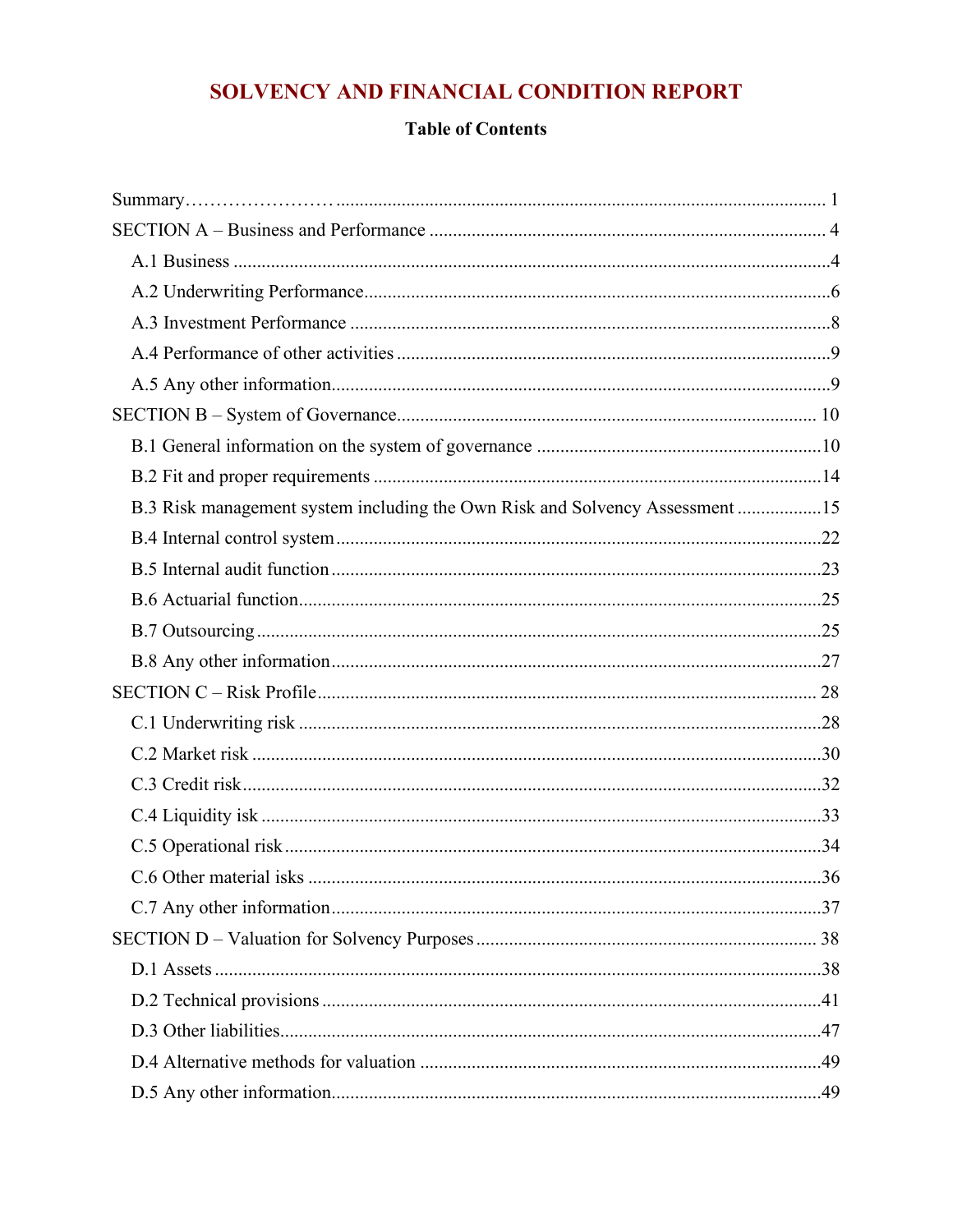| E.3 Use of the duration-based equity risk sub-module in the calculation of the SCR54 |  |
|--------------------------------------------------------------------------------------|--|
| E.4 Differences between the standard formula and any internal model used54           |  |
|                                                                                      |  |
|                                                                                      |  |
|                                                                                      |  |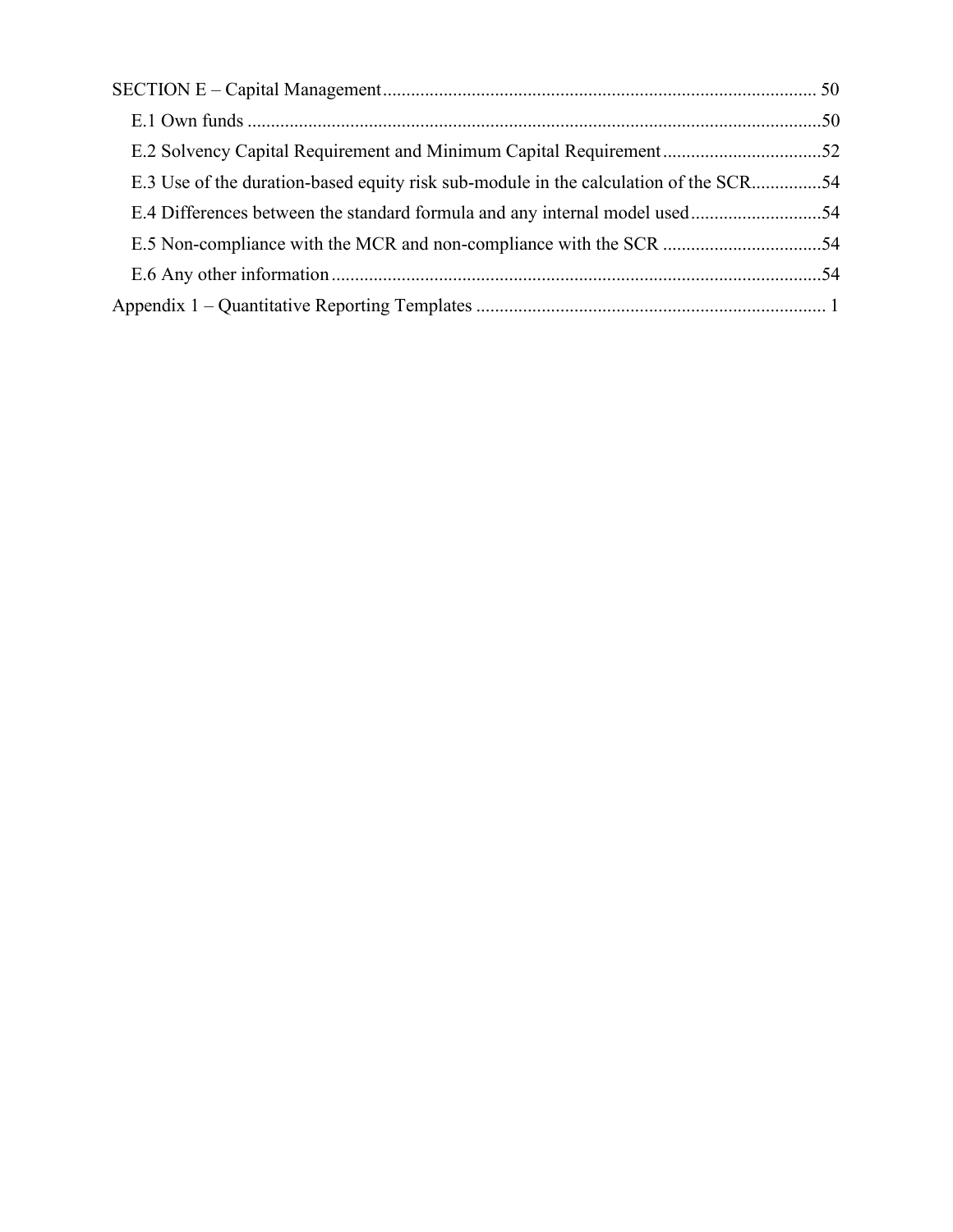<span id="page-3-0"></span>Watford Insurance Company Europe Limited ("WICE" or "the Company") is an insurance company licensed by the Financial Services Commission in Gibraltar. WICE was originally formed and capitalized in mid-2015 to conduct business in Europe. The Company targets both personal and commercial lines of Property and Casualty ("P&C") business in the UK and provides direct capacity to carefully selected MGA business partners.

WICE is a wholly owned subsidiary of Somers Re Ltd. ("Somers Re", previously Watford Re Ltd), a reinsurance company licensed in Bermuda, and an ultimate subsidiary of Somers Group Holdings Ltd ("Somers Holdings", previously Watford Holdings Ltd). Somers Re is a privately held global property and casualty insurance and reinsurance company with operations in Bermuda, the United States, and Europe. On July 2, 2021, Watford Holdings Ltd. was acquired by Arch Capital Group Ltd. (40%) and funds managed by Kelso & Company (30%) and Warburg Pincus (30%). On Nov. 4, 2021, Watford Holdings Ltd. changed its name to Somers Group Holdings Ltd.

WICE carries a financial strength rating of "A-" (Excellent) from A.M. Best Company, or A.M. Best, and "A" from Kroll Bond Rating Agency ("KBRA").

### **Business, Strategy & Performance**

During the year ended 31 December 2021, WICE wrote premium of £165.7 million (2020 – £179.6 million) and made a profit before tax of £0.9 million (2020 – £3.6 million loss). Premium written in the current year represents a small decrease in volumes compared to the prior year as a result of the Company's decision to not purchase external quota share cover in 2021 and to restrict gross volumes instead. Premium written by WICE consists primarily of motor insurance as well as some liability and property risks in the United Kingdom, with the motor and pet insurance business in the Republic of Ireland now in run off. WICE furthermore operates a branch in Romania which provided motor insurance up to September 2020 and is now focused on an orderly run off of the remaining liabilities.

WICE continues to purchase reinsurance on the business it writes to protect the Company against adverse performance and to efficiently manage capital. Reinsurance is purchased in the form of Excess of Loss covers which provide protection against large losses in excess of agreed limits; and group internal Quota Share Reinsurance, which mitigates attritional losses and allows for efficient capital management. After consideration of the Excess of Loss and Quota Share reinsurance, the maximum retention for an individual claim for WICE is £200,000.

#### **Systems of Governance**

WICE has put in place a system of governance to ensure sound and prudent management of its operations. The system of governance is based on the principle of proportionality taking due account of the nature, scale and complexity of the operations.

WICE has continued to operate a largely outsourced business model and the Company's expenses therefore primarily reflect the charges from its outsourced service providers. In particular, compliance and company secretarial is outsourced to WICE's insurance manager, Artex Risk Solutions (Gibraltar) Limited ("Artex"). The Company also outsources certain finance, operational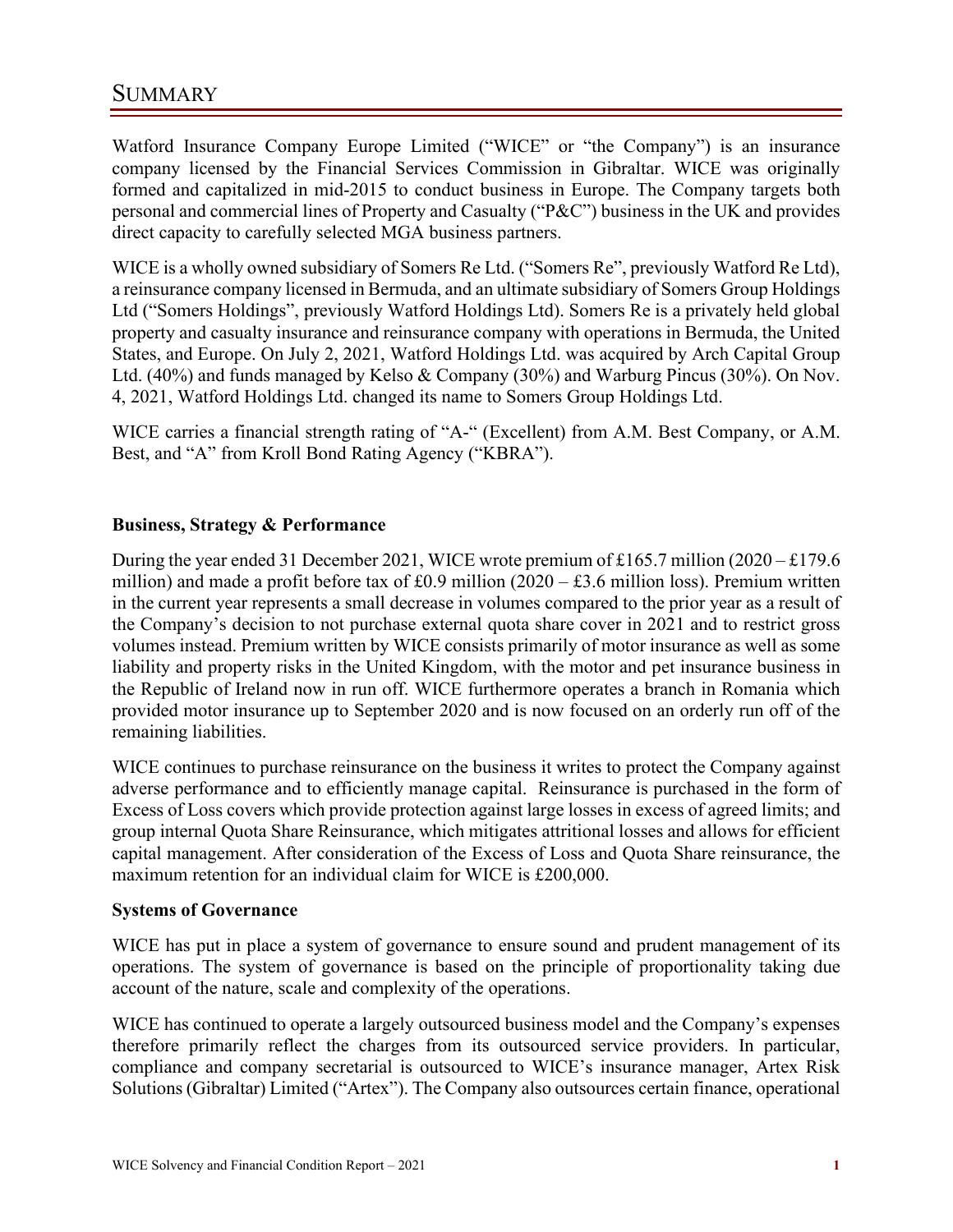and management functions to subsidiaries of Arch Capital Group Ltd ("ACGL"). Outsourcing has the potential to create additional risk due to delegation of day-to-day control over the services. Therefore, there is significant focus within WICE's risk and governance framework on the oversight of its outsourced service providers.

WICE's Board of Directors at the end of the year comprised five Directors. The Company does not operate via Sub-Committees and all functions are currently retained by the Board. WICE employs what it terms a "three lines of defence" model and the full governance structure is set out in Section B.

#### **Risk Profile**

WICE's risk appetite framework provides an expression of the level of risk the Company is willing to accept in pursuit of its strategic objectives. The risk appetite framework provides quantitative and qualitative statements which are used to define the general attitude within the organization towards the desired level of risk. It not only supports the Company's risk management framework, it also enables WICE to make informed business decisions with due regard to the key risks to which it may be exposed by such a decision.

In general, WICE has an appetite for insurance (underwriting) risk and a tolerance for other forms of risk. The risk philosophy of WICE encompasses all major risks and focuses on attaining the following business objectives:

- Underwrite business that meets agreed targeted returns
- Underwrite business with selected MGAs
- **Underwrite only carefully selected business lines**
- **Manage underwriting volumes in line with the business cycle**
- **EXECUTE:** Limit the downside risk such that the Company maintains a sufficient solvency margin

#### **Valuation for Solvency Purposes**

WICE prepares its financial statements in accordance with Gibraltar Generally Accepted Accounting Principles (Gibraltar GAAP). The Company's Solvency II balance sheet is prepared on an economic fair value basis. The most significant differences between the GAAP and the Solvency II balance sheet arise from:

- Valuation of gross technical provisions
- Valuation of reinsurers' share of technical provisions
- Reclassification of insurance and intermediary receivables
- Reclassification of reinsurance payables and receivables
- Valuation of deferred costs

#### **Capital Management**

The Company's SCR coverage ratio as at 31 December 2021 was 160% (2020 – 148%), with Own Funds of £28,335,000 (2020 - £21,027,000) and a Solvency Capital Requirement (SCR) of £17,709,000 (2020 - £14,194,000). The Minimum Capital Requirement was £4,427,000 (2020 - £3,548,000). Own Funds are composed primarily of Tier 1 funds (£26,774,000) with 1,174,000 Tier 2 ancillary Own Funds and 387,000 Tier 3 (deferred tax asset). WICE has a strong capital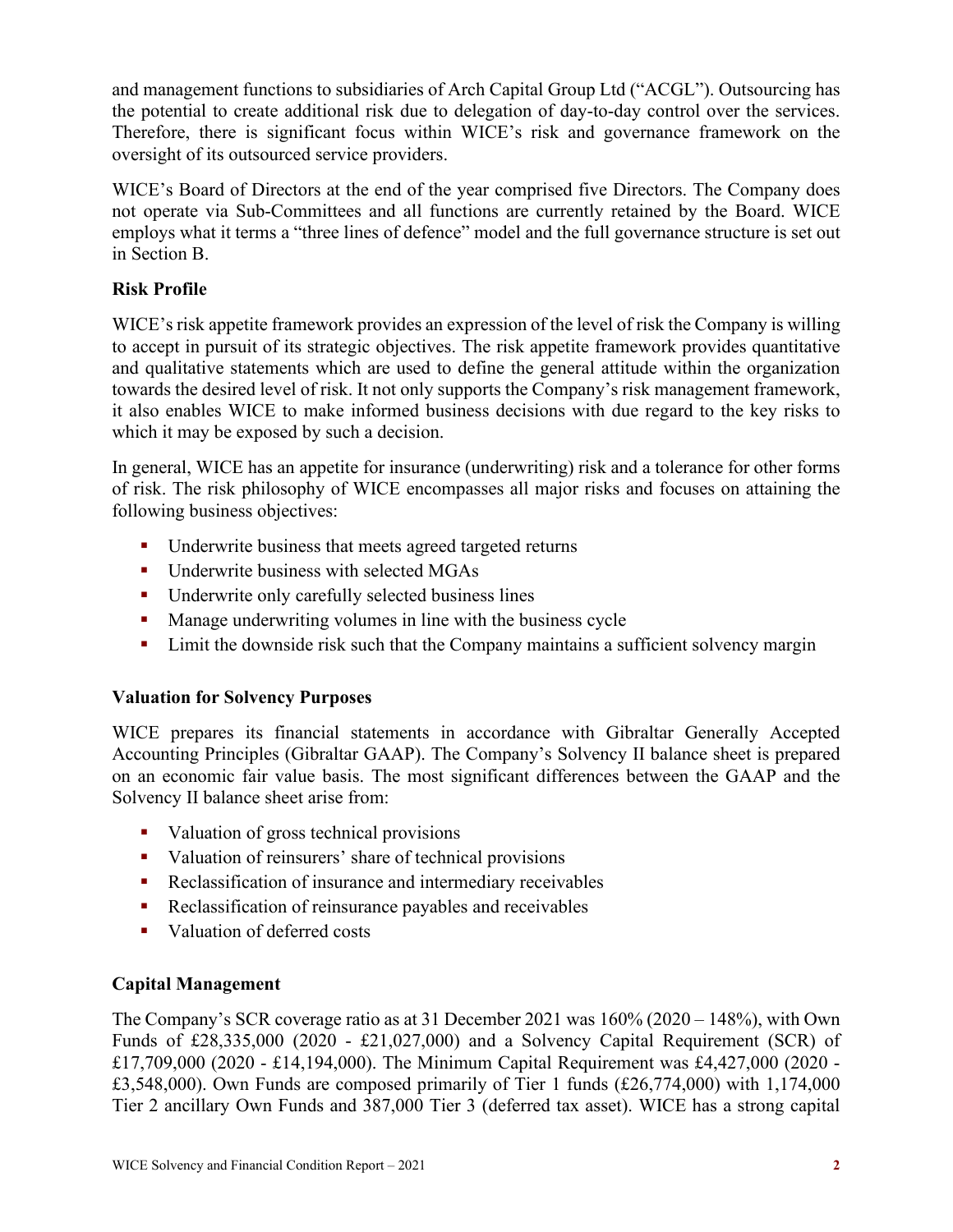base, enabling the Company to meet its regulatory solvency requirements, and its business plan shows it remaining continuously compliant with the solvency requirements.

The Company has entered into a capital commitment deed with Somers Re Ltd. which was approved by the Gibraltar Financial Services Commission in Q3 of 2021 and which allows the Company to take into account an ancillary Own Funds item of up to £10m up to a solvency coverage ratio of 160%. The amount taken into account as at 31 December 2021 is set out above.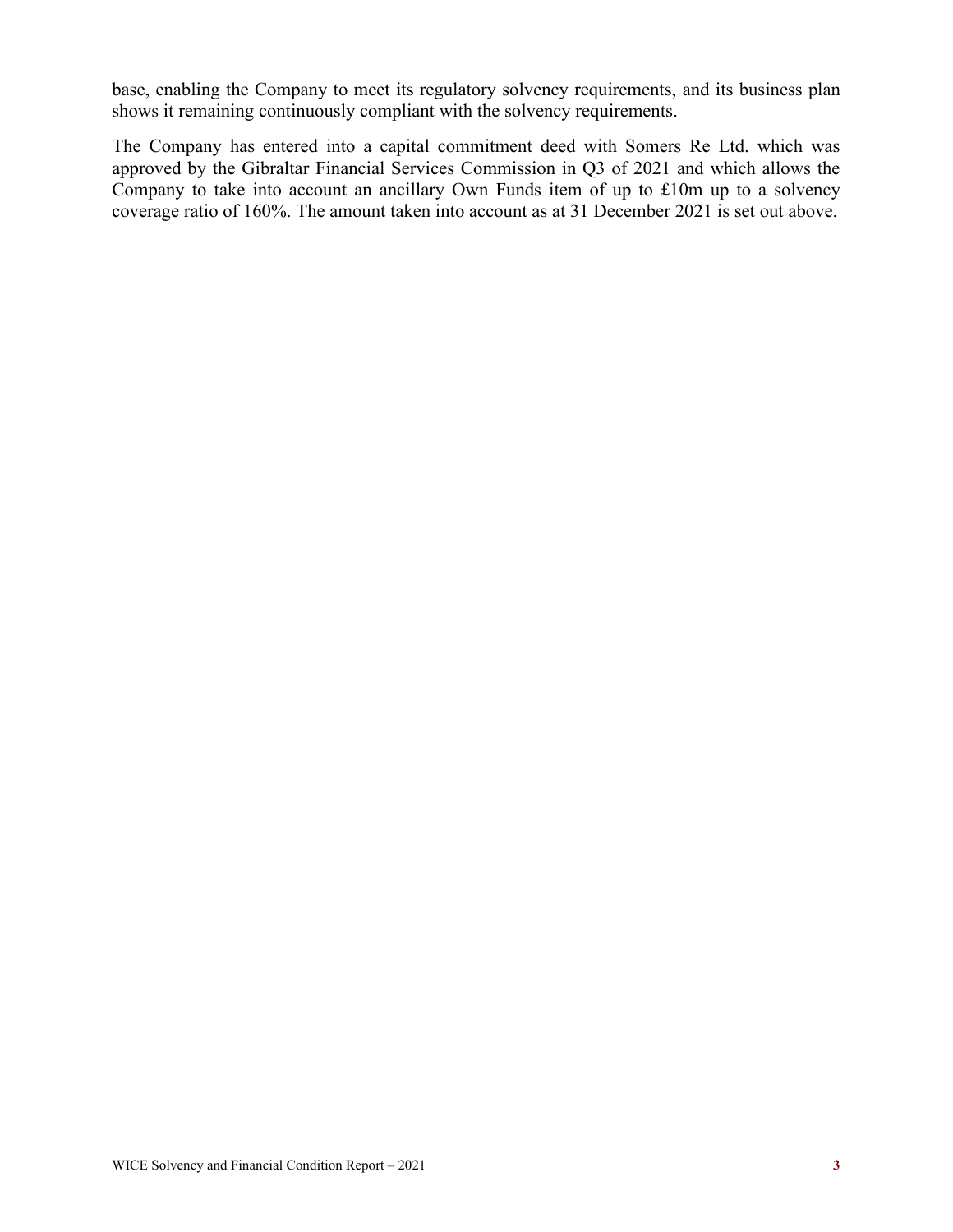#### <span id="page-6-1"></span><span id="page-6-0"></span>**A.1 Business**

#### *A.1.1 Name and Legal Form of the Undertaking*

Watford Insurance Company Europe Limited ("WICE") is incorporated in Gibraltar (Registered Number: 112869) and is a company limited by shares. The address of the registered office of the Company is:

PO Box 1338 First Floor Grand Ocean Plaza Ocean Village Gibraltar GX11 1AA

This Solvency and Financial Condition Report covers WICE on a solo basis.

#### *A.1.2 Insurance Supervisor and Group Supervisor*

Insurance Supervisor Gibraltar Financial Services Commission (GFSC) Suite 3, Ground Floor Atlantic Suites Europort Avenue Gibraltar GX11 1AA

Group Supervisor Bermuda Monetary Authority (BMA) BMA House 43 Victoria Street Hamilton HM 12 Bermuda

*A.1.3 External Auditor* PricewaterhouseCoopers Limited 327 Main Street Gibraltar GX11 1AA

#### *A.1.4 Description of the ownership details including proportion of ownership interest*

Greysbridge Holdings Ltd, a company incorporated in Bermuda, ultimately owns 100% of the Company. Greysbridge Holdings Ltd. is owned by Arch at 40%, as well as Kelso and Warburg Pincus at 30% each.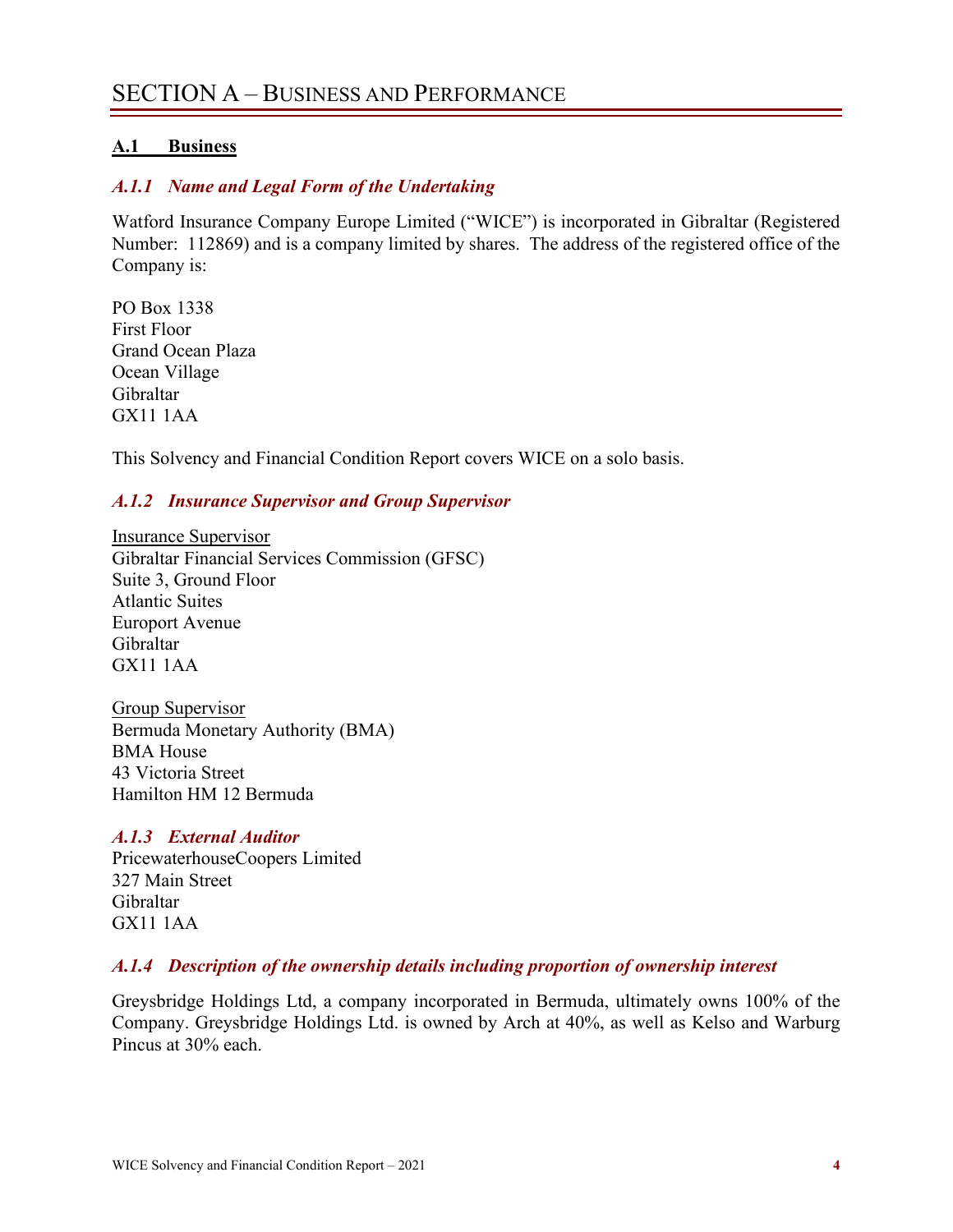### *A.1.5 Group Structure*

WICE's ultimate parent and ultimate controlling party is Greysbridge Holdings Ltd, a company incorporated in Bermuda.

A complete organization chart of Somers and WICE's position in the Group can be found below. WICE operates one branch in Romania.

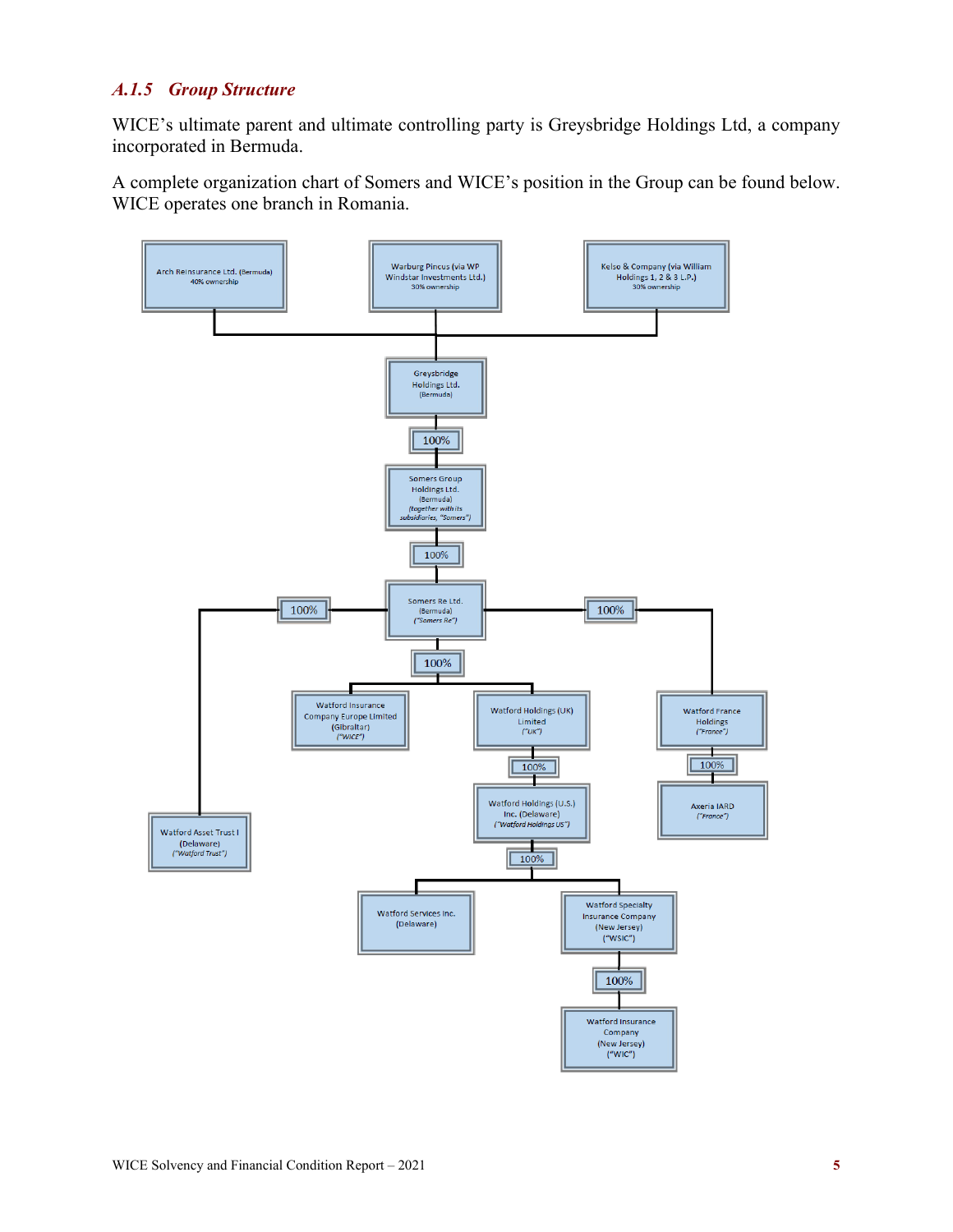#### *A.1.6 Material Lines of Business and Geographical areas where business is conducted*

The following tables set forth summary information regarding gross premiums written, by segment and geographical region.

|                                           | As at 31 December 2021 |                 | As at 31 December 2020 |                 |
|-------------------------------------------|------------------------|-----------------|------------------------|-----------------|
|                                           | <b>Amount</b><br>£'000 | % of Total<br>% | Amount<br>£'000        | % of Total<br>% |
| <b>Gross Premium</b>                      |                        |                 |                        |                 |
| <b>Gross written premiums - territory</b> |                        |                 |                        |                 |
| United Kingdom                            | 165,918                | 100%            | 168,217                | 94%             |
| Republic of Ireland                       | 87                     | 0%              | 235                    | 0%              |
| France                                    |                        | 0%              |                        | 0%              |
| Romania                                   | 121                    | 0%              | 11,612                 | 6%              |
|                                           |                        |                 |                        |                 |
| Total                                     | 165,711                | 100%            | 179,595                | 100%            |
|                                           |                        |                 |                        |                 |
| Gross written premiums - class            |                        |                 |                        |                 |
| Motor                                     | 106,692                | 64%             | 165,244                | 92%             |
| Property                                  | 43,851                 | 26%             | 2,638                  | 1%              |
| <b>General Liability</b>                  | 6,376                  | 4%              | 2,638                  | 1%              |
| Miscellaneous Financial Loss              | 8,596                  | 5%              | 9,075                  | 5%              |
| Assistance                                | 197                    | 0%              |                        | 0%              |
| Total                                     | 165,711                | 100%            | 179,595                | 100%            |

#### *A.1.7 Significant Business or Other Events*

On 24 February 2022, Russian troops started invading Ukraine. In response, multiple jurisdictions have imposed economic sanctions on Russia. The war in Ukraine and related events happen at a time of significant global uncertainty and economic volatility with rising commodity prices, supply chain shortages and inflationary pressure, weakening the global recovery post the pandemic. To date the Company has no known exposure to sanctioned entities or individuals, nor has it observed any adverse effects on the Company's operations or results. Management continue to monitor the situation and any potential impact on future results of the Company.

#### <span id="page-8-0"></span>**A.2 Underwriting Performance**

WICE predominantly underwrote motor business as well as property and liability risks in the U.K. WICE underwrote no further premium in Romania (2020 – 6.5%). All business is written via capacity made available to MGA partners. In early 2022, one long standing MGA entered receivership. The Company is now focused on aiding an orderly run off of the existing claims.

WICE mitigates its risk through appropriate reinsurance arrangements comprising both Excess of Loss and Quota Share reinsurance.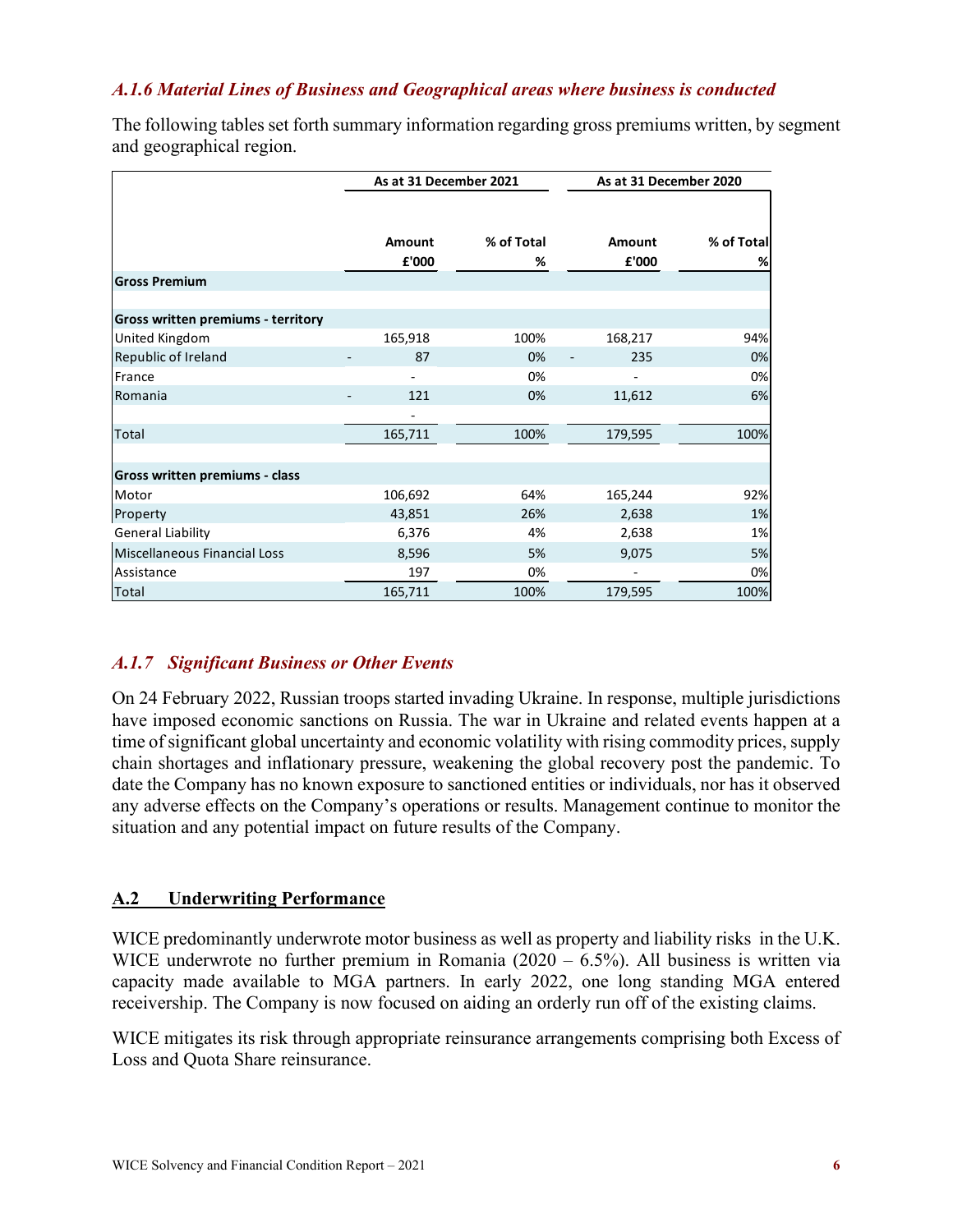Since the Company prepares its financial statements in accordance with Generally Accepted Accounting Practice in Gibraltar (accounting standards issued by the Financial Reporting Council of the U.K., including Financial Reporting Standard 102 the Financial Reporting Standard applicable in the U.K. and Gibraltar and referred to as "GAAP (Gibraltar)"), the underwriting performance information given in this section is on a GAAP (Gibraltar) basis. The following table summarizes the profit and loss account in GBP, by business line and geographical area, for the technical account for year ended 31 December 2021, with comparatives for 2020.

Premium written during the year decreased moderately, reflecting adjustments to top line volumes due to placing no external QS reinsurance in the year. Loss ratios have continued to perform in line with expectations. WICE returned to a profitable position in the year after a loss in the prior year due to a true up of administrative expenses on WICE's cessions which covered several underwriting years.

#### Technical result by line of business

|                                                                   | As at 31 December 2021      |                                 |                                 |                   |                                   |                                                        |                                |                 |
|-------------------------------------------------------------------|-----------------------------|---------------------------------|---------------------------------|-------------------|-----------------------------------|--------------------------------------------------------|--------------------------------|-----------------|
|                                                                   | <b>Total Motor</b><br>£'000 | <b>Motor Liability</b><br>£'000 | <b>Other Motor</b><br>£'000     | Property<br>£'000 | General<br>Liability<br>£'000     | <b>Miscellaneous</b><br><b>Financial Loss</b><br>£'000 | Assistance<br>£'000            | Total<br>£'000  |
| Gross written premiums                                            | 106,692                     | 96,023                          | 10,669                          | 43,851            | 6,376                             | 8,596                                                  | 197                            | 165,711         |
| Outward reinsurance premiums                                      | 101,737                     | 92,457                          | 9,280                           | 38,731            | 5,153<br>$\sim$                   | 8,472                                                  | 177                            | 154,270         |
| Net written premiums                                              | 4,955                       | 3,566                           | 1,389                           | 5,120             | 1,223                             | 123                                                    | 20                             | 11,441          |
|                                                                   |                             |                                 |                                 |                   |                                   |                                                        |                                |                 |
| Change in the gross provision of unearned premiums                | 29,848                      | 26,863                          | 2,985                           | 9,043<br>$\sim$   | 1,507<br>$\overline{\phantom{a}}$ | 1,968                                                  | 52<br>٠                        | 17,278          |
| Change in the provision for unearned premiums - reinsurers' share | 23,215                      | 20,066                          | 3,149                           | 3,572<br>٠        | 264<br>$\sim$                     | 969                                                    | 28<br>$\sim$                   | 18,382          |
| Change in the net provision for unearned permiums                 | 6,633                       | 6,797                           | 164                             | 5,471             | 1,243                             | 999                                                    | 23<br>$\overline{\phantom{a}}$ | 1,103<br>$\sim$ |
|                                                                   |                             |                                 |                                 |                   |                                   |                                                        |                                |                 |
| Earned premiums, net of reinsurance                               | 11,588                      | 10,363                          | 1,224                           | 351               | 20                                | 875                                                    | $\mathbf{3}$                   | 10,338          |
|                                                                   |                             |                                 |                                 |                   |                                   |                                                        |                                |                 |
| Claims incurred, net of reinsurance                               | 7,847                       | 4,991                           | 2,856                           | 71                | 439<br>$\sim$                     | 95                                                     |                                | 8,117           |
|                                                                   |                             |                                 |                                 |                   |                                   |                                                        |                                |                 |
| Net operating expenses                                            | 1,193                       | 1,076                           | 117<br>$\overline{\phantom{a}}$ | 53                |                                   | 80                                                     | $\mathbf 0$                    | 1,059           |
| <b>Balance on the technical account</b>                           | 2,547                       | 4,296                           | 1,749                           | 227               | 459                               | 700                                                    | $\Omega$                       | 1,162           |

|                                                                   | As at 31 December 2020      |                                 |                             |                                 |                                 |                                                        |                                   |
|-------------------------------------------------------------------|-----------------------------|---------------------------------|-----------------------------|---------------------------------|---------------------------------|--------------------------------------------------------|-----------------------------------|
|                                                                   | <b>Total Motor</b><br>£'000 | <b>Motor Liability</b><br>£'000 | <b>Other Motor</b><br>£'000 | Property<br>£'000               | General<br>Liability<br>£'000   | <b>Miscellaneous</b><br><b>Financial Loss</b><br>£'000 | Total<br>£'000                    |
| Gross written premiums                                            | 165,244                     | 148,719                         | 16,524                      | 2,638                           | 2,638                           | 9,075                                                  | 179,595                           |
| Outward reinsurance premiums                                      | 160,471<br>٠                | 147,161<br>$\sim$               | 13,310<br>٠                 | 1,577                           | 1,577<br>٠                      | 8,367<br>٠                                             | 171,992                           |
| Net written premiums                                              | 4,772                       | 1,558                           | 3,214                       | 1,061                           | 1,061                           | 708                                                    | 7,603                             |
|                                                                   |                             |                                 |                             |                                 |                                 |                                                        |                                   |
| Change in the gross provision of unearned premiums                | 806                         | 726                             | 81                          | 730<br>$\overline{\phantom{a}}$ | 864<br>$\overline{\phantom{a}}$ | 7,557<br>٠                                             | 8,345<br>$\overline{\phantom{a}}$ |
| Change in the provision for unearned premiums - reinsurers' share | 359                         | 8                               | 351                         | 552<br>$\sim$                   | 676<br>$\overline{\phantom{a}}$ | 6,901<br>$\overline{\phantom{a}}$                      | 7,770<br>۰.                       |
| Change in the net provision for unearned permiums                 | 447                         | 718                             | 270                         | 178<br>$\overline{\phantom{a}}$ | 188<br>٠                        | 657<br>٠                                               | 576<br>$\overline{\phantom{a}}$   |
|                                                                   |                             |                                 |                             |                                 |                                 |                                                        |                                   |
| Earned premiums, net of reinsurance                               | 5,220                       | 2,276                           | 2,944                       | 883                             | 873                             | 52                                                     | 7,027                             |
|                                                                   |                             |                                 |                             |                                 |                                 |                                                        |                                   |
| Claims incurred, net of reinsurance                               | 5,152                       | 2,968                           | 2,184                       | 566                             | 542                             | 46                                                     | 6,306                             |
|                                                                   |                             |                                 |                             |                                 |                                 |                                                        |                                   |
| <b>Net operating expenses</b>                                     | 3,238<br>$\sim$             | 1,511<br>$\sim$                 | 1,727                       | 518<br>$\sim$                   | 512<br>$\overline{\phantom{a}}$ | 30<br>$\overline{\phantom{a}}$                         | 4,298                             |
| Balance on the technical account                                  | 3,170                       | 2,203                           | 967                         | 201                             | 181                             | 24                                                     | 3,577                             |

#### Technical result by geographical segment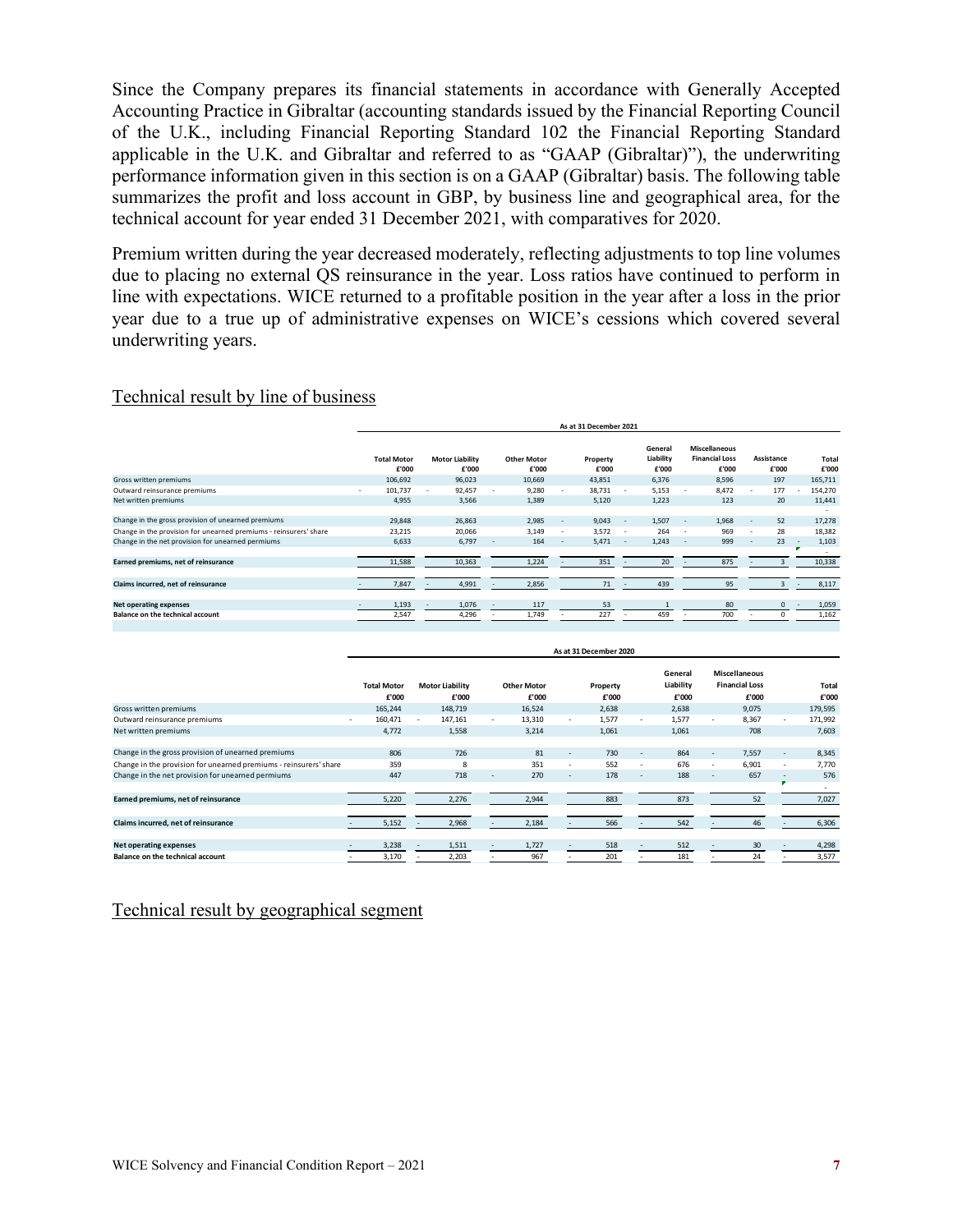|                                                                   | As at 31 December 2021            |                          |                          |                |            |
|-------------------------------------------------------------------|-----------------------------------|--------------------------|--------------------------|----------------|------------|
|                                                                   | UK                                | Ireland                  | France                   | Romania        | Total      |
|                                                                   | £'000                             | £'000                    | £'000                    | £'000          | £'000      |
| Gross written premiums                                            | 165,918                           | (87)                     | $\sim$                   | (121)          | 165,711    |
| Outward reinsurance premiums                                      | (154, 472)                        | 86                       | $\overline{\phantom{a}}$ | 117            | (154, 270) |
| Net written premiums                                              | 11,446                            | $\mathbf{1}$             | $\overline{\phantom{a}}$ | $\overline{4}$ | 11,441     |
|                                                                   |                                   |                          |                          |                |            |
| Change in the gross provision of unearned premiums                | 13,592                            | $\overline{\phantom{a}}$ | 134                      | 3,552          | 17,278     |
| Change in the provision for unearned premiums - reinsurers' share | 14,780                            | ۰                        | 124                      | 3,477          | 18,382     |
| Change in the net provision for unearned permiums                 | 1,188<br>$\overline{\phantom{a}}$ | $\overline{\phantom{a}}$ | 10                       | 75             | (1, 103)   |
|                                                                   |                                   |                          |                          |                |            |
| Earned premiums, net of reinsurance                               | 10,259                            | (1)                      | 10                       | 71             | 10,338     |
|                                                                   |                                   |                          |                          |                |            |
| Claims incurred, net of reinsurance                               | (8,018)                           | (1)                      | (23)                     | (74)           | (8, 117)   |
|                                                                   |                                   |                          |                          |                |            |
| Net operating expenses                                            | (1, 379)                          | 160                      | (15)                     | 174            | (1,059)    |
| Balance on the technical account                                  | 862                               | 158                      | 29                       | 171            | 1,162      |
|                                                                   |                                   |                          |                          |                |            |

|                                                                   | As at 31 December 2020 |                                 |        |           |            |
|-------------------------------------------------------------------|------------------------|---------------------------------|--------|-----------|------------|
|                                                                   | UK                     | Ireland                         | France | Romania   | Total      |
|                                                                   | £'000                  | £'000                           | £'000  | £'000     | £'000      |
| Gross written premiums                                            | 168,217                | (235)                           |        | 11,612    | 179,595    |
| Outward reinsurance premiums                                      | (160, 283)             | (362)                           |        | (11, 347) | (171, 992) |
| Net written premiums                                              | 7,934                  | 597<br>$\overline{\phantom{a}}$ | ٠      | 265       | 7,603      |
|                                                                   |                        |                                 |        |           |            |
| Change in the gross provision of unearned premiums                | (15, 179)              | 1,042                           | 134    | 5,658     | (8, 345)   |
| Change in the provision for unearned premiums - reinsurers' share | (13,999)               | 553                             | 124    | 5,552     | (7, 771)   |
| Change in the net provision for unearned permiums                 | 1,179                  | 489                             | 10     | 106       | (574)      |
|                                                                   |                        |                                 |        |           |            |
| Earned premiums, net of reinsurance                               | 6,755                  | (107)                           | 10     | 371       | 7,028      |
|                                                                   |                        |                                 |        |           |            |
| Claims incurred, net of reinsurance                               | (6,033)                | 84                              | (24)   | (334)     | (6, 307)   |
|                                                                   |                        |                                 |        |           |            |
| Net operating expenses                                            | (4, 138)               | 63                              | (6)    | (217)     | (4, 298)   |
| <b>Balance on the technical account</b>                           | 3,416                  | 40                              | 20     | 180       | 3,577      |
|                                                                   |                        |                                 |        |           |            |

#### <span id="page-10-0"></span>**A.3 Investment Performance**

At 31 December, WICE held U.K. treasuries valued at £18.8 million (2020 - £18.5 million), with remaining funds of £24.8 million (2020 - £33.4 million) held in cash.

WICE has not recognized any gains or losses directly to equity and does not hold any investments in securitizations.

The components of net investment income included in the statement of income and expenses are as per the table below:

|                          | 2021<br>£'000s | 2020<br>£'000s |
|--------------------------|----------------|----------------|
| <b>Fixed maturities</b>  | (393)          | 305            |
| Term loan investments    |                |                |
| <b>Equity securities</b> |                |                |
| Short-term investments   |                |                |
| Other                    | 59             | (560)          |
| Gross investment income  | (333)          | (255)          |
| Investment expenses      | 0              | 0              |
| Net investment income    | 333            | 255            |
|                          |                |                |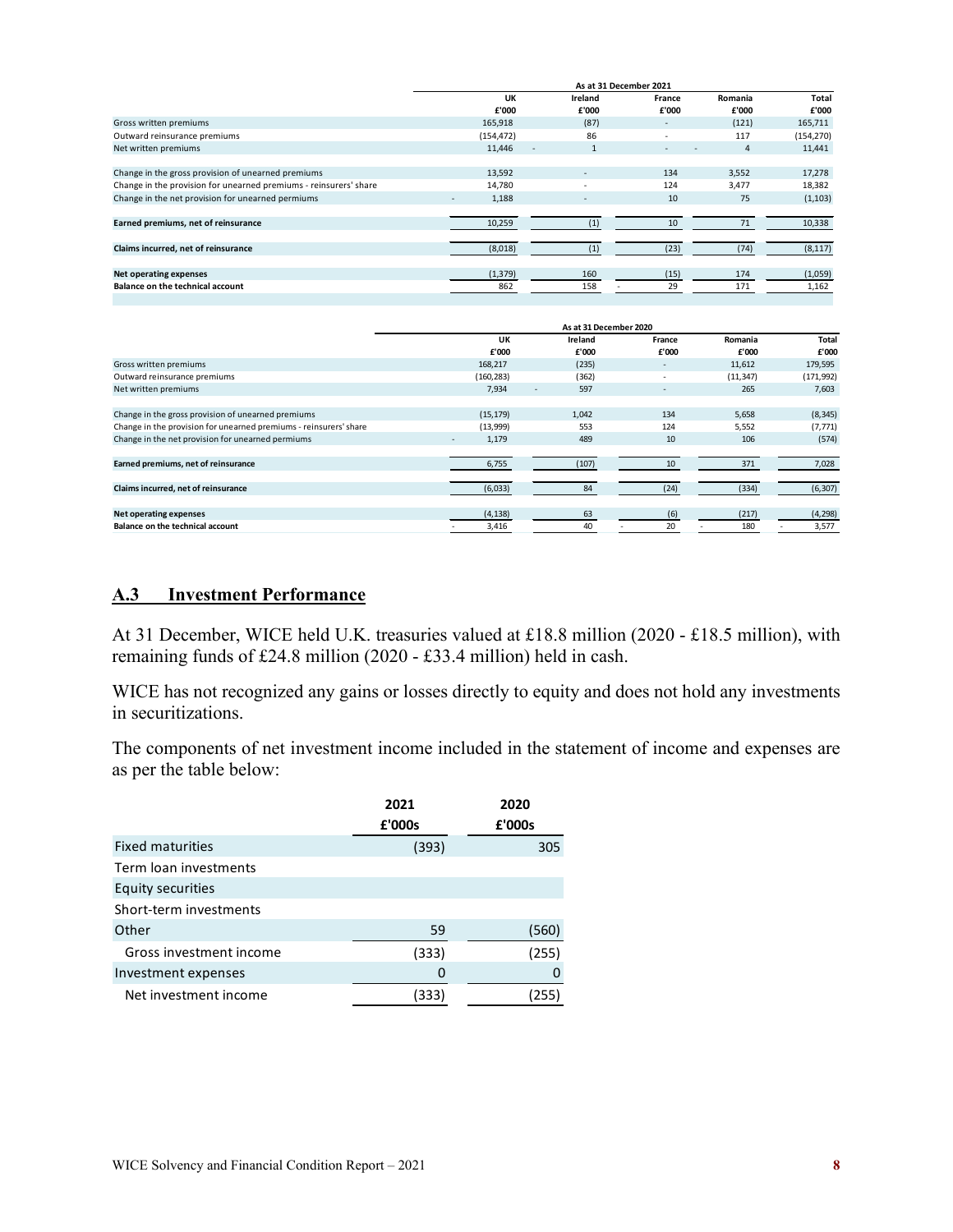### <span id="page-11-0"></span>**A.4 Performance of other activities**

The following table summarizes the profit and loss account in GBP for the non-technical account for year ended 31 December 2021 and year ended 31 December 2020.

|                                                              | As at<br>31/12/2021 | As at<br>31/12/2020 |
|--------------------------------------------------------------|---------------------|---------------------|
|                                                              | £'000               | £'000               |
| Balance on the technical account                             | 1,162               | (3,577)             |
| Other income                                                 | 51                  | 200                 |
| Net investment return including in the non technical account | (333)               | (255)               |
|                                                              |                     |                     |
| Profit (loss) on ordinary activities before taxation         | 880                 | (3,631)             |
| Tax on profit (loss) on ordinary activities                  | (18)                | 6                   |
| Profit (loss) on ordinary activities after taxation          | 861                 | (3,625)             |

Other income refers to underwriting fee income received from the MGAs.

#### <span id="page-11-1"></span>**A.5 Any other information**

No other information.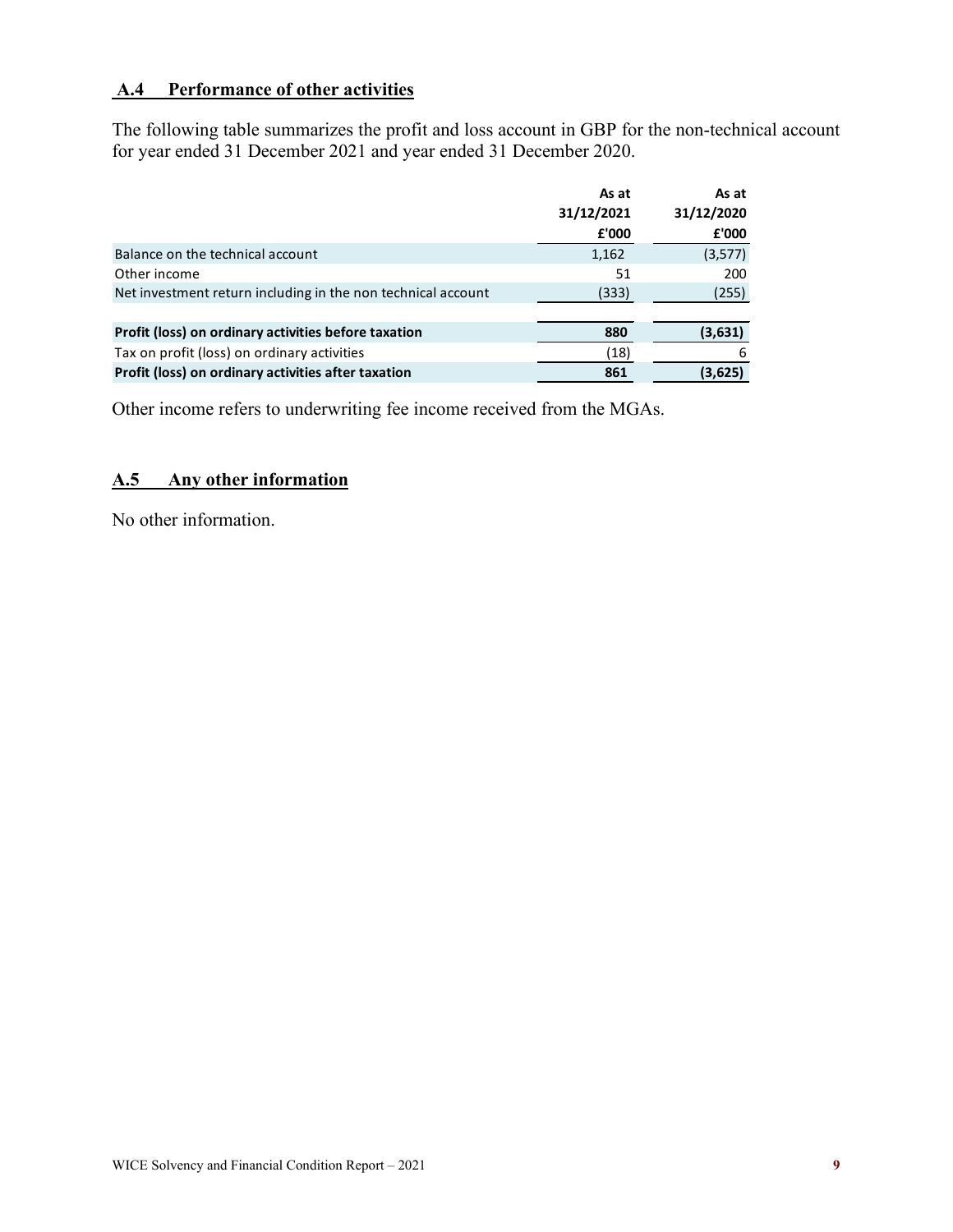#### <span id="page-12-1"></span><span id="page-12-0"></span>**B.1 General Information on the system of governance**

#### *B.1.1 Overview*

WICE operates with a corporate governance structure consisting of the main Board of Directors (the "Board" or "Board of Directors"). The Company's Board is responsible for overseeing, controlling and directing the activities of the Company. The Board retains primary responsibility for corporate governance within the Company at all times. Senior Management at outsourced service providers also play an important role in ensuring effective governance.

The Board at year end comprised of five Directors, one of whom is also an Officer of WICE's parent company Somers Group Holdings Ltd, two directors who are employees of Arch Group and one independent Non-Executive Director. One executive Director is an employee of WICE's insurance manager, Artex. The Board of Directors as at 31 December 2021 was as follows:

- Liz Cunningham (Somers)
- William Soares (Arch)
- Marcus Hayday (Artex) (appointed 12 August 2021)
- Katja Spindler (Arch)
- Yvonne Chu (Independent Non-Executive)

Jon Levy and Robert Hawley resigned from the board on 30 September 2021. Paul Cole resigned from the board on 31 May 2021. These resignations were due to the resignations of the individuals from their employment with Watford Holdings Ltd and Artex respectively and were not due to issues or concerns over governance or their responsibilities relating to their roles on the WICE Board.

The Company Secretary is Raphy Abergel.

The presence of Somers and Arch Officers on the Board ensures that the Company's strategic direction remains aligned with the wider group and ensures there is continuous feedback between, and interaction with, WICE and its parent. This structure enables the group to retain an appropriate oversight of WICE's operations and to ensure that the business is aligned with the group's long term goals.

The presence of non-Somers Directors and Non-Executive Directors ensures that there is an appropriate element of independent challenge and oversight.

The Board is responsible for overseeing the business of WICE, supervising management, and providing oversight over its outsourced functions. The Board sets the standards of conduct of the Company, provides direction and oversight, and promotes a culture of integrity. The Board has not currently established any Committees and therefore retains collective responsibility for the Company.

The Board operates under agreed terms of reference and has the following key responsibilities:

Ensuring the integrity and reliability of the Company's finances, including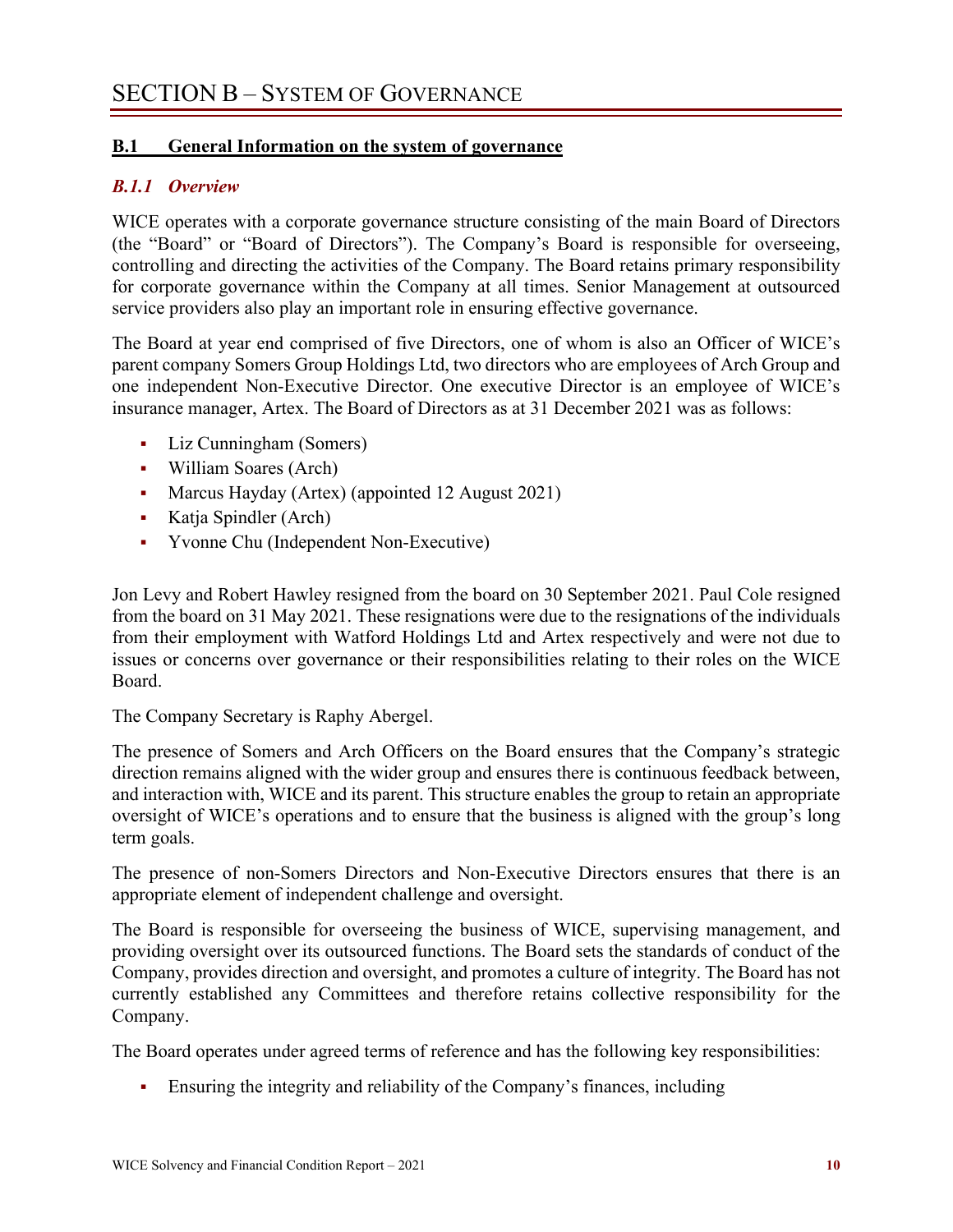- o Approving the annual budget and business plan
- o Ensuring that the Company's capital and solvency position is maintained
- o Reviewing financial performance
- o Determining Directors' remuneration
- o Determining the dividend policy
- o Establishing appropriate accounting policies
- o Approving the appointment of the external auditor
- o Monitoring the integrity of the financial statements and evaluating any significant judgements contained therein
- o Approving publicly reported documents
- Approving the underwriting strategy and policy and monitoring its implementation
	- o Considering business opportunities and underwriting proposals presented by management
	- o Overseeing the ongoing performance of all product lines and intermediaries/distributors
	- o Managing intermediary/distributor relationship
	- o Overseeing the implementation of the claims handling, reserving and settlement strategy
	- o Setting the reinsurance strategy
	- o Setting insurance risk strategy and appetite and limits
	- o Monitoring and reporting on market trends and legislative and similar changes
- Approving the operational policies, including
	- o Determining the strategic direction and objectives
	- o Approving risk management strategies and policies, risk appetite and tolerance **limits**
	- o Ensuring the effectiveness of the risk management framework, policies, processes and procedures
	- o Establishing appropriate systems of control and monitoring their effectiveness
	- o Approving significant ventures, partnerships, outsourced functions, disposals, acquisitions, alliances and any other transactions
	- o Overseeing the internal audit function, their effectiveness and reviewing internal audit findings and recommendations
	- o Overseeing the actuarial function
	- o Ensuring compliance with statutory and regulatory requirements and its embedding into the culture of WICE, maintaining WICE's reputation and integrity at the highest possible standards
- Setting the investment strategy and monitoring investment performance
- Overseeing, guiding and challenging the ORSA process and approving the ORSA report
- Overseeing the calculation of the SCR and technical provisions
- Overseeing the completion of QRTs, the SFCR and the RSR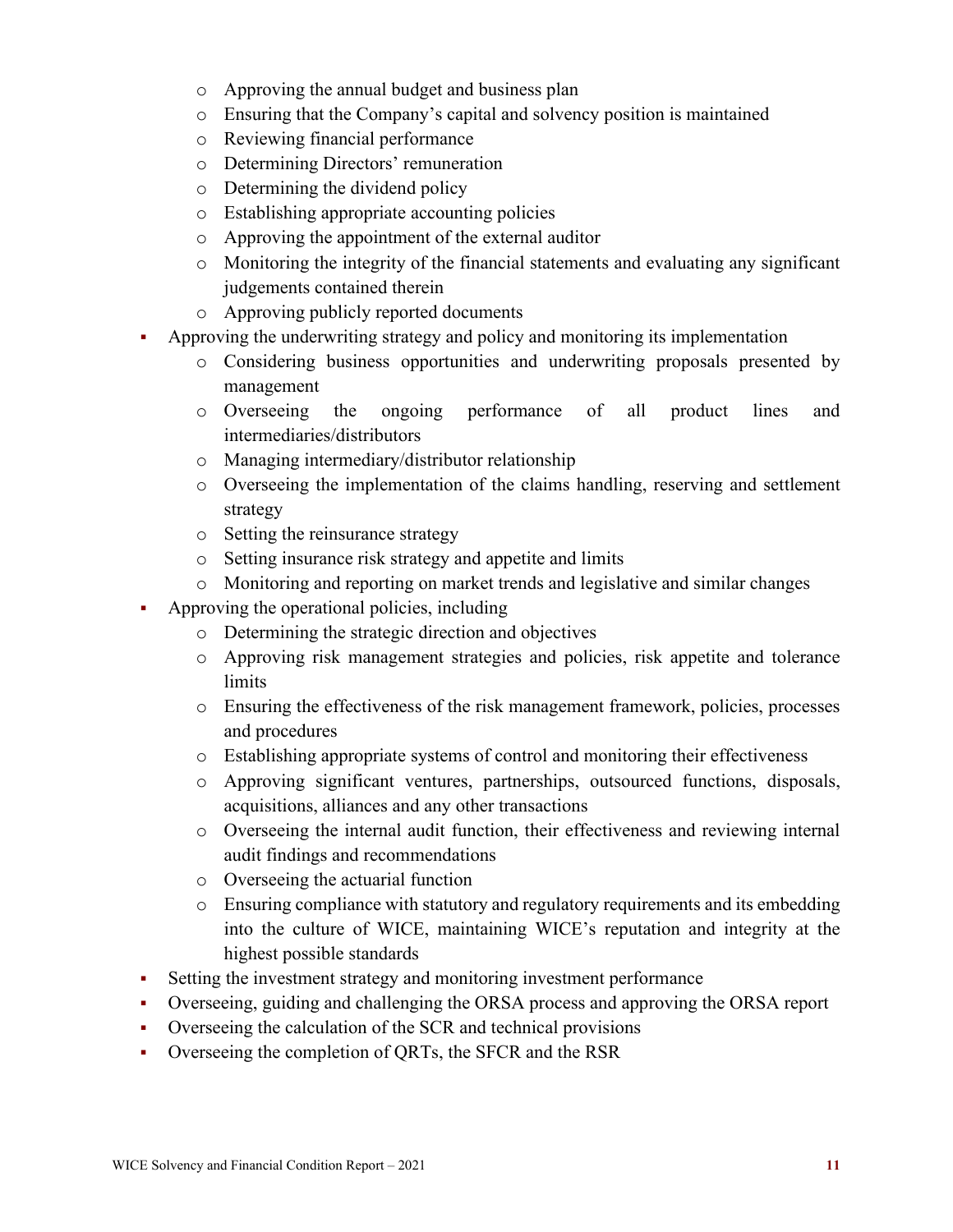#### *B.1.2 Code of Business Conduct*

WICE has adopted Somers' Code of Business Conduct, which describes our ethical principles. The full text of our Code of Business Conduct is available upon request.

#### *B.1.3 Independent Control Functions*

The Company has in place four key independent control functions as required under the Solvency II Directive. These are:

- **Risk Management**
- Compliance
- **Actuarial**
- **Internal Audit**

These functions are responsible for providing oversight of the business and for providing assurance to the Board in relation to the Company's control framework.

All key functions are overseen by Directors of WICE or senior members of staff from either Somers, Arch or Artex who are regular attendees at Board meetings, thus ensuring they all have the appropriate authority to carry out their roles and ensuring that the Board is fully informed of the discharge of the functions' duties.

#### *B.1.4 Risk Management Function*

The Risk Management Function is defined as a "Key Function" in Solvency II. The function was overseen by a Somers Director during the year who was the Key Function Holder for Risk Management. An application for one of the Arch Directors to become risk function holder is currently for approval with the GFSC.

The function holder is supported in his role by outsourced service providers, including AUL and Artex, who provide ongoing input into, and assistance with, WICE's risk management.

Responsibility for risk management at an operational level rests with the executive management, including outsourced service providers. Risk management is overseen by the function holder, who reports to the Board on a regular basis. In addition, the Group oversees risk management.

#### *B.1.5 Compliance Function*

The Board follows the Somers Code of Business Conduct to ensure that the Company promotes an organizational culture that encourages the highest standards of ethical business conduct. In addition, the Board has approved the establishment of a compliance program to ensure the Company complies with all relevant laws, legislation, regulations and guidance. This is intended to ensure that WICE exercises appropriate care and diligence to prevent conduct which is in violation of its compliance program, thereby protecting WICE's reputation and good name.

The requirements of the compliance program apply to all employees, officers and directors of the Company and, where appropriate, to agents of the Company.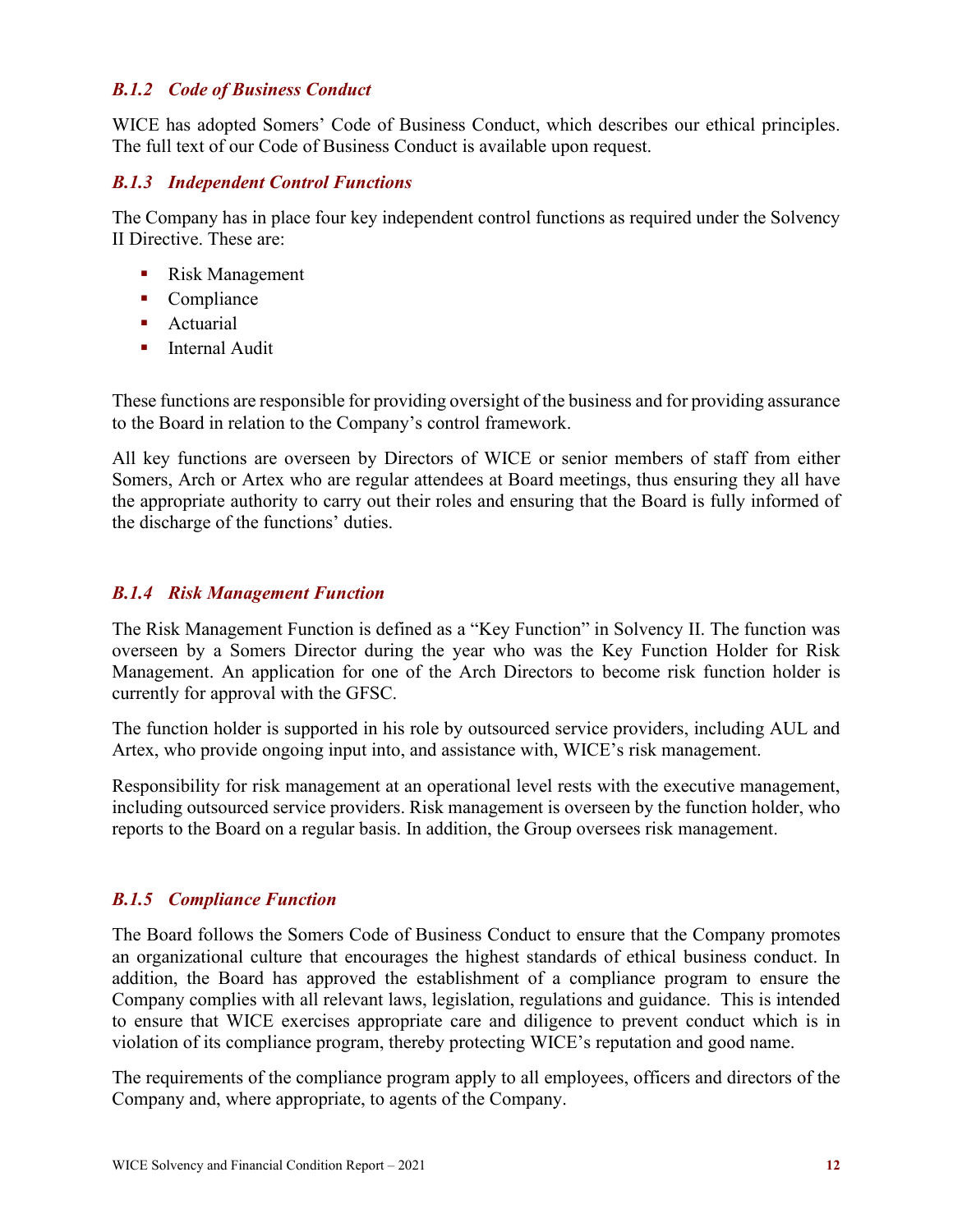The Compliance Function is outsourced to WICE's insurance manager and is overseen by the Compliance Officer provided by WICE's insurance manager. Compliance services are provided by the insurance manager, with input from the AUL under a services agreement and from coinsurance and MGA partners where required. The insurance manager's compliance team is adequately resourced to provide the services and is not otherwise involved in the operational aspects of the Company.

#### *B.1.6 Actuarial Function*

The Actuarial Function is defined as a "Key Function" in Solvency II, with specific duties and responsibilities. The Actuarial Function services may be outsourced, but responsibility for the function rests with the Actuarial Function Holder ("AFH").

The Actuarial Function is overseen by a Somers Director. Actuarial Function supporting services are provided under a services agreement by the Arch group, which has appropriate actuarial resources and is entirely independent of operational aspects of the business.

Specific duties of the Actuarial Function include, but are not limited to:

- Coordinate the calculation of the firm's technical provisions
- Assess the sufficiency and quality of the data used in the calculation of technical provisions against the data quality standards as set in Solvency II
- **Inform the Board of the reliability and adequacy of the calculation of technical provisions**
- **Express an opinion on the overall underwriting policy**
- Express an opinion on the adequacy of reinsurance arrangements
- Contribute to the effective implementation of the risk management system
- **Prepare the Actuarial Function Report**

### *B.1.7 Internal Audit*

The Company has an Internal Audit Policy in place which sets out the objectives and responsibilities of the Internal Audit function, which is outsourced to KPMG. Internal Audit is discussed further in Section 2.5 below.

The Internal Audit function was overseen by a Somers Director, separately from the risk and actuarial functions, during the year. An application for the independent non-executive Director to become risk function holder is currently for approval with the GFSC. The Internal Audit function provided by KPMG is appropriately resourced with qualified and experienced individuals and is entirely independent of the Company's operation.

### *B.1.8 Material Changes*

There have been no changes in the systems of governance. On 30 September 2021, Jon Levy and Robert Hawley resigned from the Board. Paul Cole resigned from the board on 31 May 2021. Marcus Hayday was appointed to the Board of Directors on 12 August 2021. An application to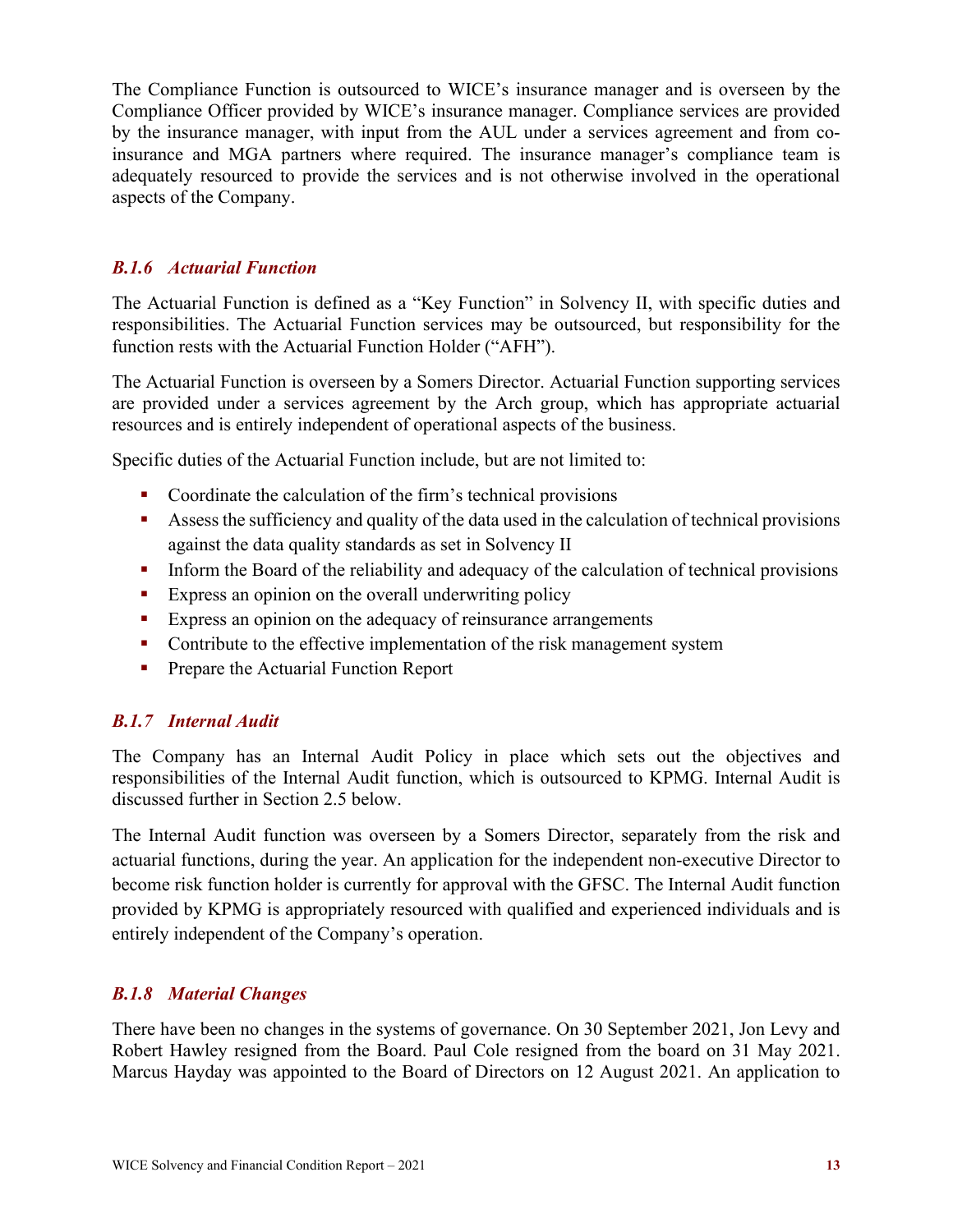appoint Sioned Butler, CFO of Somers Group Holdings Ltd., to the Board of Directors is currently with the GFSC for approval.

### *B.1.9 Remuneration Policy and Practices*

WICE only has Directors and no employees. Only the Independent Non-Executive Director receives remuneration from WICE, with the other Directors being remunerated under other arrangements with their respective employers. As a result, the Company does not have a separate Remuneration Committee, with responsibility for this area being retained by the Board.

The Independent Non-Executive receives a fee which is fixed and has no variable or performancerelated elements. The remuneration of other Directors from their respective employers is not linked directly to the performance of WICE.

None of the Directors are entitled to share options or shares in the Company and none have any entitlement to pensions from WICE.

#### *B.1.10 Material Transactions*

During the year to 31 December 2021, WICE paid its insurance manager a fee of £0.3 million (2020 - £0.4 million) for the services provided. One of WICE's Directors is also a Director of the insurance manager. At 31 December 2021, the balance owed by WICE was £0.01 million (£2020 - £0.03 million).

During the year, WICE paid £5.4 million (2020 - £4.52 million) to AUL (a subsidiary of Arch Group), its underwriting manager, for services provided. Two of WICE's Directors are also officers of AUL or other entities within the Arch Group. At 31 December 2021, the balance owed by WICE was  $\pounds1.19$  million (2020 -  $\pounds1.42$  million).

During the year, WICE ceded between 85% and 90% of its net retained business to Somers Re Ltd., a shareholder controller of the Company. The amount of premium ceded was £105.8 million (2020 - £63.5 million) and the net balance payable outstanding at 31 December 2021 was £32.6 million (2020 - £19.7 million).

On 23 March 2021, Somers Re injected £5 million Ordinary Share Capital into the Company based on forecast growth for solvency capital purposes.

#### <span id="page-16-0"></span>**B.2 Fit and proper requirements**

#### *B.2.1 Fit and Proper Processes*

The Company's Fitness & Propriety policy sets out the guidelines to ensure that Directors and employees meet the fit and proper standards, both on entry and throughout their employment at the Company. The Compliance Officer is responsible for providing advice, implementing a monitoring program and ensuring the policy is reviewed at least annually.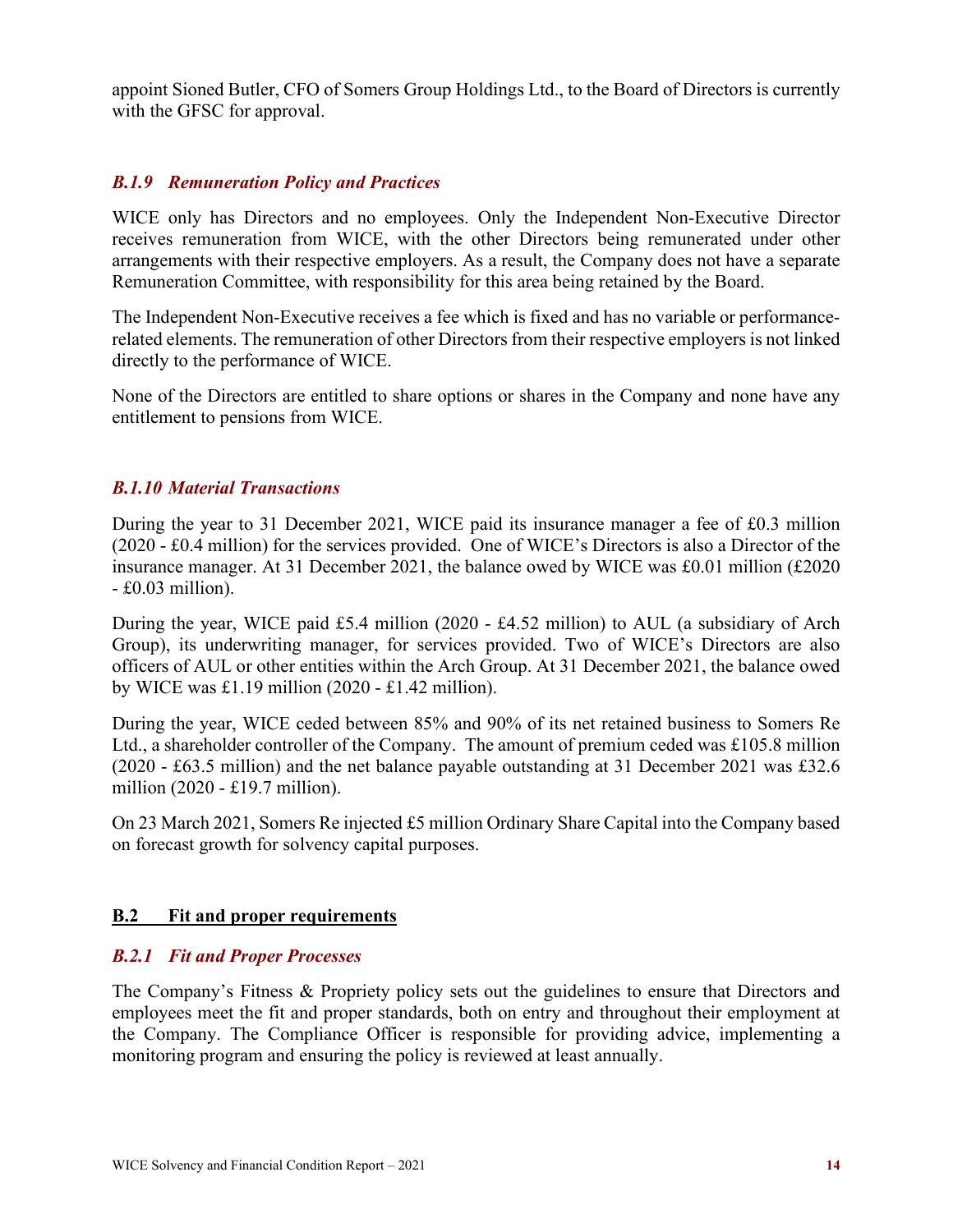The Compliance Officer ensures that appropriate Notification Documents are prepared for all individuals carrying out notifiable functions, and that these are submitted to the Gibraltar Financial Services Commission for regulatory approval.

In order to ensure that the Board have the required skills and knowledge, any recruitment takes due account of the individual's qualifications and experience. On an ongoing basis all individuals are required to ensure that they keep their skills and knowledge up-to-date and to confirm this annually.

Checks with regard to propriety are carried out by WICE's Compliance function, which carries out appropriate checks prior to an individual being engaged and on an ongoing basis thereafter. In addition, each individual is required to complete an annual self-certification confirming their ongoing propriety. WICE's compliance function reports to the Board on these matters.

### *B.2.2 Professional Qualifications, Skills and Expertise*

The Company ensures that all persons who hold key positions or functions are fit to provide sound and prudent management through their professional qualifications, knowledge and experience and are proper by being of good repute and integrity.

WICE fitness requirements ensure that the Board cover at least the following:

- Knowledge of insurance and financial markets
- Understanding of the business strategy and the business model
- Understanding of the systems of governance
- Knowledge of financial matters, actuarial analysis and management information
- Understanding of the regulatory framework and requirements

Propriety checks are carried out taking account of:

- The individual's character
- The individual's personal behavior
- The individual's business conduct
- **Any criminal aspects**
- **Any financial aspects**
- **Any regulatory aspects**

#### <span id="page-17-0"></span>**B.3 Risk management system including the Own Risk and Solvency Assessment**

#### *B.3.1 Risk Management Process and Procedures*

The following narrative provides an overview of the Company's Risk Management Framework, which describes the Company's methodology for identifying, measuring, managing and reporting on the key risks affecting WICE. It outlines WICE's approach to risk identification and assessment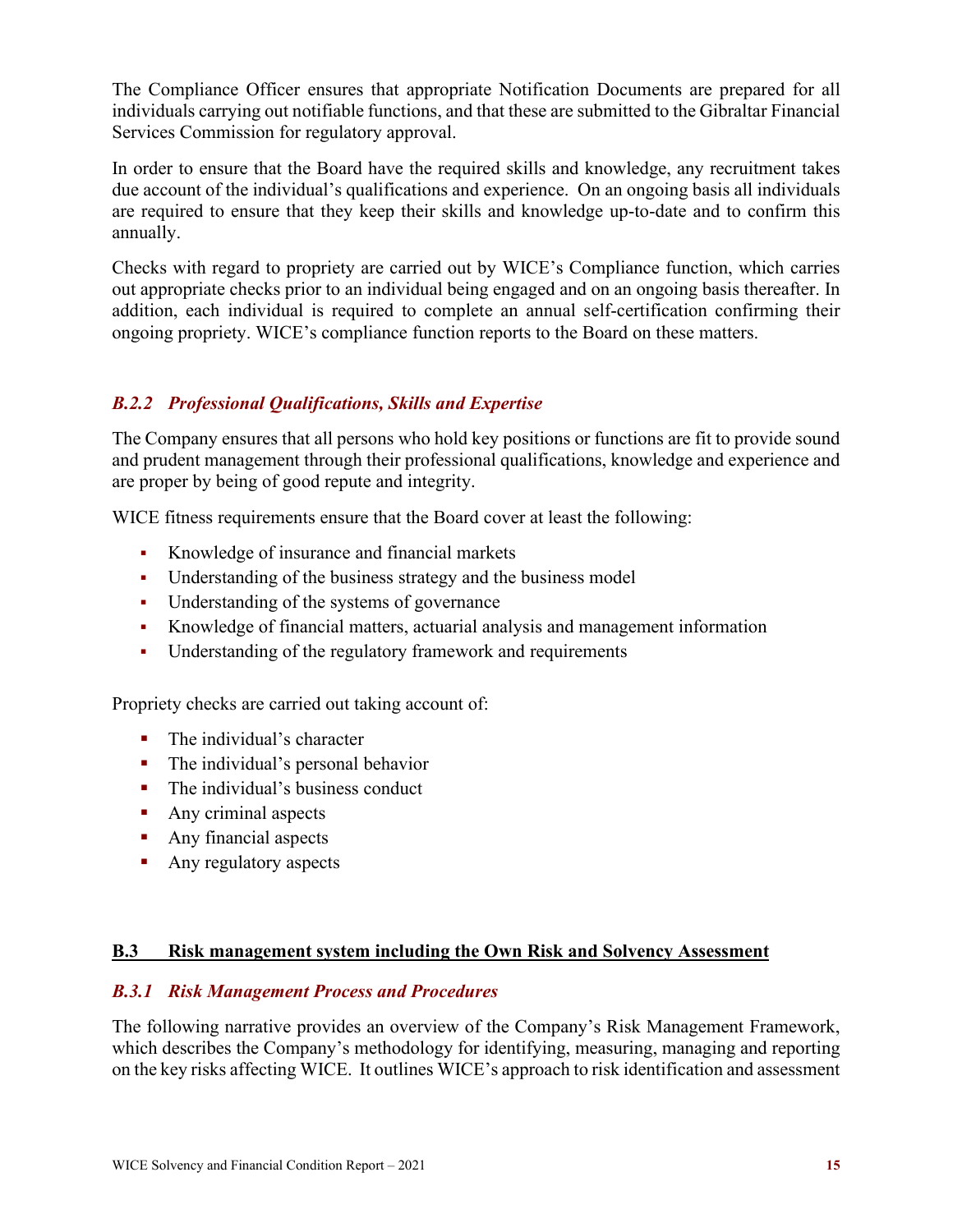and how risk management is implemented and integrated into the organizational structure of the business.

#### **Overview**

WICE classifies its risks in the following categories:

- Underwriting Risk;
- **Investment risk:**
- Counterparty credit risk; and
- Operational, including governance, regulatory, business/strategic, reputational, and outsourcing risks.

The framework includes details of the Company's:

- Risk philosophy and policies to address the material risks confronting the Company; and
- Compliance approach and procedures to control and or mitigate these risks.

The actions and policies implemented to meet the Company's business management and regulatory obligations form the core of this framework. The Company has adopted a holistic approach to risk management by analysing risk from both a top-down and bottom-up perspective.

WICE has designed its system of governance to achieve the following:

- Maintain an adequately transparent organizational structure that has well-defined, clear, consistent and documented lines of responsibility across the Company's operations;
- Ensure personnel have the skills, knowledge and expertise necessary to properly discharge their assigned responsibilities;
- Establish and maintain processes to achieve effective internal reporting and communication of information at all relevant levels within the Company;
- Maintain information systems that produce sufficient, reliable, consistent, timely and relevant information concerning all business activities, the commitments assumed and the risks to which the Company is exposed;
- Safeguard the security, integrity and confidentiality of information, taking into account the nature of the information in question; and
- Ensure any outsourced responsibilities are delegated and managed appropriately, with ultimate responsibility vesting in the WICE Board of Directors.

The system of governance is based on the principle of proportionality, such that systems and controls are proportionate to the nature, scale and complexity of the Company's operations. Appropriate and proportionate systems, resources and procedures are in place for WICE's operations.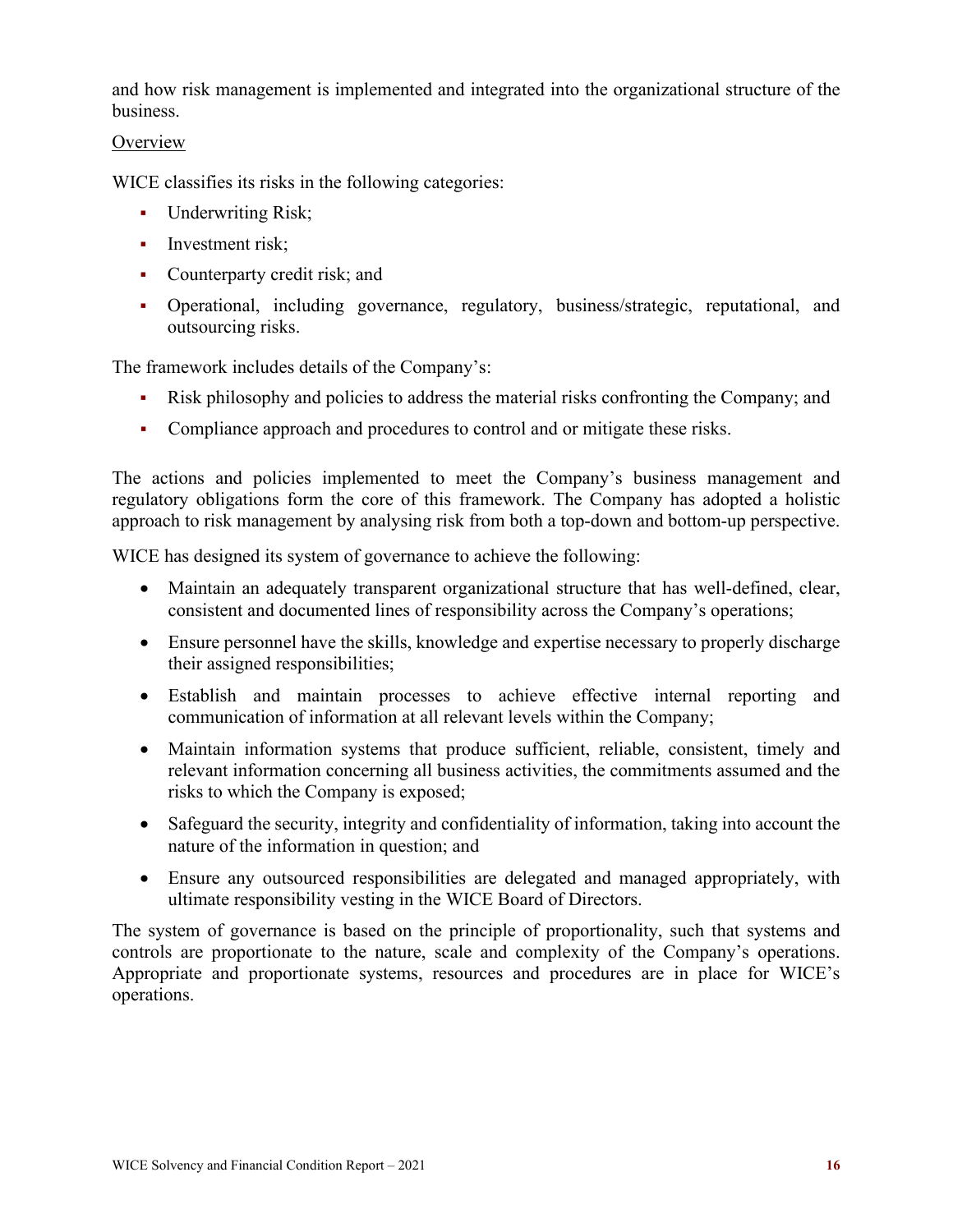#### Responsibilities

Responsibility for risk management ultimately rests with the Board. The Company has not appointed a Chief Risk Officer or established an Audit and Risk Committee and the Board retains day-to-day responsibility for the risk function including risk identification, assessment, monitoring and reporting.

Risk management is closely integrated into the Company's operations through oversight of the business partners, including outsourced service providers, as well as through appropriate structuring of contracts and agreements to take account of risk, and ongoing monitoring of underlying performance to ensure that risk appetite limits and capital buffers are not breached.

The Risk Management Framework follows the "Three Lines of Defence" model and fits into the overall governance structure as follows:



#### Risk Identification, Assessment, Monitoring and Reporting

WICE's risk philosophy and profile is defined in accordance with the wider Somers group risk philosophy and is evaluated, challenged and approved by the Board. The Board sets the overall risk appetite. Overall, WICE has an appetite for Underwriting Risk and a tolerance for other forms of risk. The rationale for the appetite and tolerances is articulated in the individual risk policies, which are reviewed and updated regularly. The overall risk appetite is articulated in the Company's Risk Appetite Statement document.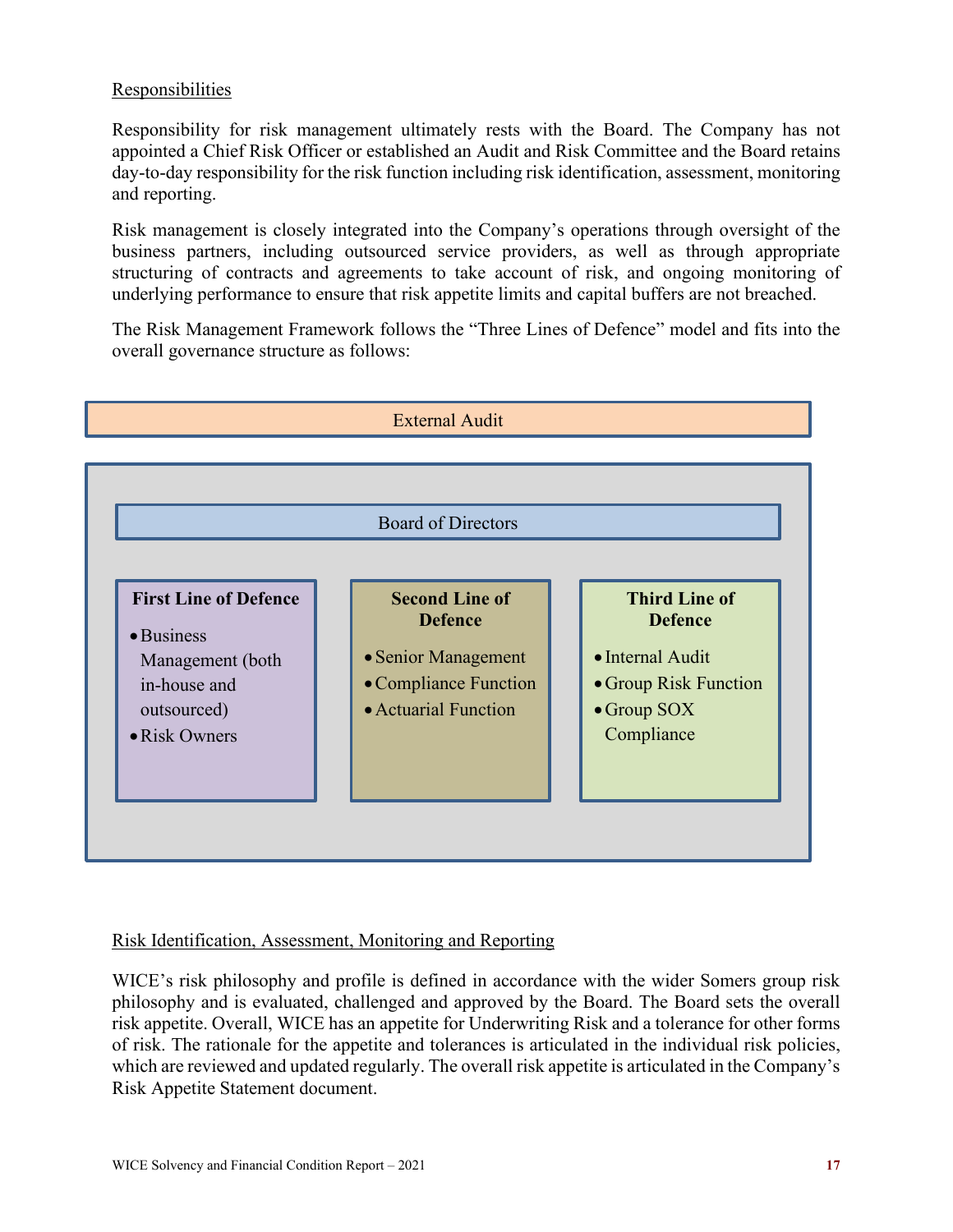This approach results in the risk policies and inputs to the Risk Register, where all risks are defined and analyzed for potential impact to the Company. The Risk Register analysis includes all risks facing WICE and details the corresponding controls and or mitigation in respect of these risks. Qualitative and quantitative assessments of the impact and probability of all risks is contained within the Risk Register, which are part of a regular review process. The Risk Management function defines the risks in the Risk Register.

The Risk Register is a key input into the risk management regime, and any material changes in the underlying risks will be modelled for potential impact upon WICE's capital requirements. Such changes include, but are not limited to, changes in business mix, strategy and investment policy.

The controls identified in the Risk Register to monitor, mitigate and control the risks facing WICE are reviewed for continued relevance and documented in the process documents for each function. Compliance with the components of these controls is verified via the ongoing management reviews and Internal Audit reviews undertaken at WICE. This is undertaken on a group-wide basis and any issues are reported to the WICE board.

The result of this process is that all material risks are included within the Risk Register and also feed into the SCR calculations where appropriate, in some cases also being further investigated through stress testing. Inputs and outputs are owned by the appropriate function and are signed off by the Board.

### *B.3.2 Implementation and Integration of ORSA*

The Company believes an integrated approach to developing, measuring and reporting its ORSA is an integral part of the Risk Management Framework. The ORSA process provides the link between the Company's risk profile, its Board-approved risk appetite including approved risk tolerances and limits, its business strategy and its overall solvency requirements.

The ORSA is the entirety of the processes and procedures employed to identify, assess, monitor, manage, and report the short- and long-term risks the Company faces – or may face – and to determine the capital necessary to ensure that overall solvency needs are met at all times. The ORSA also makes the link between actual reported results and the capital assessment.

The ORSA process and reporting are integral parts of WICE's business strategy, tailored specifically to fit into WICE's organizational structure and risk management system with the appropriate techniques in place to assess its overall solvency needs, taking into consideration the nature, scale and complexity of the risks inherent in the business.

The Company also takes the results of the ORSA into account for its system of governance, including long-term capital management, business planning and new product development. It also contributes to various strategic decision-making including how best to optimize capital management and deciding whether to retain or transfer risks.

The ORSA is the basis for risk reporting to the Board and acts as a mechanism to embed the Risk Management Framework within the Company's decision making processes and operations. The Board oversees and supervises the ORSA, including regular reviews of the ORSA process and output.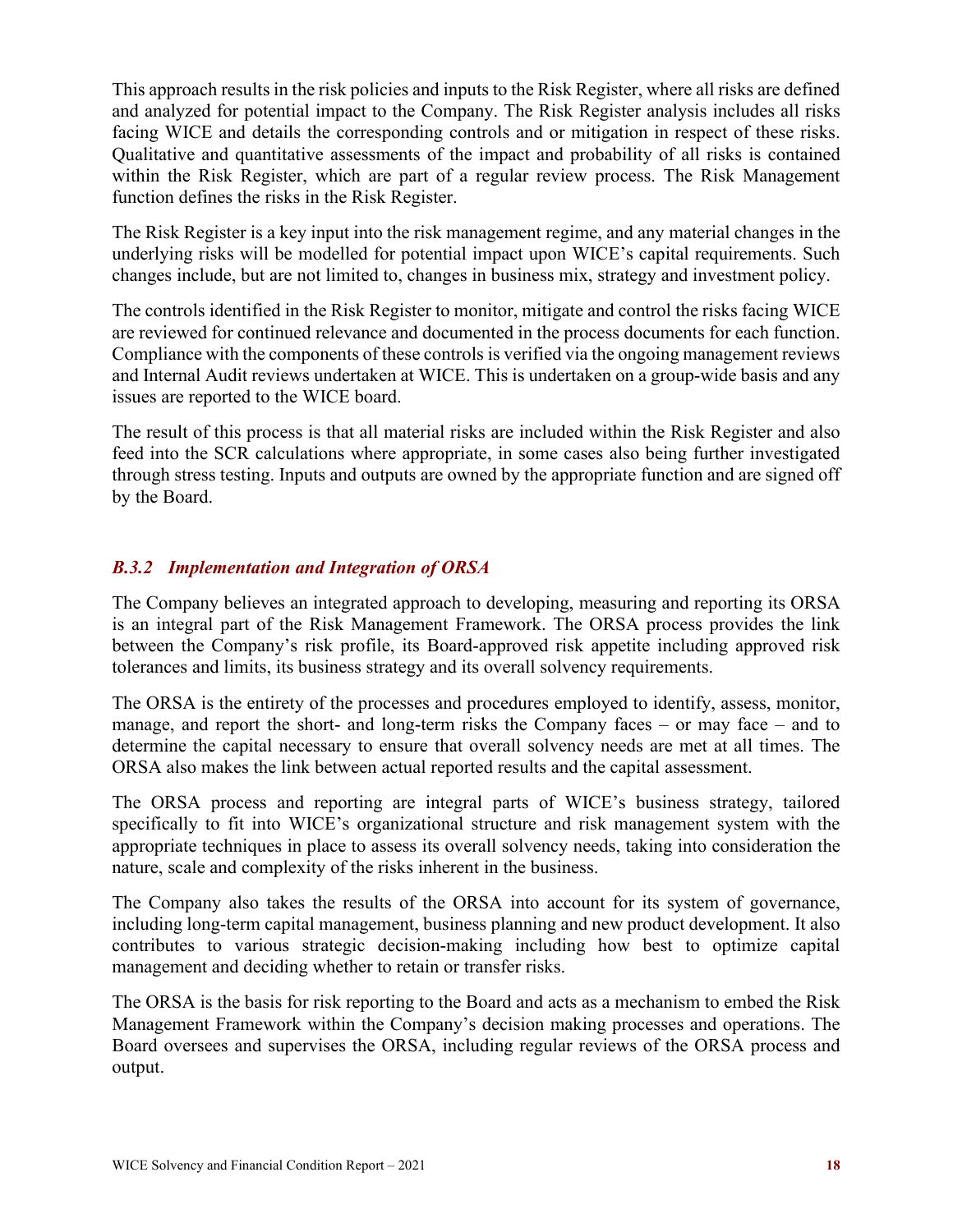The ORSA process operates continuously through the course of the year but is accompanied with periodic formal reporting. The formal ORSA report builds on the information viewed by management through the year in order to make strategic risk and capital decisions, supplemented with specific additional items.

The ORSA will be formally reported at least annually following the annual business planning process. In addition, an ORSA report will be produced on each occasion that the entity's risk profile changes significantly as set out below.

The ORSA is an ongoing process to ensure that WICE has the appropriate capital for its risk profile. However, a formal re-run will take place, at the Board's decision, following a significant change in WICE's risk profile including:

- Significant change in business:
	- Including introduction of a significant new product (accounting for an increase of 15% or more in GWP)
	- **Entering a material new line of business**
	- **Exiting a material existing line of business**
- Material capital change, resulting in a drop of 5% or more in the market value of investments
- **Significant market stress which directly impacts the Company**
- SCR coverage falling below the stated risk appetite as per the previous ORSA

WICE records the actual performance of the overall solvency assessment and the assessment of any deviations in its risk profile from the assumptions underlying the SCR calculation to a level of detail that enables a third party to evaluate the assessments performed.

The Board receives periodic reports on risk management and the Risk Register is presented to the Board on an annual basis for approval. Any material changes in the risk management strategy, policies, processes, procedures and or SCR calculations are presented to the Board for approval.

WICE's Capital Management Plan is created with regard to and incorporates the output from the ORSA process, including requesting further capital injections if this is indicated as a result of the ORSA.

WICE reviews the appropriateness of its Risk Appetite Statements and the related Risk Limits and Tolerances during the analysis of the results and outputs of each ORSA process. If deemed necessary following a review, this Risk Appetite Statement will be revised and presented to the Board for approval.

### *B.3.3 Performance, Documentation and Review of the ORSA*

A full ORSA cycle is performed at least annually and reported to the Board. The ORSA process is a circular process that relies on key elements of the business:

- **The Board outputs**  Strategy / Capital Management Plan / Board Risk Appetite
- **Business planning**  providing the basis for the base case projections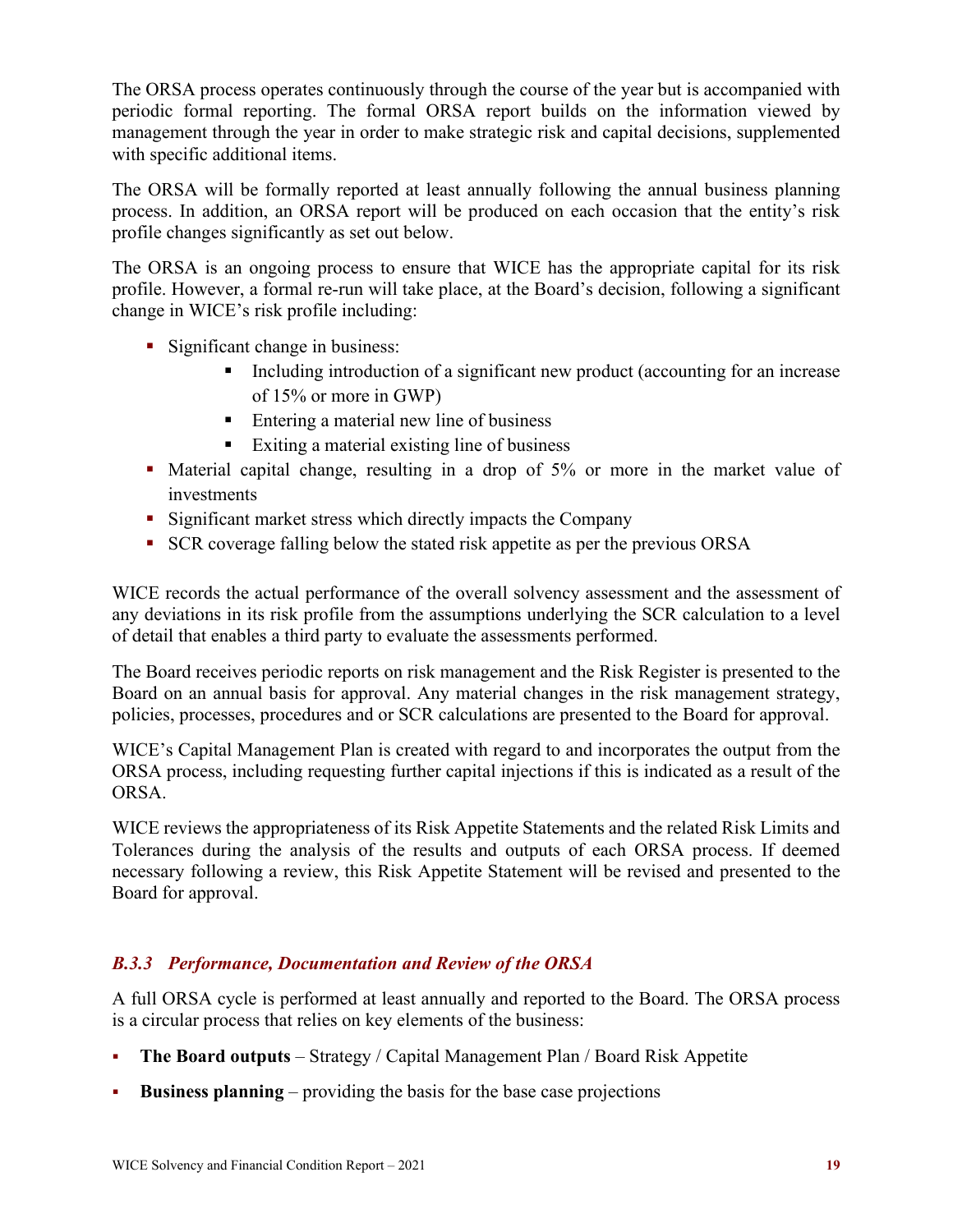- **The Solvency II Pillar I Standard Formula**  3 year outputs & base assumptions used
- **The Board**  who review, challenge and, as appropriate, approve the test scenarios, the ORSA process and output
- **The Actuarial Function** who quantify technical provisions and provide other input into the Pillar I model
- **The Risk Function and Management**  who quantify the Pillar I capital requirements, assess the outputs and prepare the reports

#### **ORSA Reporting to all stakeholders**

The Key Activities in the ORSA Process are:

- Strategy & Planning
- Pillar I base outputs and assumptions
- Risk identification & assessment
- Scenario setting
- Scenario testing through the Pillar I model  $\&$  production of test output
- Review of test output & report preparation
- Management review  $&$  Board review  $&$  reporting

Each run of the ORSA process will be appropriately documented to evidence each of its constituent parts, and this record will be retained for any later scrutiny.

The documentation shall contain:

- The underlying business plan and strategy
- The Risk Appetite Statement
- The Pillar I standard assumptions & output
- The schedule of scenarios to be tested
- The scenario test results
- The ORSA report
- Any relevant minutes relating to scrutiny, review & challenge of the ORSA process & outputs

#### *B.3.4 Relationship Between the ORSA, Solvency Needs, and Capital and Risk Management Systems*

The Company has both a Capital Management Policy and Capital Management Plan in place. The Risk Management Function is responsible for developing and maintaining the Capital Management Plan. The Board reviews and monitors the plan.

The Capital Management Plan incorporates the output from the ORSA and associated reporting. The plan also sets out triggers for corrective capital actions relative to the Company's Solvency Ratios, which are based on the SCR and Minimum Capital Requirement ("MCR").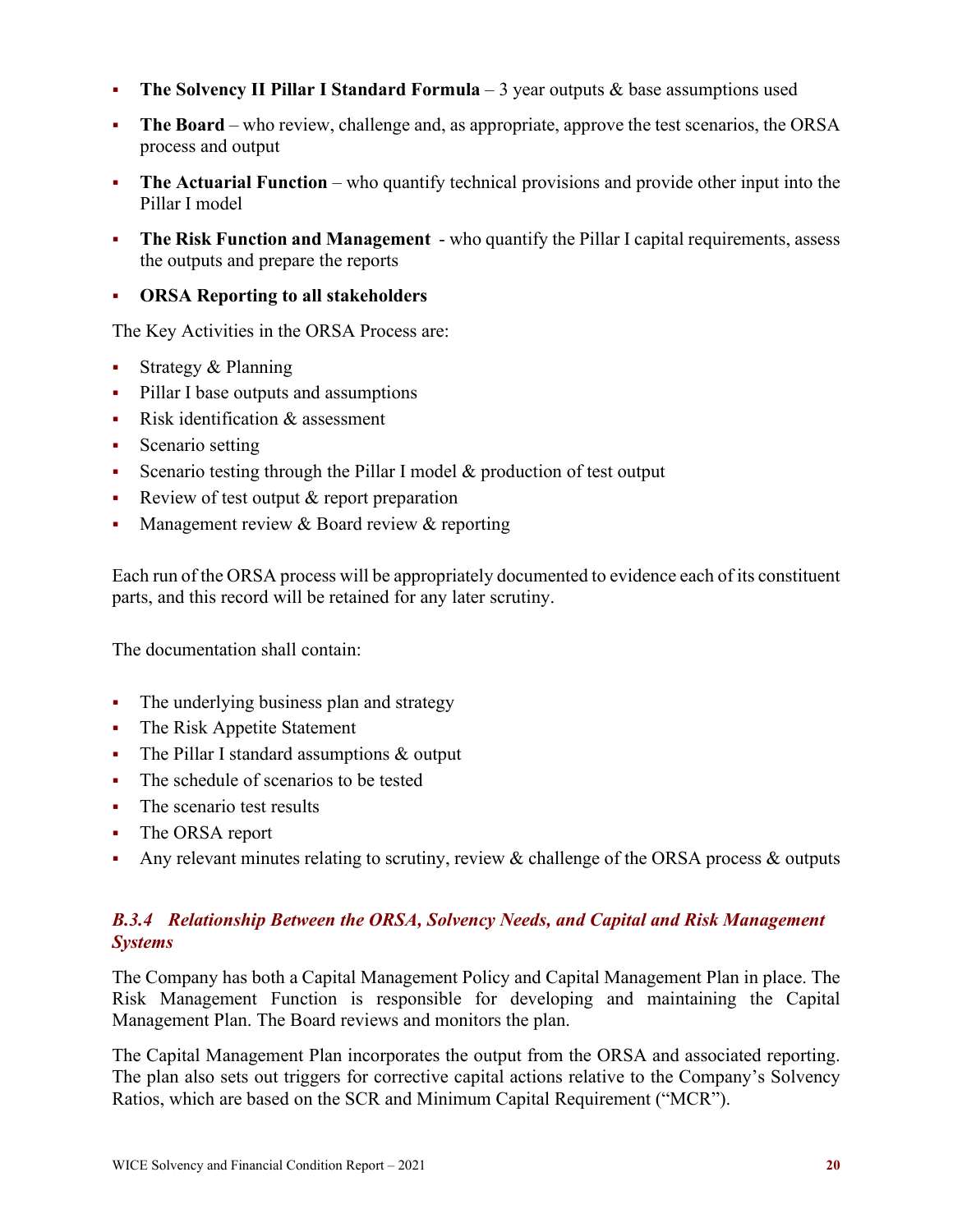WICE's capital planning process aims to be dynamic and forward-looking in relation to WICE's risk profile and shall take into account the output from WICE's risk management activities and the ORSA process and associated reporting as part of capital planning activities.

As such, capital planning activities take into account any current or anticipated changes in WICE's risk profile, such as those reflected in its business plan, and forecasting the related impact on capital. In addition, as part of its capital planning, the Company integrates projected capital needs with its business planning and financial forecasting processes.

The Capital Management Plan identifies a number of potential sources of capital and associated corrective actions that may be utilised to restore sufficient capitalisation, depending on the severity of the capital requirements placed upon WICE.

When considering the sources of capital and corrective actions, WICE's plan incorporates the Solvency II Own Fund requirements.

Any material changes in the underlying risks, such as changes in business mix, reinsurance strategy and investment strategy, are modeled for potential impact upon WICE's capital requirements. The result of this process is to ensure that all material risks feed into the capital requirements analysis, and in some cases also trigger further investigation through stress testing.

### *B.3.5 Approval Process*

The Board has responsibility for reviewing the risk management framework, policies, processes and procedures and for overseeing the annual ORSA process. The ORSA policy and the ORSA report are reviewed and challenged by the Board prior to approval.

The Board of Directors is the main governing body of WICE and has the following input and responsibilities to the ORSA:

- To evaluate, challenge and approve the Company's strategy, business plan and accompanying financial information, as proposed by Senior Management. This process will include:
	- o Monitoring the performance of the Company against established Key Performance Indicators (KPIs)
	- o Approving any material expansions and/or contractions of the Company
	- o Approving any material expenditure and/or projects
- To evaluate, challenge and approve the Company's ORSA. As part of this approval of the ORSA, the Board will:
	- o Approve the ORSA policy and process, including validating this process
	- o Challenge the identification and assessment of risks, including any new risk management strategies to be implemented
	- o Challenge assumptions on which the SCR calculation is based
	- o Approve the long- and short-term capital management plan, having considered the ORSA outcome, business strategy and risk tolerance of the Company
	- o Consider any risks outside of the ORSA process and the extent to which the SCR calculation accommodates these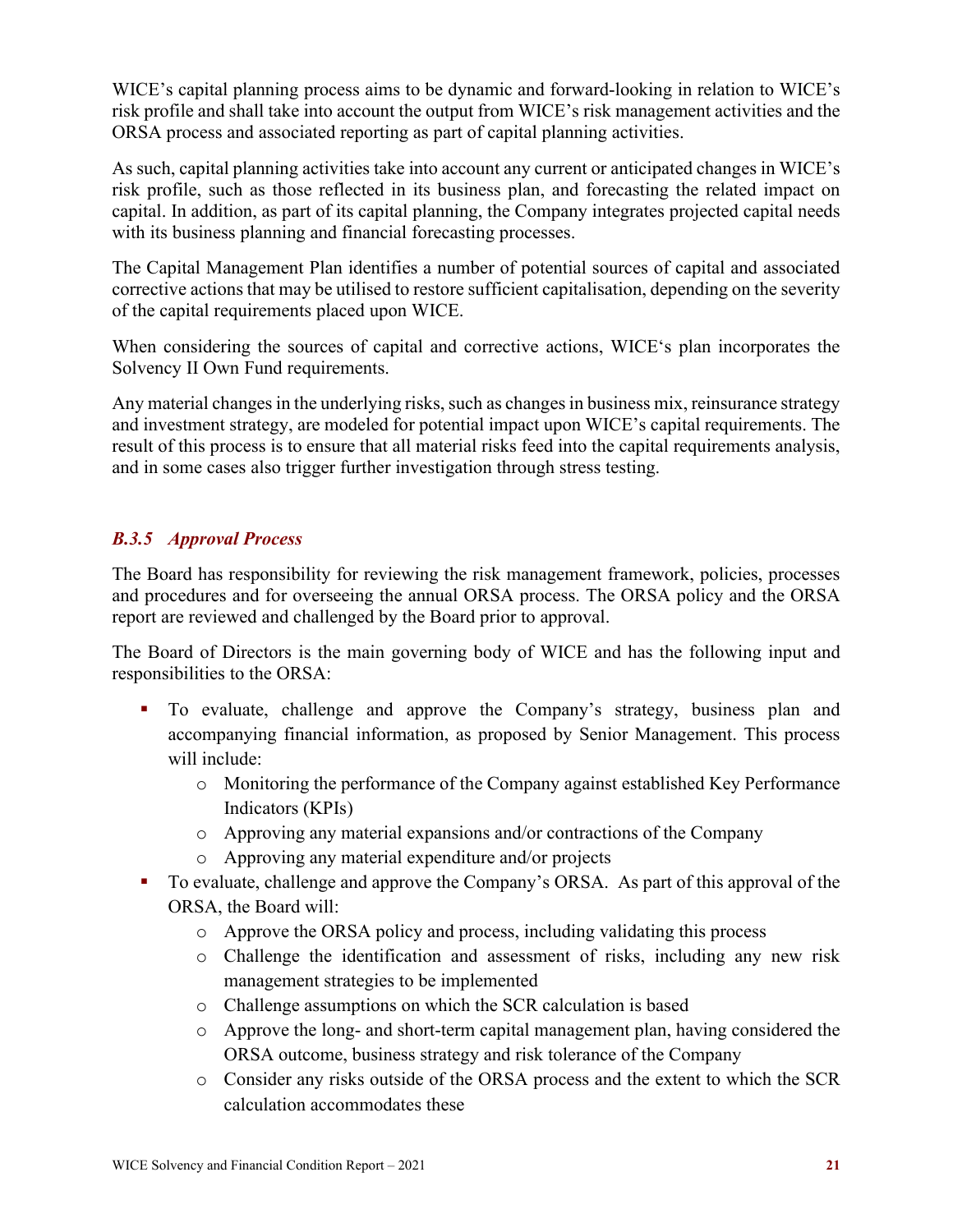- o Utilise the ORSA for strategic decision-making
- To evaluate, challenge and approve the Company's risk appetite and the associated risk tolerances and limits.

#### <span id="page-24-0"></span>**B.4 Internal control system**

#### *B.4.1 Internal Control System*

WICE maintains an effective internal control system, which includes administrative and accounting procedures, an internal control framework, appropriate reporting arrangements and a Compliance function.

The Board is responsible for monitoring the establishment and maintenance of the system of controls used to assess and manage exposure to all areas of risk. The objectives of these controls are to ensure that WICE's risk strategy is maintained and risk remains within the appetite and tolerances set by the Board.

WICE is part of Somers Group-wide compliance activities, including management's assessment to confirm the design and operating effectiveness of internal controls over financial reporting and the identification and testing of key internal controls, including any required remediation.

The Board has delegated management and oversight of certain controls to appropriate forums within the Somers Group. WICE's internal control framework provides an appropriate level of reporting on the control environment to the Board.

Controls are detailed in the Risk Register, which associates elements within the category of risk to one or more mitigating controls. WICE's internal control framework includes reviews of both the design and effectiveness of key controls, with results of this periodic evaluation regularly reported to the Board.

#### *B.4.2 Compliance Function*

#### Implementation of the Compliance Function

As part of the Somers Group, WICE has implemented its Compliance function taking due account of and in accordance with the overall group compliance structure.

The Somers Holdings Board has approved the establishment of a compliance and ethics program to ensure that all companies within the group promote an organizational culture that encourages the highest standards of ethical business conduct and compliance with the Group's Code of Business Conduct, policy statements and any laws and regulations which govern the Company's business activities (collectively referred to as the "Compliance Program"). The Compliance Program is intended to ensure that all companies within the group exercise appropriate due diligence to prevent conduct which is in violation of its Compliance Program thereby protecting the Group's reputation and good name.

WICE has implemented its Compliance function through the services provided by its insurance manager. The function has established a Compliance Program to ensure compliance with all relevant laws, legislation, regulations and guidance. The Board promotes the highest standards of ethical business conduct, aimed at protecting the Company's reputation.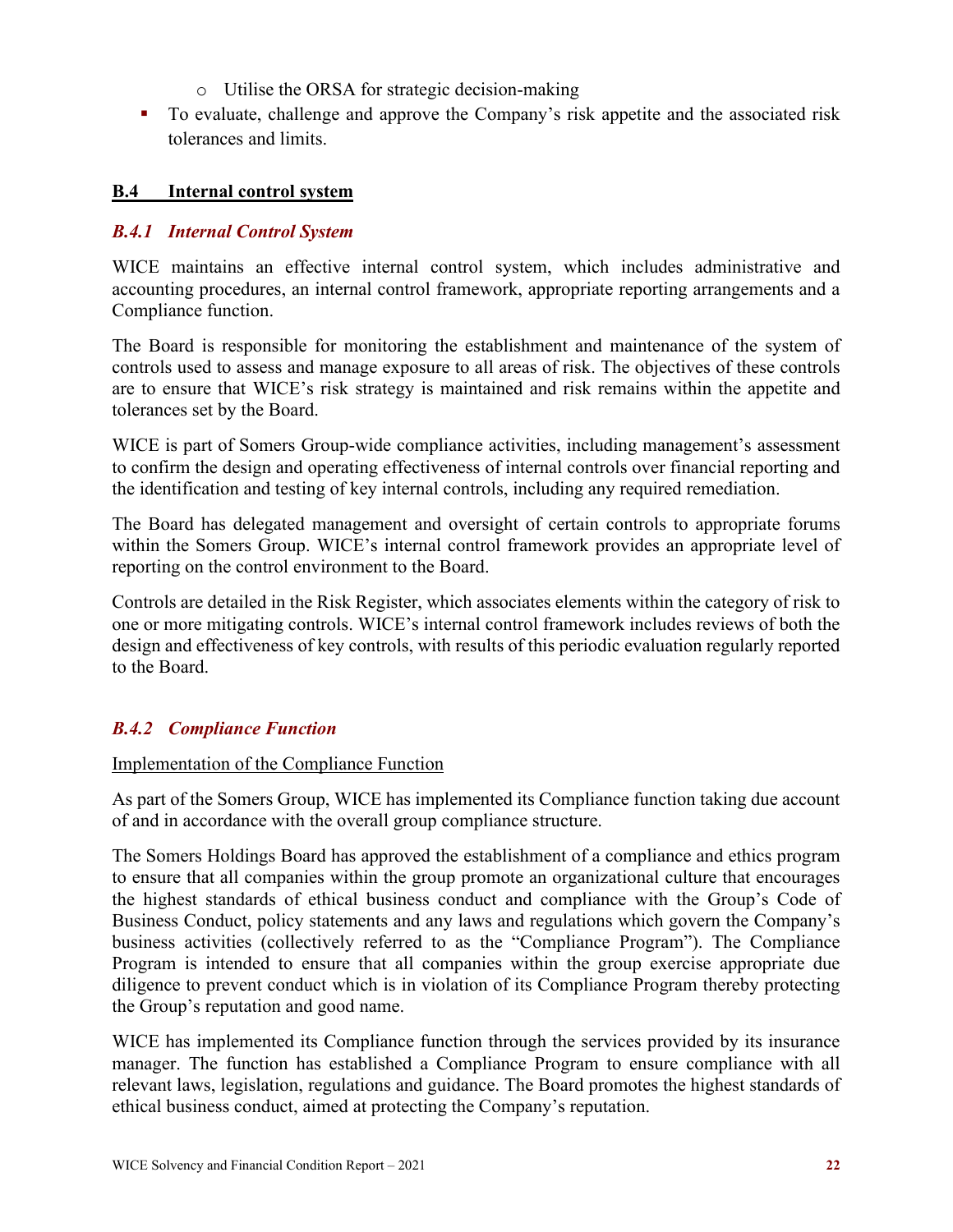The requirements of the Compliance Program apply to all employees, officers and Directors of the Company and, where appropriate, to agents of the Company.

The Compliance function is an integral element of WICE's risk management and internal control framework. The purpose of Compliance is to assist the Board in achieving its overall strategic objectives by promoting a culture of integrity, ethical conduct and compliance with the laws, regulations and administrative provisions that affect WICE. The Compliance function also is responsible for the ongoing assessment of any possible impact of changes in the legal environment on WICE operations and for the identification and assessment of Legal / Litigation risk and for monitoring adherence to certain elements of the risk management framework and reporting thereon to the appropriate forums.

#### Independence and Authority

WICE has outsourced its compliance function to its insurance manager, thereby ensuring independence from other operational functions. Compliance attends Board meetings and reports to the Board on all relevant matters.

The Compliance function is authorized to review all areas of the Company and has full, free, and unrestricted access to all Company activities, records, property and personnel. Compliance has full and direct access to WICE's Board and the authority to escalate matters to Somers where required.

#### <span id="page-25-0"></span>**B.5 Internal Audit function**

The Somers group outsources internal audit services to KPMG Bermuda and WICE is included within the scope of the internal audit work carried out on behalf of the group.

The Internal Audit function is an independent, objective assurance and consulting activity designed to add value and improve the Company's operations. It helps management the Board accomplish their objectives by bringing a systematic, disciplined approach to evaluate and improve the effectiveness of risk management, control and governance processes.

KPMG, as a large audit practice, has an Internal Audit team that is adequately staffed by competent individuals and, being outsourced, is objective and independent of WICE's day-to-day activities.

Internal Audit has appropriate access to all staff, Senior Management and records, including those relating to third party service providers. No restrictions are placed on the scope of the team's work. WICE management is required to inform Internal Audit of all noted control deficiencies, when losses are sustained and or of any definite suspicion of irregularities.

Internal Audit's scope encompasses, but is not limited to, the examination and evaluation of the adequacy and effectiveness of the Company's governance, risk management and internal processes as well as the quality of management's performance in carrying out assigned responsibilities to achieve the Company's stated goals and objectives.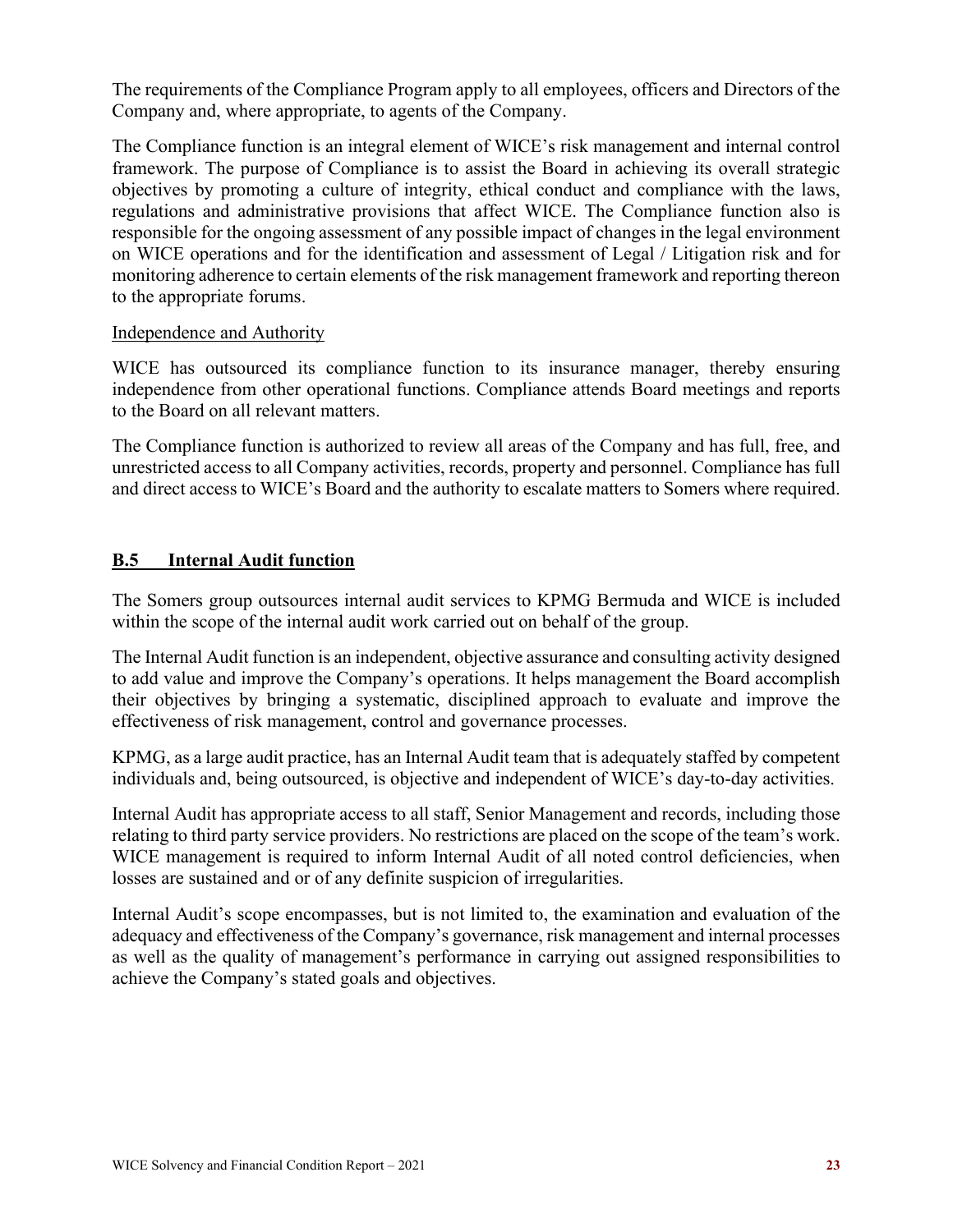#### *B.5.1 Internal Audit Reporting*

#### Implementation of the Internal Audit function

Internal Audit reports directly to the WICE Board. The Internal Audit Charter is reviewed periodically by the Board, which currently also retains responsibility for monitoring Internal Audit activities.

A report is issued for all Internal Audits conducted. The report includes a management response for all recommendations, including a target date for remediation. Each Internal Audit report is distributed to management and a copy is included in the Board meeting material.

Internal Audit reports to the WICE Board as to whether:

- appropriate action has been taken on significant audit findings;
- audit activities have been directed toward highest exposures or risk and, secondarily, toward increasing efficiency, economy, and effectiveness of operations;
- internal, external and, when deemed appropriate, regulatory audits are coordinated, so as to avoid duplication;
- **i** internal audit plans and resources are adequate;
- there is any unwarranted restriction on access by internal auditors to all of the Company's activities, records, property, and personnel; and
- the Company is in compliance with law, rules and regulations applicable to auditing functions and standards, including those related to fraud and other illegal acts.

The progress of all prior recommendations is monitored by Internal Audit and the Board. Management provides a status update for each quarterly board meeting, until the related management action plan is completed.

#### Independence of the Internal Audit Function

A key feature that ensures the independence of the Internal Audit function is its positioning outside of functional roles and responsibilities. Internal Audit is outsourced to an external accountancy firm and is therefore not involved in any operational aspects of the business. WICE's Internal Audit charter specifically includes the following:

- Internal Audit shall have no direct responsibility or authority over any of the activities reviewed;
- Internal Audit shall not design and install procedures, prepare records or engage in any other activity that it would normally review, appraise or audit;
- Internal Audit is authorised to review all areas of the Company and to have full, free and unrestricted access to all Company activities, records, property and personnel;
- Internal Audit reports to and has full and independent access to the WICE Board and reports to the Somers Re Board for administrative purposes.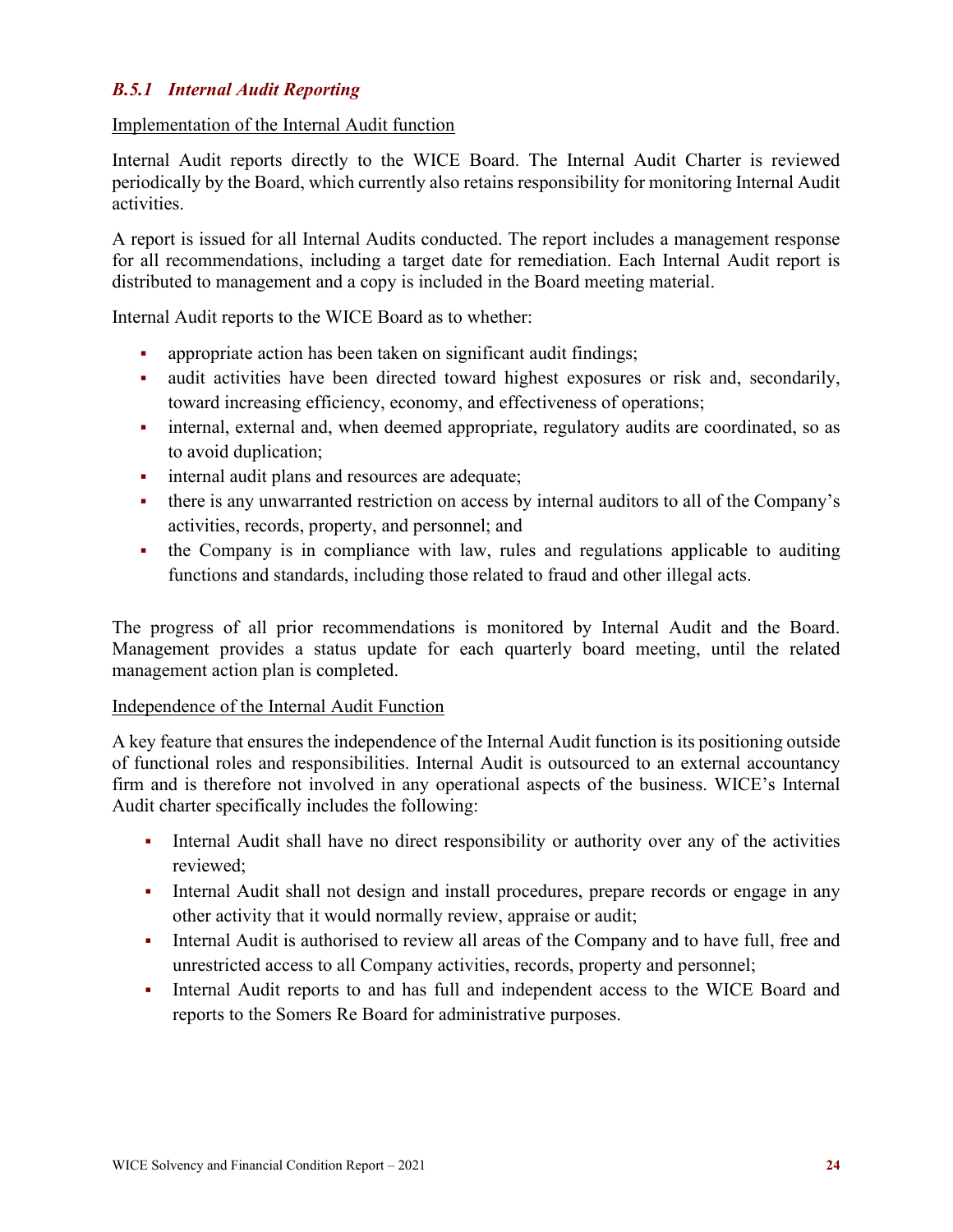<span id="page-27-0"></span>WICE outsources Actuarial Function services to Arch Capital Group Limited ("ACGL") and Arch Underwriters Limited ("AUL") under oversight of the Actuarial Function Holder.

The Actuarial Function's primary responsibility is to the Board. The Actuarial Function in performing its duties acts independently of WICE's business units. The Board provides oversight to ensure the Actuarial Function has adequate resources and authority to operate effectively.

The main activities of the Actuarial Function in a Solvency II environment shall include the requirements of the Solvency II Directive, including:

- Coordinate the calculation of technical provisions;
- Ensure the appropriateness of the methodologies and underlying models used as well as the assumptions made in the calculation of technical provisions;
- Assess the sufficiency and quality of the data used in the calculation of technical provisions;
- Compare best estimates against experience;
- Inform the Board of the reliability and adequacy of the calculation of technical provisions;
- Oversee the calculation of technical provisions in the cases set out in the regulations;
- Express an opinion on the overall underwriting policy;
- **Express an opinion on the adequacy of reinsurance arrangements; and**
- Contribute to the effective implementation of the risk management system
- **Provide an Actuarial Opinion on Technical Provisions; and**
- **Provide an Actuarial Report on Technical Provisions.**

On an annual basis, the Actuarial Function will prepare an Actuarial Opinion on Technical Provisions and present the Actuarial Report on Technical Provisions to the Board of Directors. The report will be prepared in line with relevant regulatory and Actuarial Standards of Practice.

The Actuarial Function comprises experienced, fully qualified individuals with in-depth knowledge of actuarial and financial mathematics. The function is staffed appropriately given the nature, scale and complexity of the risks inherent in the integrated operations.

### <span id="page-27-1"></span>**B.7 Outsourcing**

#### *B.7.1 Outsourcing Policy*

WICE defines outsourcing as contracting out part or all of an otherwise internal business process to a third party provider (either outside or inside the Somers group). In this regard WICE may use the external service provider's processes and controls to perform the agreed services. However, WICE will retain all decision making and ultimate responsibility over the business function and maintain the appropriate monitoring mechanisms to ensure adherence to an appropriate service level agreement pursuant to a contractual arrangement.

The Company has an Outsourcing Policy in place which sets out the following:

• The definition of outsourcing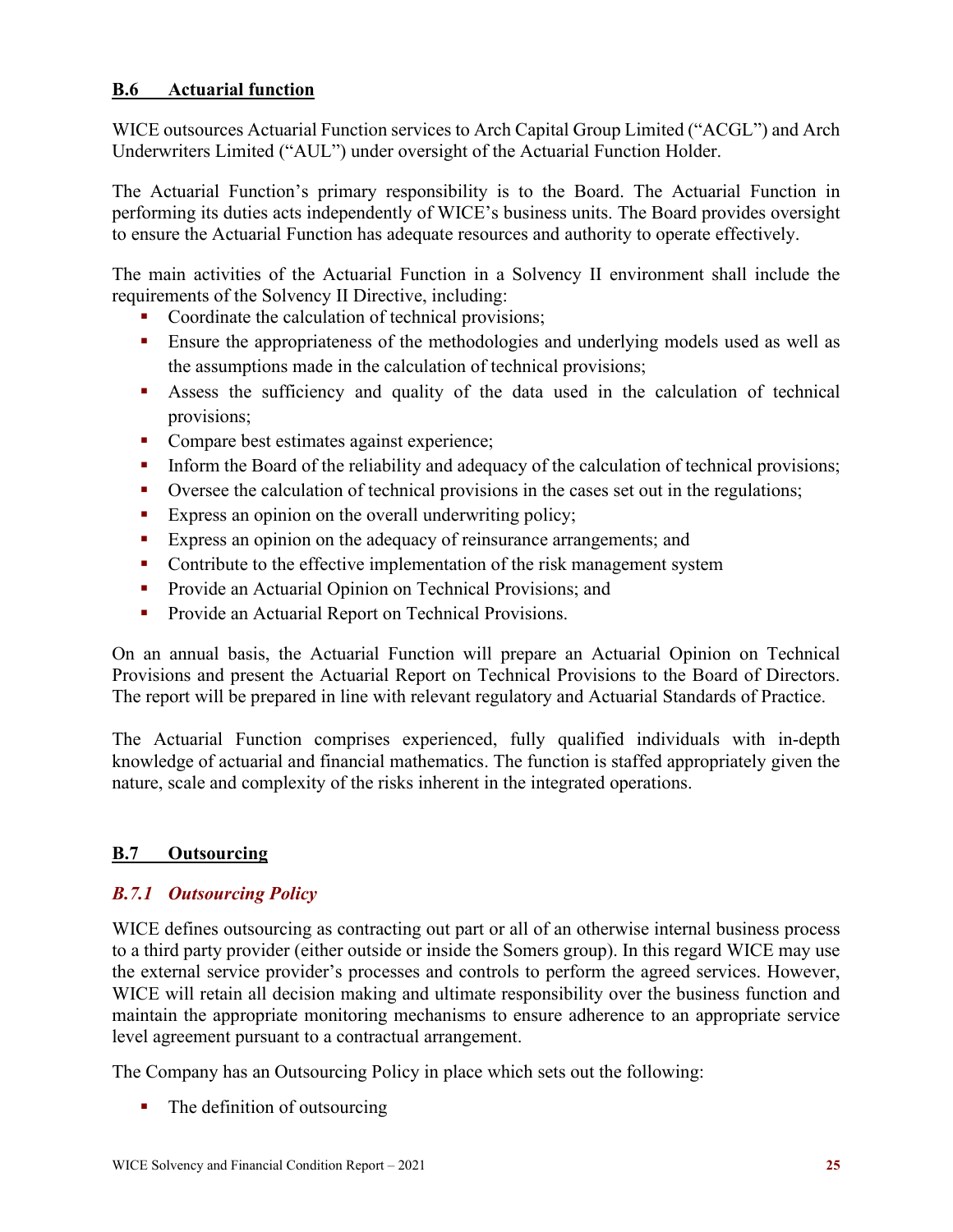- Responsibility for implementation and operation of the policy and consequent controls and processes
- The criteria for outsourcing
- Due diligence on potential providers
- Establishment of appropriate contractual arrangements which clearly define responsibilities and allow adequate supervision and control
- Establishment of appropriate contingency planning, including terminating or exiting the arrangement
- **Periodic audit requirements**
- Records of outsourced arrangements
- The approval process
- Contract and legal requirements
- Risk assessment and risk mitigation measures
- **Monitoring and on-going requirements**

### *B.7.2 Outsourced Functions*

The following table provides detail of the key functions which are outsourced by WICE.

| <b>Outsourced function or activity</b>                                             | <b>Jurisdiction</b>   |
|------------------------------------------------------------------------------------|-----------------------|
| Provision of business development, underwriting and                                | Bermuda               |
| pricing support; administration of contracts, agreements<br>and other arrangements | <b>United Kingdom</b> |
|                                                                                    | Republic of Ireland   |
|                                                                                    | Romania               |
| Policy administration                                                              | <b>United Kingdom</b> |
|                                                                                    | Republic of Ireland   |
|                                                                                    | France                |
|                                                                                    | Romania               |
| Claims handling, reserving and settlement                                          | <b>United Kingdom</b> |
|                                                                                    | Republic of Ireland   |
|                                                                                    | France                |
|                                                                                    | Romania               |
| Accounting and financial support                                                   | Gibraltar             |
|                                                                                    | Republic of Ireland   |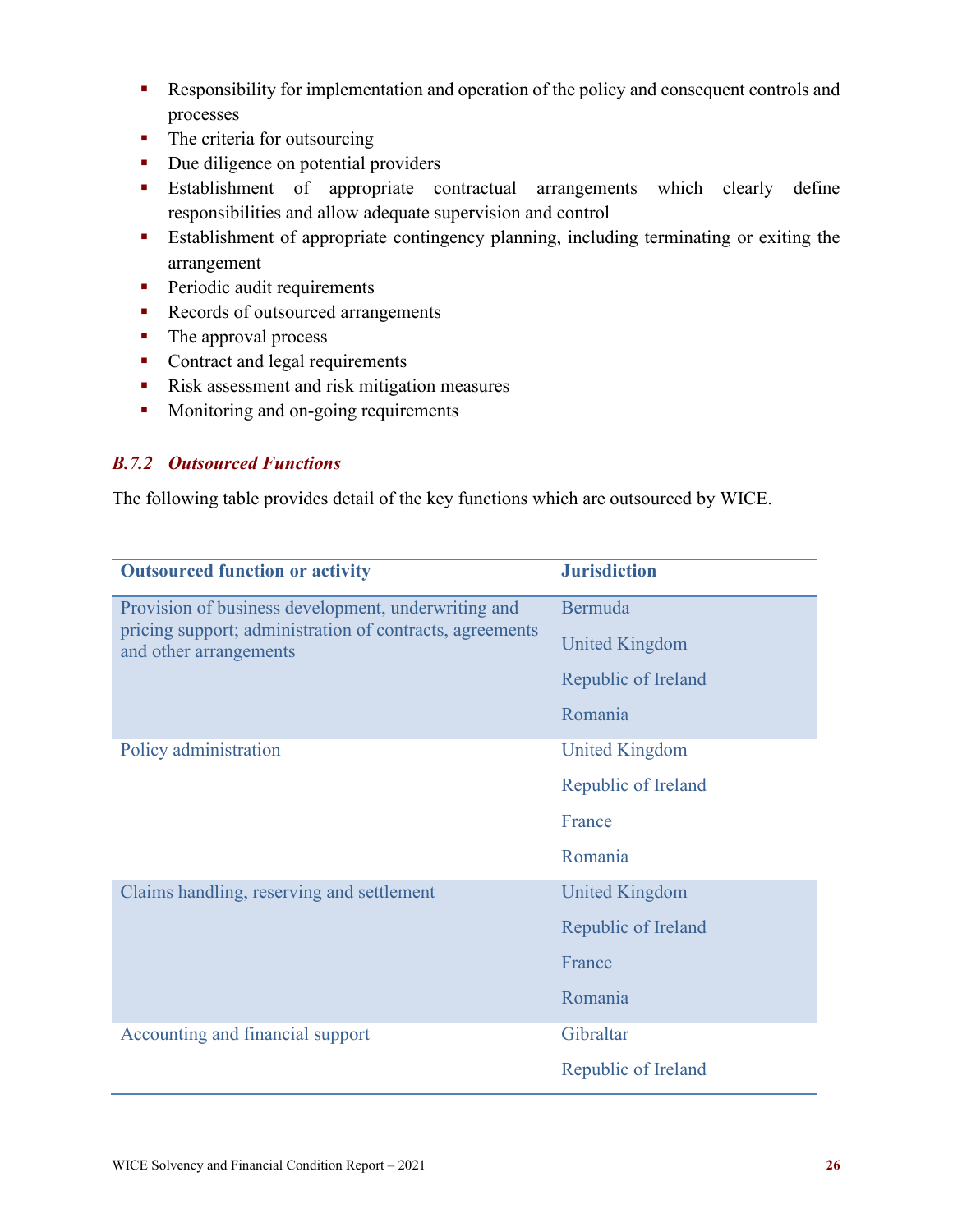|                                                                 | Bermuda             |
|-----------------------------------------------------------------|---------------------|
| Investment management services                                  | Bermuda             |
| <b>Compliance services</b>                                      | Gibraltar           |
| Actuarial Function services, including Solvency II<br>reporting | Bermuda             |
|                                                                 | Republic of Ireland |
|                                                                 | Belgium             |
| Assistance with risk management                                 | Gibraltar           |
|                                                                 | Bermuda             |
|                                                                 | Republic of Ireland |
| <b>Internal Audit services</b>                                  | Bermuda             |
| Company secretarial services                                    | Gibraltar           |

#### **B.8 Adequacy of Systems of Governance**

WICE's systems of governance are as set out above. The Company does not have a complex business model and the systems of governance have been established taking due account of the principle of proportionality, being appropriate to the size, nature and scale of the operations. In addition, governance falls within the remit of both internal and external audit and the Risk Function continuously assesses relevant legislation, guidance, advice and best practice to ensure that the systems of governance remain up-to-date.

On this basis, the Board believes that the governance arrangements are adequate and appropriate for the business.

#### <span id="page-29-0"></span>**B.9 Any other information**

No other material information to report as of 31 December 2021.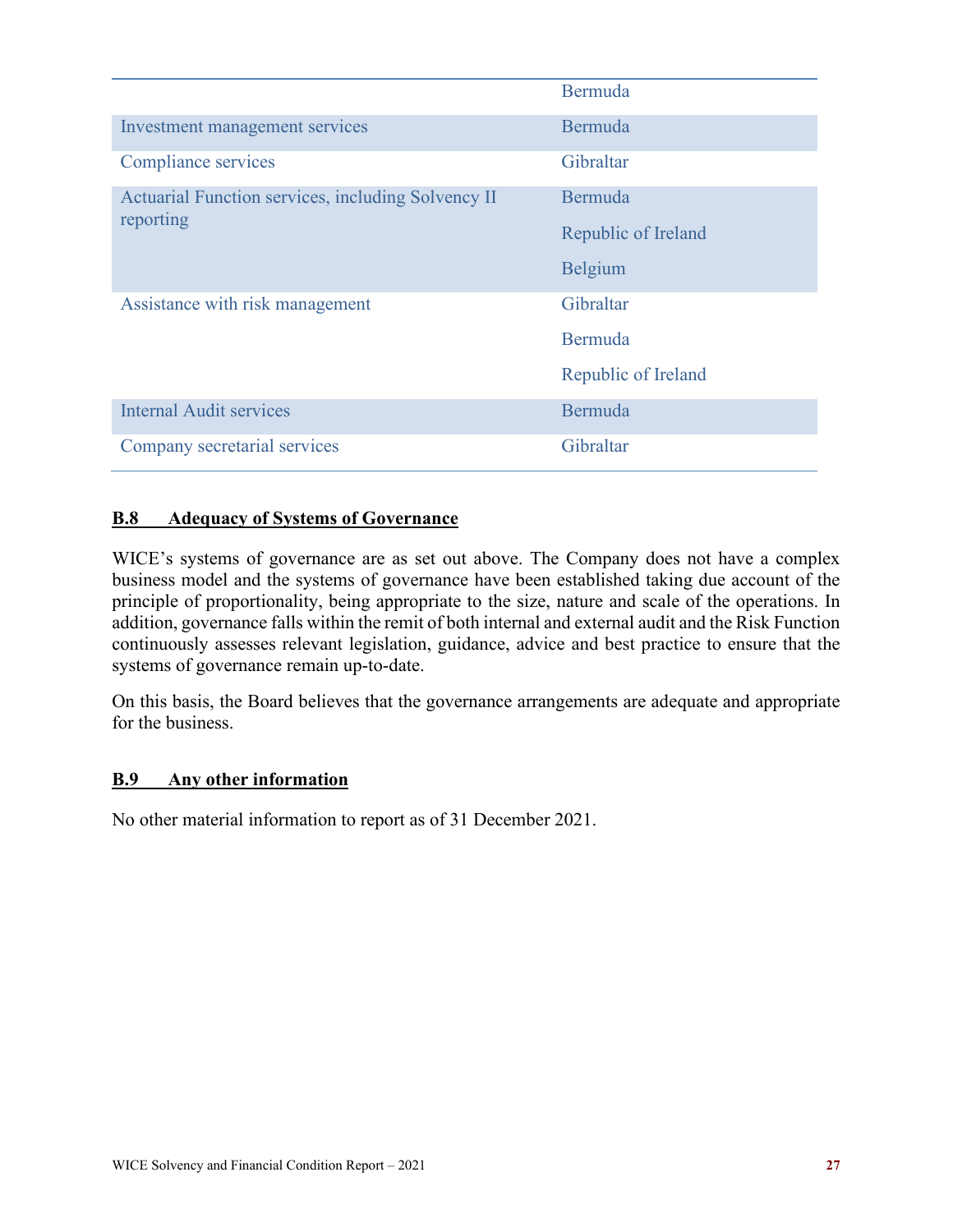#### <span id="page-30-0"></span>*Overview*

WICE's risk appetite framework provides an expression of the level of risk the Company is willing to accept in pursuit of its strategic objectives. The risk appetite framework provides quantitative and qualitative statements which are used to define the general attitude within the organisation towards the desired level of risk. It not only supports the Company's risk management framework, it also enables WICE to make informed business decisions having regard to the key risks to which it may be exposed by such a decision.

In general, WICE has an appetite for insurance (underwriting) risk and a tolerance for other forms of risk. The risk philosophy of WICE encompasses all major risks and focuses on attaining the following business objectives:

- **•** Underwrite business that meets agreed targeted returns
- Underwrite business with selected MGA's
- Underwrite only carefully selected business lines
- **Manage underwriting volumes in line with the business cycle**
- **EXECUTE:** Limit the downside risk such that the Company maintains a sufficient solvency margin.

| <b>Risk Category</b> | <b>Description</b>                                                                          | <b>Allocated % of</b><br><b>SCR</b> as at<br>31-Dec-21 | Allocated % of<br><b>SCR</b> as at<br>$31 - Dec-20$ |
|----------------------|---------------------------------------------------------------------------------------------|--------------------------------------------------------|-----------------------------------------------------|
| Underwriting<br>Risk | Risk of losses from business already written or planned to be written<br>over the next year | $30.0\%$                                               | 29.6%                                               |
| Market Risk          | Risk of losses from market movements, including exchange rates and<br>investment returns    | $2.2\%$                                                | 2.5%                                                |
| Credit Risk          | Risk of losses from counterparty defaults, including reinsurers and<br>other counterparties | 47.4%                                                  | $47.4\%$                                            |
| Operational<br>Risk  | Risk of operational losses                                                                  | 20.5%                                                  | 20.4%                                               |

The following table shows the composition by sub-module of the SCR:

#### <span id="page-30-1"></span>**C.1 Underwriting Risk**

#### *C.1.1 Key Underwriting Risks*

Underwriting risk refers to the risk of loss, or of adverse change in the value of insurance liabilities, due to inadequate pricing or risk quantification assumptions, which includes the fluctuations in the timing, frequency and severity of insured events. At a risk policy level, we consider underwriting risk is linked to reserving risk. Reserving Risk refers to the risk of loss, or of adverse change in the value of insurance liabilities, due to inadequate reserving assumptions, which includes the fluctuations in the timing, frequency and severity of insured events.

WICE operates via MGA partners in the U.K. motor and liability markets. It has operated in the Romanian and Irish motor market as well as the French property market, although all of the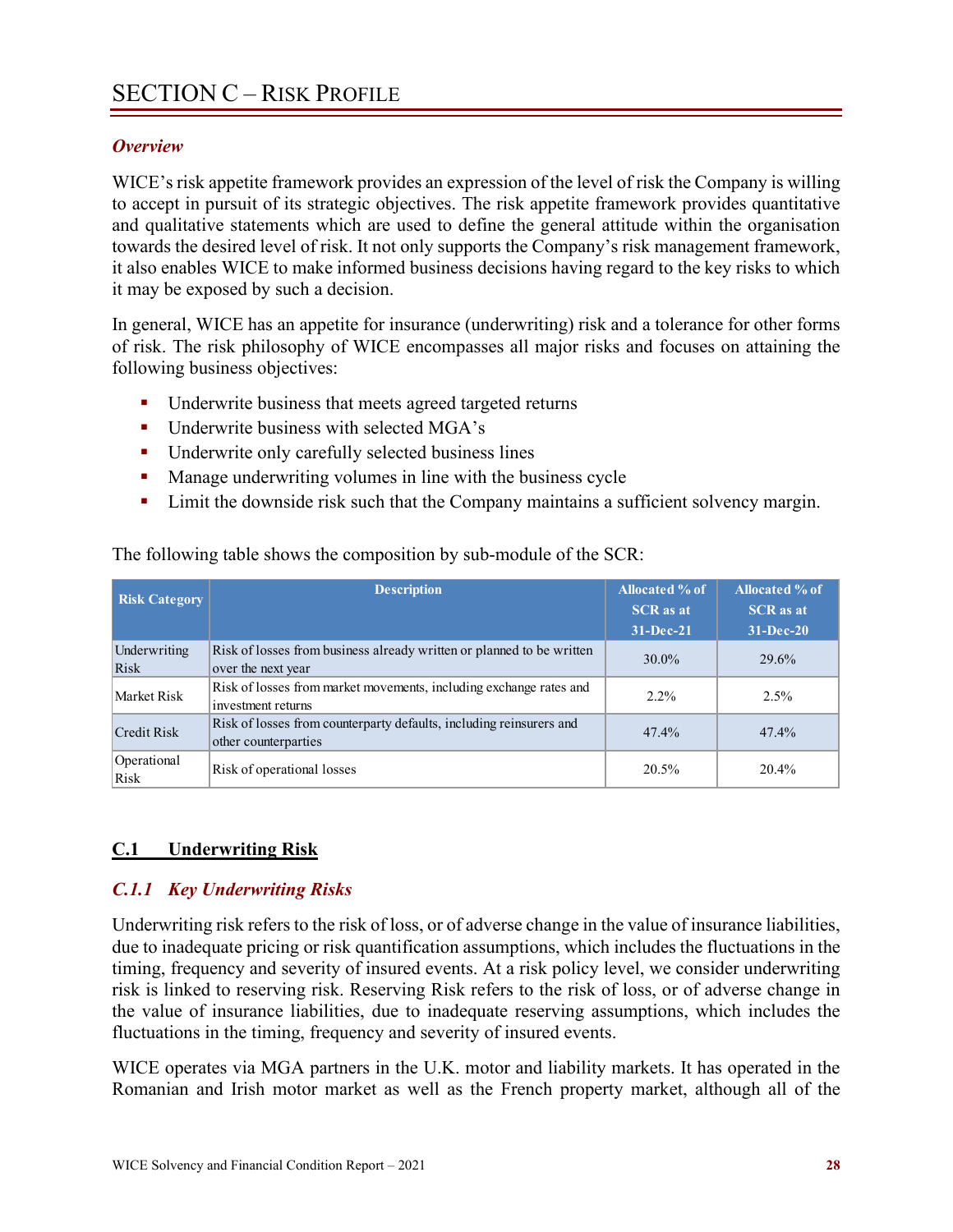Company's European business lines are now discontinued. The U.K. motor business is highly competitive and insurance companies have in the past struggled to achieve their target margin. Furthermore, the motor industry is materially exposed to regulatory, legislative and fiscal changes, economic factors, changes in policyholder and claimant lawyer behaviour and the actions of key service providers, such as claims management companies. These factors can lead to significant fluctuations in results.

The resulting key underwriting and reserving risks identified by management are:

- Risks are priced incorrectly
- Dependence on business partners
- **Unpriced expansion of coverage due to unanticipated changes**
- Accepted risks do not provide the required return on capital
- **Unexpected concentration of risk exposures**
- **Insufficient reserves**

#### *C.1.2 Material Risk Concentrations*

WICE currently writes mainly motor business, which leads to some degree of concentration of risk. However, within this category the Company writes different types of motor risks, from standard motor through specialized niche business and the Company uses a variety of co-insurance and MGA partners. There is therefore not considered to be a material underwriting risk concentration.

#### *C.1.3 Underwriting Risk Mitigations*

WICE purchases Excess of Loss reinsurance protection to mitigate the impact of large claims. In addition, inter-company Quota Share reinsurance and some external Quota Share reinsurance arrangements are in place to mitigate the impact of attritional losses.

Underwriting risk is further mitigated through the following:

- Business performance is monitored regularly, including consideration of market factors, pricing trends and strategic challenges
- Actual performance is compared against plan each quarter
- There is regular dialogue with and visits to lead underwriters and MGA partners and review of management information received
- Independent actuarial review of reserves by ACGL actuaries
- Periodic audits of claims handlers

#### *C.1.4 Stress and Sensitivity Testing*

Stress and scenario testing is carried out as part of the ORSA process, which is conducted at least annually. These tests consider moderate as well as extreme but plausible stresses and assess the impact on WICE's capital position.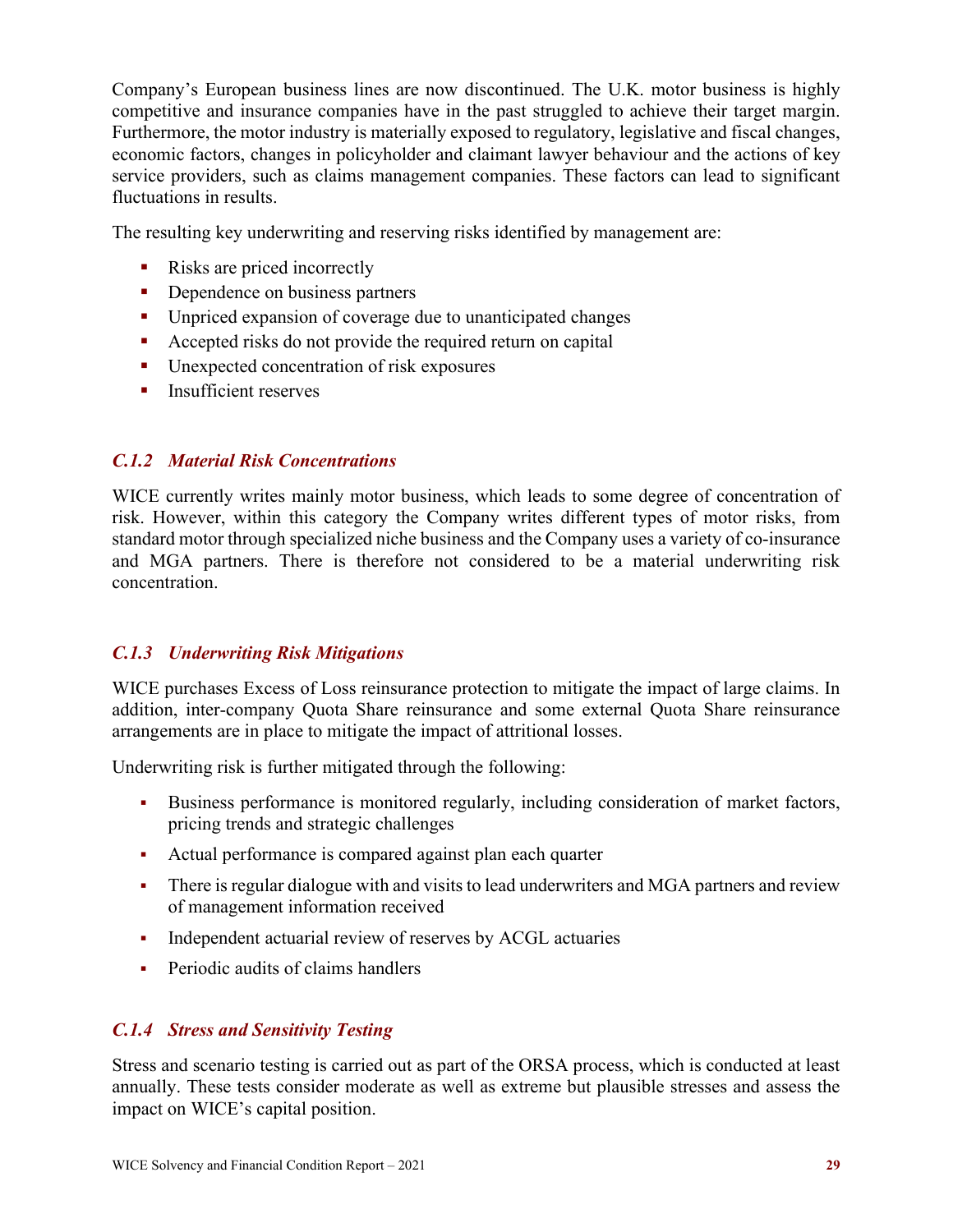A number of scenarios were considered in the ORSA which aim to reflect the underwriting and reserving risk to which the Company is exposed. These represent adverse scenarios to which the Company could be exposed, including poor loss ratio performance, unplanned growth and a highly adverse outcome for the largest book of business. The projected SCR and Own Funds were then calculated under each of these scenarios, allowing the capital impact to be assessed.

Due to the manner in which WICE structures its arrangements, while the stresses showed deterioration in the Company's capital position, only the most extreme modelled scenarios were considered likely to result in a breach of the SCR. The Company's underwriting risk profile is therefore considered to be resilient to most shocks.

#### <span id="page-32-0"></span>**C.2 Market Risk**

#### *C.2.1 Key Market Risks*

Market Risk is the risk of changes in income or values of investment assets arising from fluctuations in political and economic variables (systemic), including interest rates, currency exchange rates, equity markets, commodity markets and real estate markets. It is the risk of loss, or adverse change, resulting directly or indirectly from fluctuations in the prices of assets. Market Risk includes the following specific components:

- Currency Risk
- $\blacksquare$  Interest Rate Risk
- **Spread Risk**
- $\blacksquare$  Equity Risk

Market Risk is also affected by:

- Concentration Risk: The risk that the Company will suffer losses from lack of diversification with regards to a particular sector, industry, geographic region, security, or asset class in the investment portfolio. Concentration Risk also includes the risk of failure to identify and manage correlation risk between insurance/reinsurance operations and invested assets.
- Investment Credit Risk: The risk of loss, or adverse change in financial condition, resulting from fluctuations in the credit standing of issuers of securities and counterparties to which undertakings are exposed, in the form of counterparty default risk, or spread risk, or market risk concentration risk.

WICE has a very conservative investment policy, focusing on capital preservation rather than investment return. The key market risks identified by management are:

- **I** Invested assets lose value
- **Insufficient diversification**
- Risk that counterparties are unable or unwilling to fulfill debt obligations
- Failure of a counterparty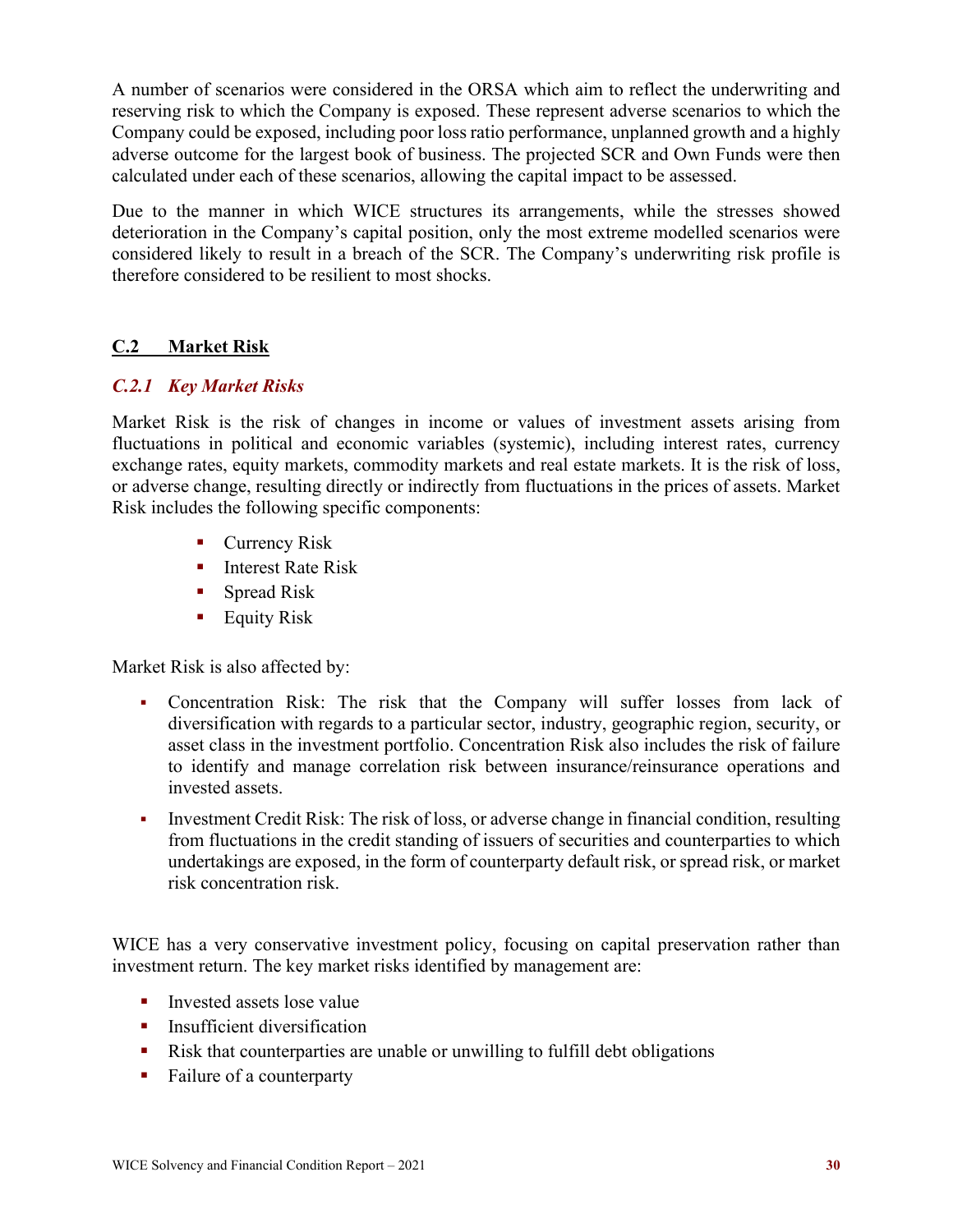#### *C.2.2 Material Risk Concentrations*

WICE currently only invests in government securities with the remainder of investible assets held in deposits with banks. Therefore there are no material market risk concentrations.

#### *C.2.3 Market Risk Mitigations*

WICE mitigates investment risk through the implementation of appropriate controls. These include:

- Regular Board oversight;
- Formal agreements which delegate investment authority to the investment manager, Arch Investment Managers Ltd ("AIM"), a wholly-owned subsidiary of ACGL;
- Investment Guidelines which are structured to ensure sufficient liquidity and prevent overexposure to any one risk sector;
- Quarterly Investment Guideline compliance confirmations issued by the Investment Manager;
- Utilisation of Company-approved brokers, investment managers and third party service providers;

#### *C.2.4 Stress and Sensitivity Testing*

WICE has limited exposure to market risk and hence a single scenario involving an investment shock was modelled. This modelled stress was not considered likely to result in a breach of the SCR and the Company is therefore considered to be highly resilient to market risk.

#### *C.2.5 Prudent Person Principle*

WICE seeks to manage investment assets subject to the Prudent Person Principle which states that the Board must discharge its duties with the care, skill, prudence and diligence that a prudent person acting in a similar capacity would use in the conduct of an enterprise of similar character and objectives.

- The Board of Directors of WICE has outlined the following risk management objectives in order to minimise its exposure to Investment Risk in line with the overall WICE Risk Appetite:
	- o WICE shall adopt a conservative approach to investments and seek to safeguard the assets of shareholders;
	- o WICE shall hold sufficient investment values and investment liquidity to ensure all liabilities are met as they fall due; and,
	- o WICE shall ensure that there are appropriate policies, strategies and procedures in place to meet these objectives.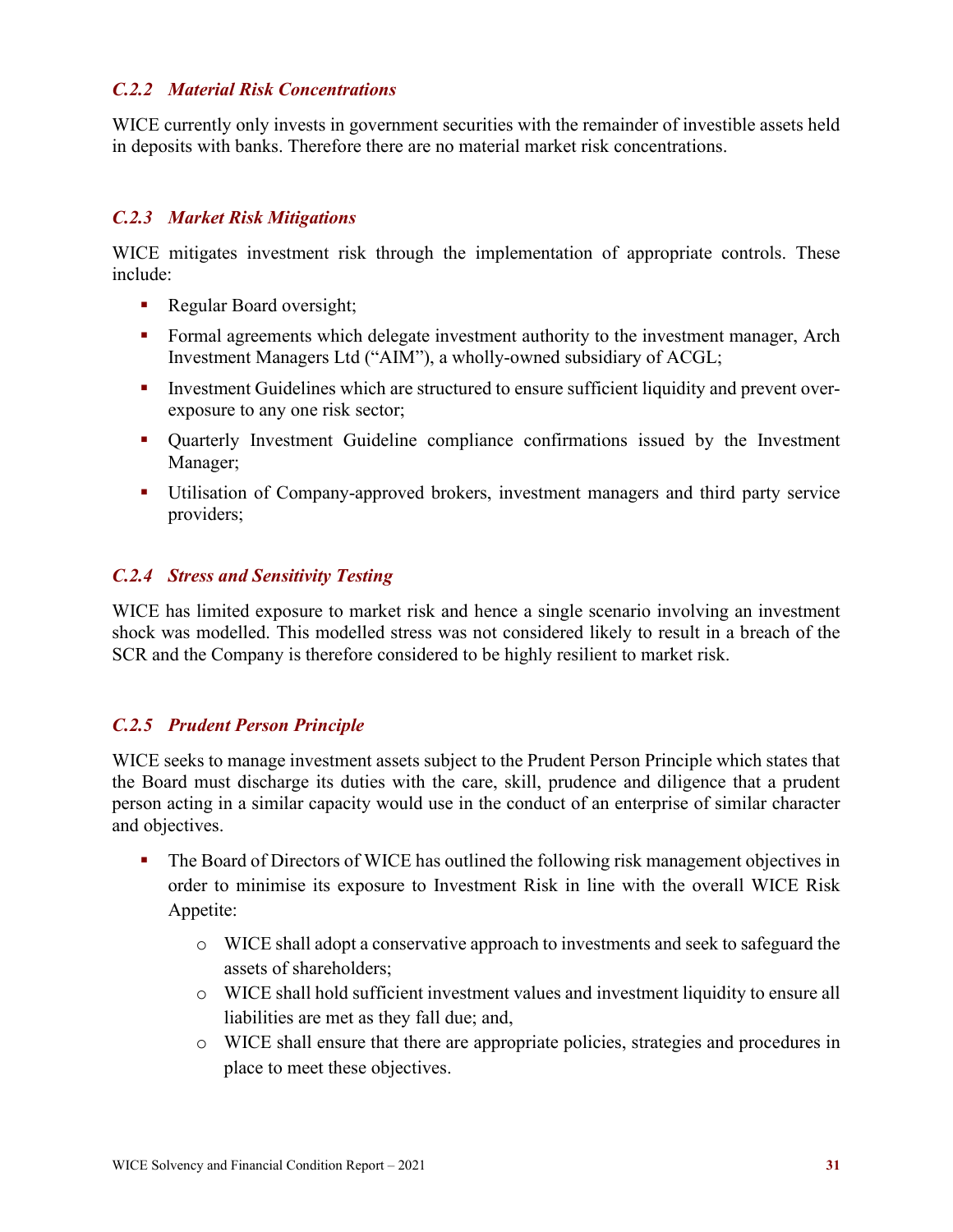WICE adopts a conservative approach to investments and, as articulated in the Company risk management philosophy, limits Investment Risk such that the overall portfolio will consist of high quality fixed income securities and bank deposits, and limits the proportion of total investments that may be represented by other investments. New investment product initiatives fall into the category of other investments and include investments such as equities and all alternative investments. Participation in new investment products are subject to Board approval. In circumstances where new products are being considered by the Company, the following steps will be undertaken:

- Detailed information will be provided describing the nature of the investment such that the Board has full information to properly evaluate the risk
- The Finance Function will document the impact of the new product, including an assessment of whether it complies with the prudent person principle
- A presentation will be made to the Board to explain the rationale for the proposed investment
- The Board separately review the material and consider the impact on WICE's risk appetite and risk profile

If the proposed investment is approved, WICE's Finance and Compliance Functions will liaise with AIM to revise or develop bespoke Investment Guidelines for the new product where appropriate. In certain circumstances, such as in the case of an investment in a fund, this may not be required.

#### <span id="page-34-0"></span>**C.3 Credit Risk**

#### *C.3.1 Key Credit Risks*

WICE has a low appetite for credit risk, which is approved by the Board.

WICE is exposed to credit risk from the following sources:

- Investments in fixed income securities
- Deposits with banking counterparties
- Reinsurance counterparties internal from the Quota Share arrangement
- Reinsurance counterparties external
- Premiums collectable from lead insurers and MGA partners.
- Contingent commissions due from MGAs.

The key risk is that one or more of these counterparties fail.

#### *C.3.2 Material Risk Concentrations*

As at 31 December 2021, WICE used two banking counterparties, thus resulting in risk concentration. Reinsurance credit concentration was also high, due to the inter-group Quota Share arrangement. Premium receivable-related debtor credit exposure is diversified.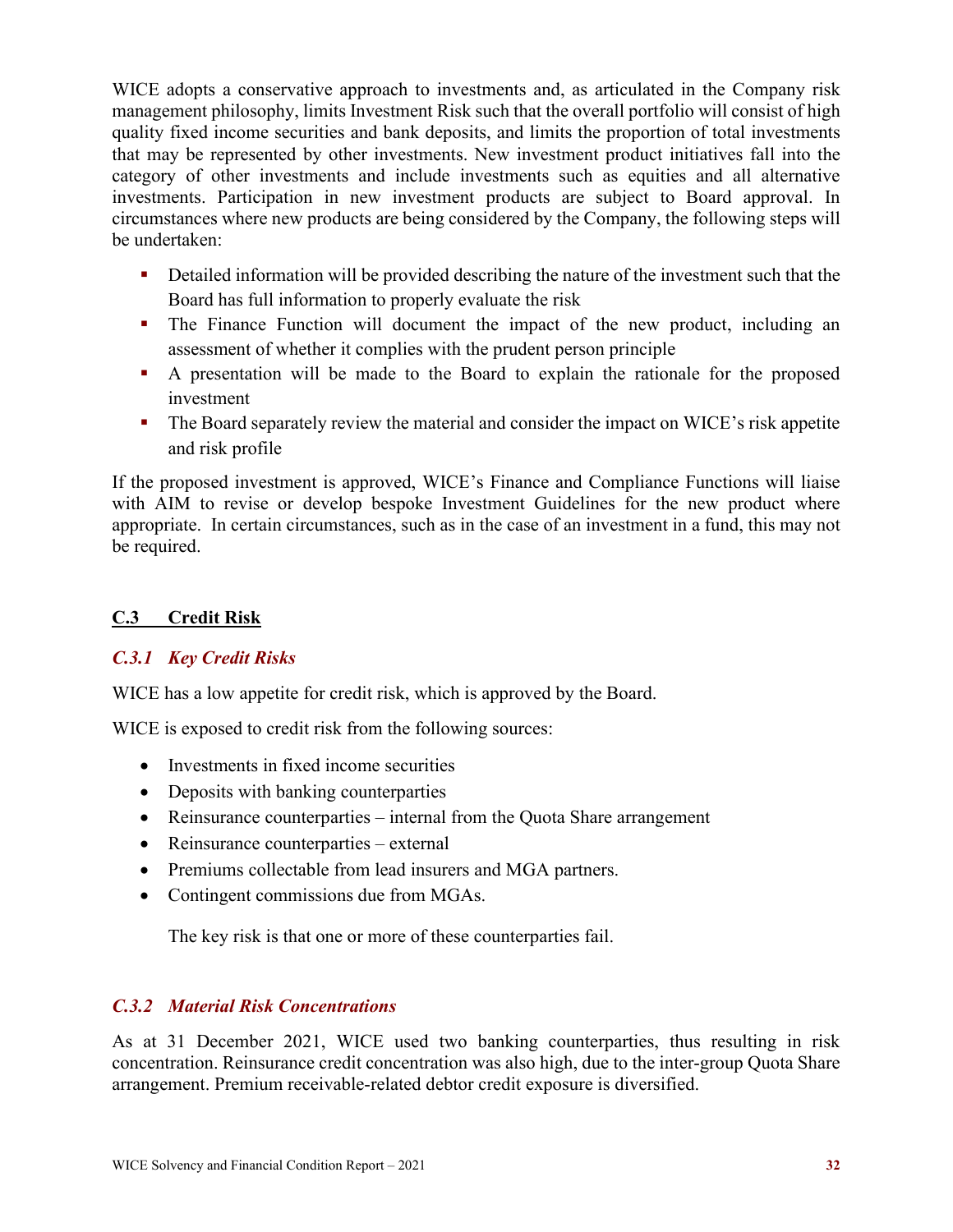#### *C.3.3 Credit Risk Mitigations*

WICE mitigates credit risk through the implementation of appropriate controls, processes and procedures.

At purchase, securities must have a designation from the Securities Valuation Office (SVO) of 1 or 2, or, in the absence of such rating, a credit rating equal to BBB/Baa2 or higher in the long-term or short-term investment rating agency category by at least two of the US nationally recognized statistical rating organizations (NRSROs). If more than two agencies rate the security the mid rating shall apply, if only two agencies rate the security and these are split, then the lower rating shall be used to determine whether the security is eligible. If only one of the NRSRO agencies rate a security, the rating must be no lower than the minimum rating required by the Investment Guidelines. Only issuers from the UK and European Economic Union are permitted.

Reinsurance and premium receivables are closely monitored and controlled, with short credit periods mitigating any risk exposure. Furthermore, other than the Somers Re Quota Share reinsurance, other reinsurance arrangements are spread across a number of counterparties, thereby reducing single name exposure. The Company ceded some of its business via external Quota Share arrangements prior to 2021. All external Quota Share partners are currently at least AA rated, in line with the Company's low credit risk appetite.

#### *C.3.4 Stress and Sensitivity Testing*

Due to the high level of reinsurance ceded, WICE is exposed to a material amount of counterparty default (credit risk). As one of the Company's most material risks, a downgrade of the Quota Share reinsurers by one step was therefore modelled as a stress test, as well as a downgrade of the Quota Share reinsurer to non-rated. This showed that the Company would need to take immediate action to rectify the position.

#### <span id="page-35-0"></span>**C.4 Liquidity Risk**

Liquidity risk is the risk of the Company's inability to realise investments and other assets in order to settle its financial obligations when they fall due. Liquidity risk has low materiality for the Company. One of the objectives of the investment risk policy of the Company is that the Company shall hold sufficient investment values and investment liquidity to ensure all liabilities are met as they fall due. To achieve this objective, the investment risk appetite permits only highly rated securities to be purchased. Risk limits and tolerances have been also set in respect of (i) assetliability duration matching and (ii) availability of liquid assets. The Company considers that the composition of its investment assets in terms of their nature, duration and liquidity are appropriate in order to meet its obligations as they fall due.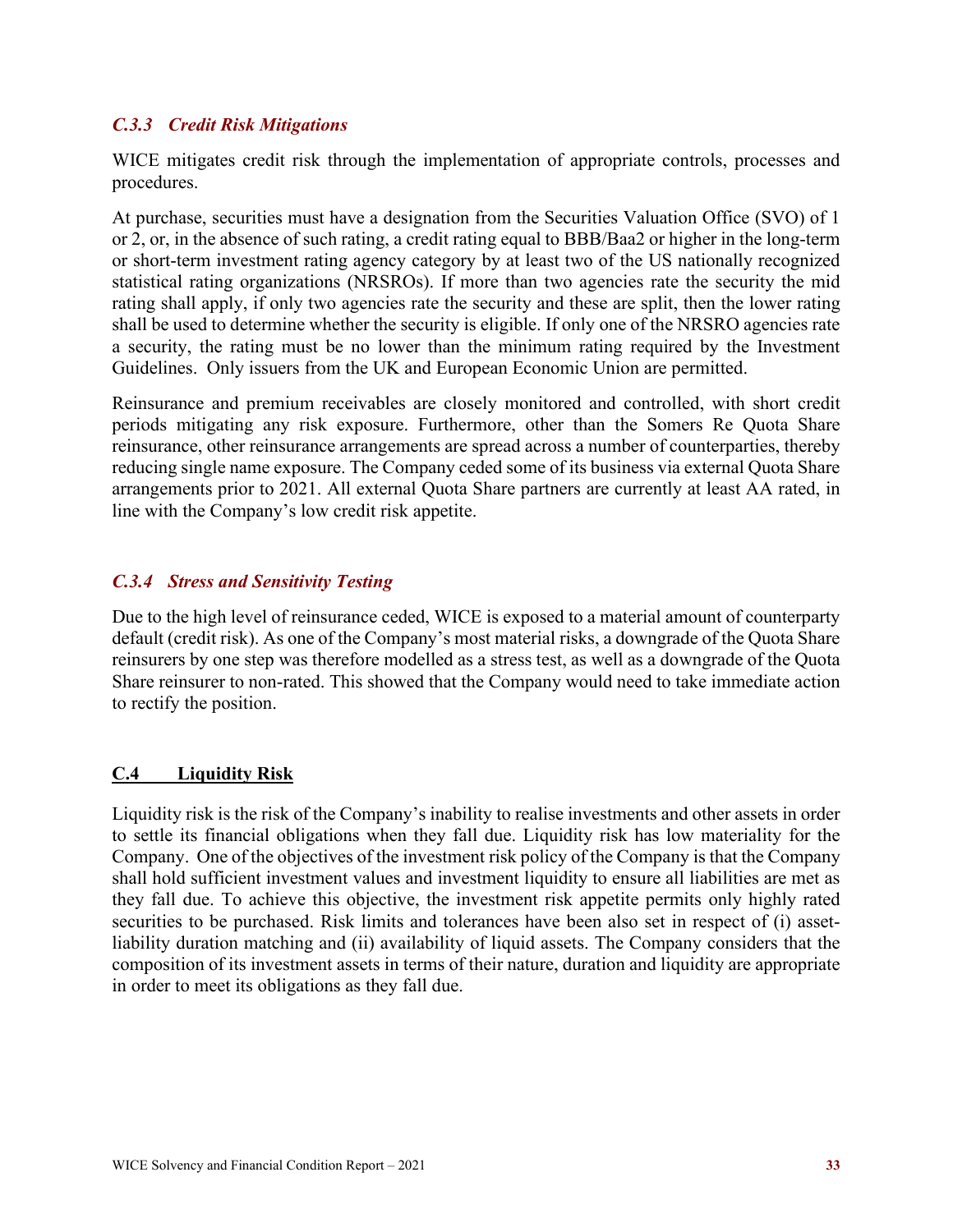#### *C.4.1 Risk Exposure and Material Risk Concentrations*

The Company considers its exposure to this risk as relatively low. The Company monitors its liquidity in compliance with its investment risk policy and stated limits and tolerances in respect of the percentage of assets which are invested in liquid investments.

#### *C.4.2 Risk Mitigation*

Liquidity risk is mitigated by the cash held in investments and bank accounts.

#### *C.4.3 Expected Profit in Future Premium*

As of 31 December 2021, the expected profit in future premium is £122,000.

#### <span id="page-36-0"></span>**C.5 Operational Risk**

#### *C.5.1 Key Operational Risks*

Operational Risk means the risk of loss arising from inadequate or failed internal processes, or from personnel and systems, or from external events.

It also includes the risk of loss resulting from failure to comply with laws as well as prudent ethical standards and contractual obligations, and the exposure to litigation from all aspects of business activities.

Within Operational Risk, WICE also includes:

- Group Risk: Risks related to unregulated entities within the Group, implicit or explicit exposure to losses throughout the group ("contagion risk"), risks related to inter-company transactions and double gearing, the extent to which practical, legal, or regulatory barriers to the transfer of capital between group members exist, and other additional risks which individual members of a group face by virtue of their group membership.
- Strategic Risk: Risk that strategic business decisions prove to be ill-founded or poorly executed. Examples of such risk include mergers and acquisitions, moving into new markets, business lines, or regions, changes to the operating model, or failing to anticipate or react to a more general shift in the economic environment, demographics, etc.
- Reputational Risk: The potential adverse impact of an economic loss through deterioration of reputation, credibility or standing with coinsurance and MGA partners, other customers, brokers and the investor community.

WICE's management has identified the following key operational risks:

- Lack of requisite personnel (including at outsourced service providers), risk appetites or information to execute on the strategy
- Lack of understanding of the key risks or mechanisms to respond effectively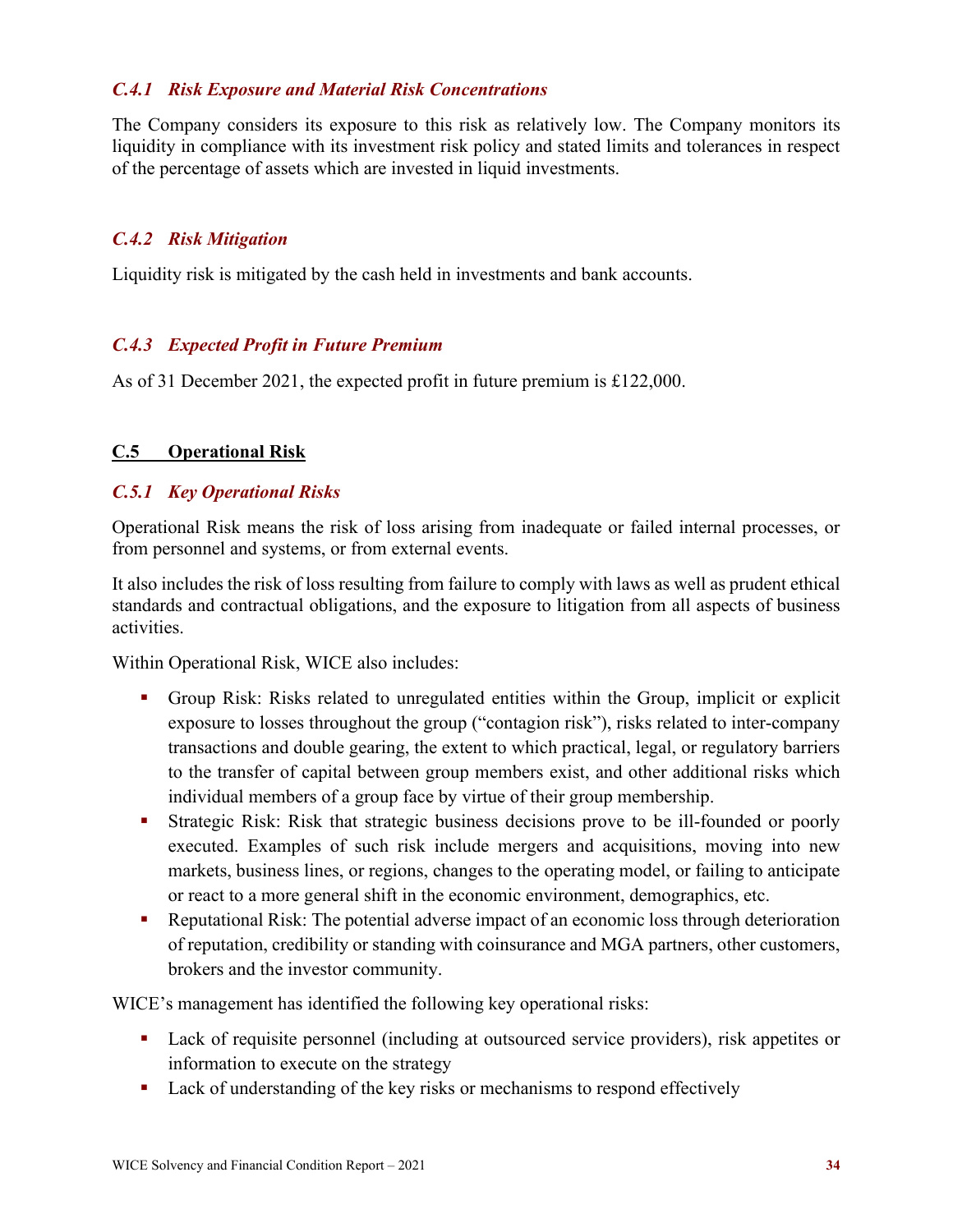- Failure to manage conflicts of interest
- Adverse impact through the deterioration in reputation caused by acts of the Company
- **Possible rating downgrade**
- **Breach of legal requirements through lack of policies or non-compliance with policies**
- Outsourced providers performing duties at below acceptable levels
- WICE no longer viewed as an acceptable capacity provider for business partners
- Failure to respond to insurance market factors impacting return on capital
- Failure to respond to changes in the investment and credit markets
- The Company not properly assessing the risks of new initiatives
- Incentives of AUL not aligned with those of the Company
- Risks external to WICE but internal to the Somers Holdings Group

Those risks classified under the Operational Risk profile have been identified, assessed and articulated in the WICE Risk Register. Relevant risk and control owners report to the Board and the Risk Function holder, and are responsible for identifying new, emergent or changing risks and any consequent control changes required to realign the risks with the risk appetite.

With respect to Legal Risk, WICE's Compliance Officer has the responsibility for monitoring new and pending legislation from the Gibraltar Financial Services Commission ("GFSC") or Gibraltar government, the European Insurance and Occupational Pensions Authority ("EIOPA") and relevant bodies in other applicable jurisdictions for items that could potentially impact the Company.

In addition, applicable international risks are identified through discussions, meetings and memos with/from law and accounting firms within the jurisdiction of all group entities.

#### *C.5.2 Material Risk Concentrations*

There is no Operational Risk concentration.

#### *C.5.3 Operational Risk Mitigations*

WICE has put in place a strong internal control framework which mitigates operational risk. In particular, the following are key controls in managing this risk:

- Appropriate segregation of duties across all functions
- Systems access controls
- Four-eyes oversight of all key areas
- Regular management accounting process including reconciliations and checks
- Business Continuity and Disaster Recovery Plans
- All outsourced arrangements conducted under formal agreements and in accordance with the Outsourcing Policy
- Ongoing oversight and regular audits of outsourced service providers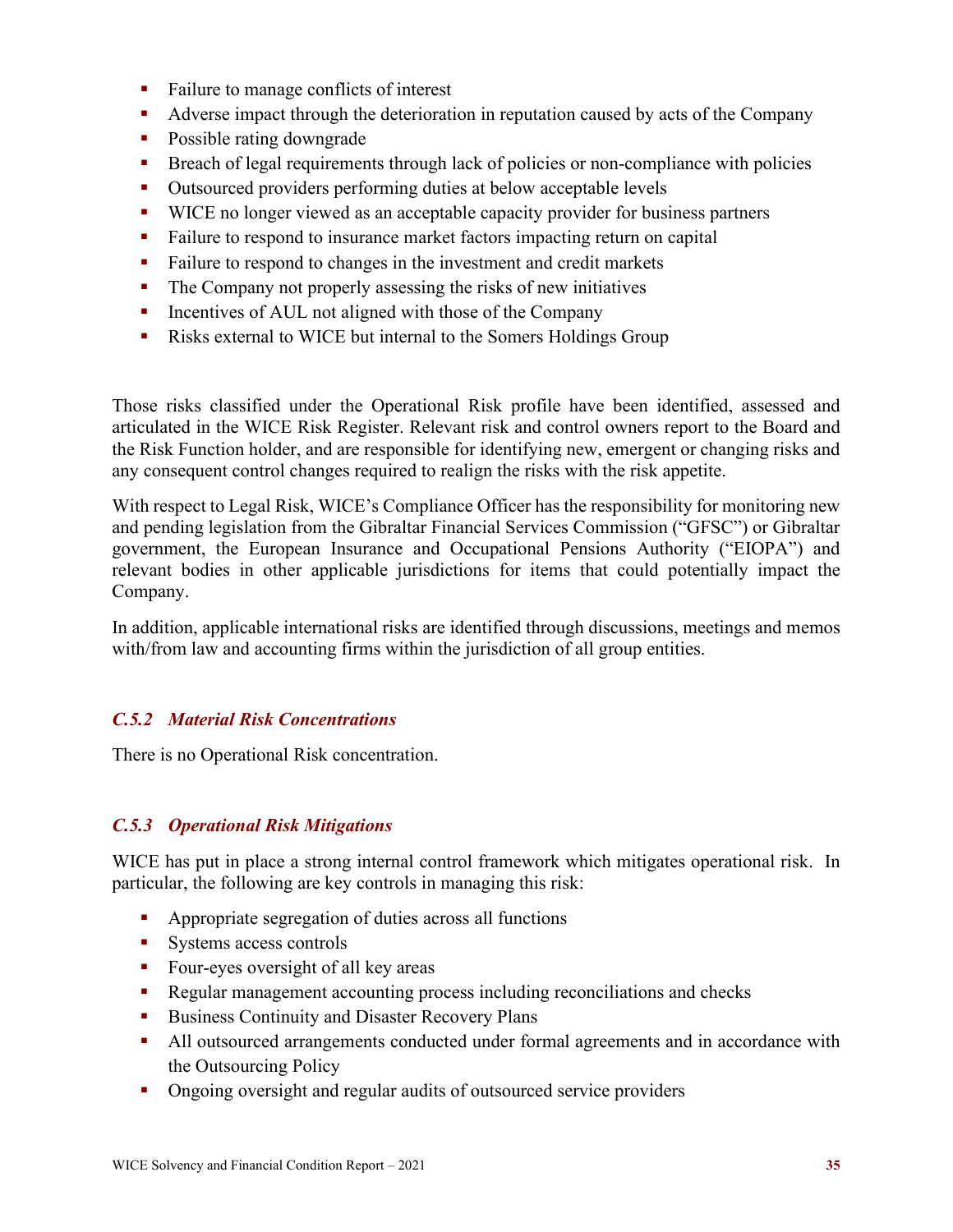- All material contracts reviewed by the AUL Counsel, Somers Counsel, or both on behalf of WICE
- Appropriate reporting to Somers group on all relevant matters to enable oversight
- Business plans and budgets reviewed quarterly
- Appropriate governance structures, including quarterly Board meetings

### *C.5.4 Stress and Sensitivity Testing*

Operational risk is included in the Standard Formula. However, as part of its ORSA process, WICE also considers those areas of operational risk which may not be adequately covered, such as loss of a service provider and assesses its impact on the capital position. In addition, operational risk is indirectly stress tested through other risks, such as a credit down-grade of the inter-company Quota Share partners.

Operational risk comprises a moderate part of WICE's risk profile and the stress tests prove the Company's capital buffer to be sufficiently resilient to withstand this risk.

#### <span id="page-38-0"></span>**C.6 Other Material Risks**

#### *C.6.1 Overview*

A number of other risks are considered to be relevant for the Company, namely, group risk, strategic risk, reputational risk, regulatory risk and compliance risk. These risks do not lend themselves to quantification but are included within the Own Risk and Solvency Assessment.

#### *Risk Exposure and Material Risk Concentrations*

The Company considers the most material exposures in this category of risk are (i) the potential for inappropriate business strategy and (ii) the potential for regulatory breaches.

#### *Risk Mitigation*

Risk controls, risk monitoring and reporting are considered to be the main method of risk mitigation.

WICE considers the following to be additional potentially material risks to the business.

#### *C.6.2 Ukraine Russia war*

On 24 February 2022, Russian troops started invading Ukraine. In response, multiple jurisdictions have imposed economic sanctions on Russia. The war in Ukraine and related events happen at a time of significant global uncertainty and economic volatility with rising commodity prices, supply chain shortages and inflationary pressure, weakening the global recovery post the pandemic.

The Directors have considered the potential impact of the Ukraine war on the entity. While the entity has no direct insurance exposure in the affected areas, we have considered the potential impact on the valuation of the entity's investment portfolio due to market turbulence as well as rising costs due to supply chain issues and general inflation and continue to monitor the situation as it evolves.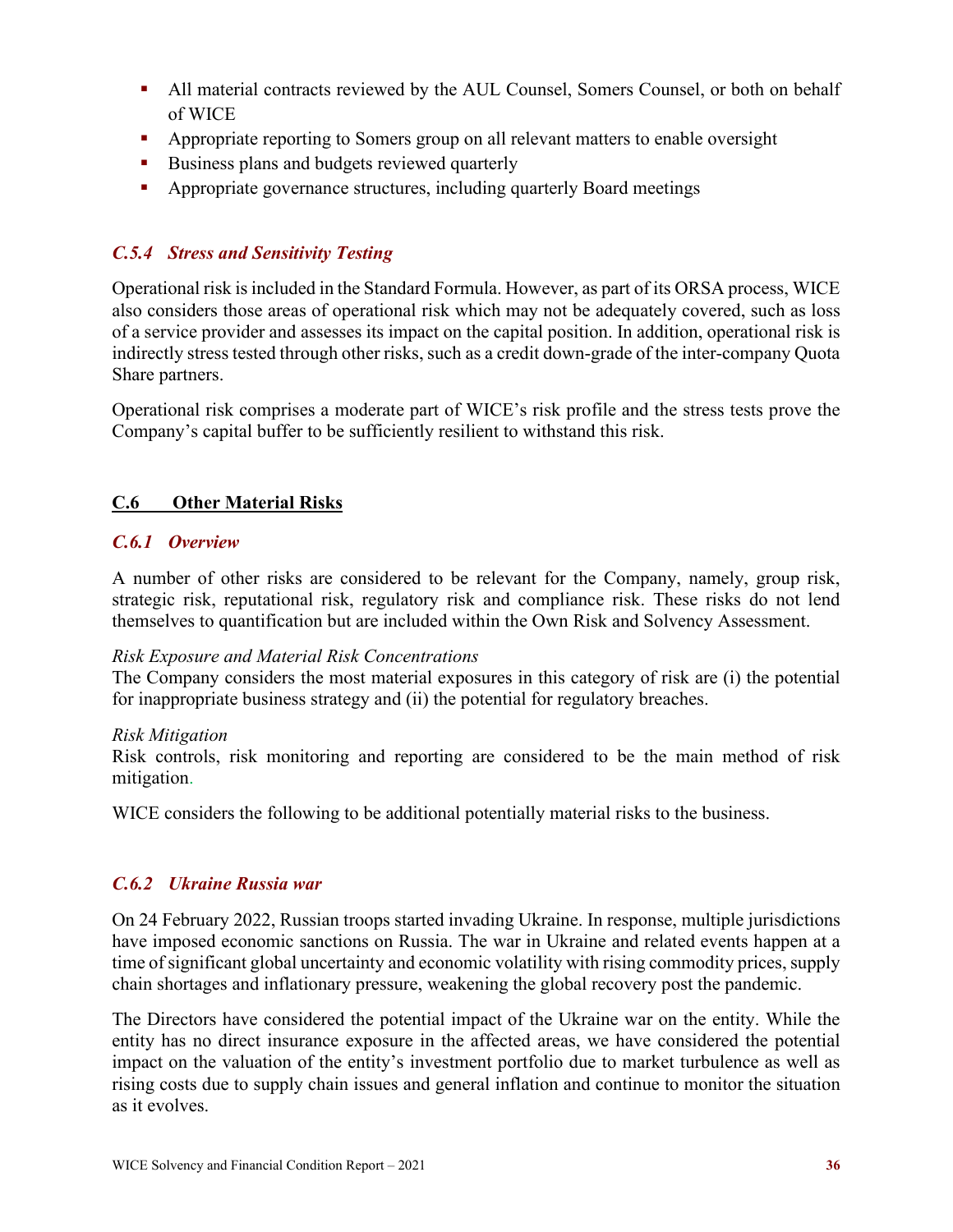#### *C.6.3 Market Developments and Covid 19*

WICE is exposed to potentially adverse developments within the wider market.

The COVID 19 pandemic has had a material impact on the motor insurance market including changes to consumer behaviour and policy sales, claims frequency, cost per claim and levels of claims fraud during 2020 and 2021. As the UK emerges from the pandemic road use volumes have returned to pre-lockdown levels and the market overall is moving beyond Covid with increased focus on the FCA pricing and whiplash reforms.

The UK motor market has historically been volatile and further volatility has been observed in the run up to and following the introduction of the recent FCA pricing practices rules with some insurers increasing rates while others have dropped rates.

While the impact of such events and changes is difficult to predict, WICE maintains contacts through the Somers group and the wider Arch group in all major jurisdictions, thus ensuring that the Company is well-placed to react promptly to any adverse developments.

#### <span id="page-39-0"></span>**C.7 Any other information**

No other material information to report as of 31 December 2021.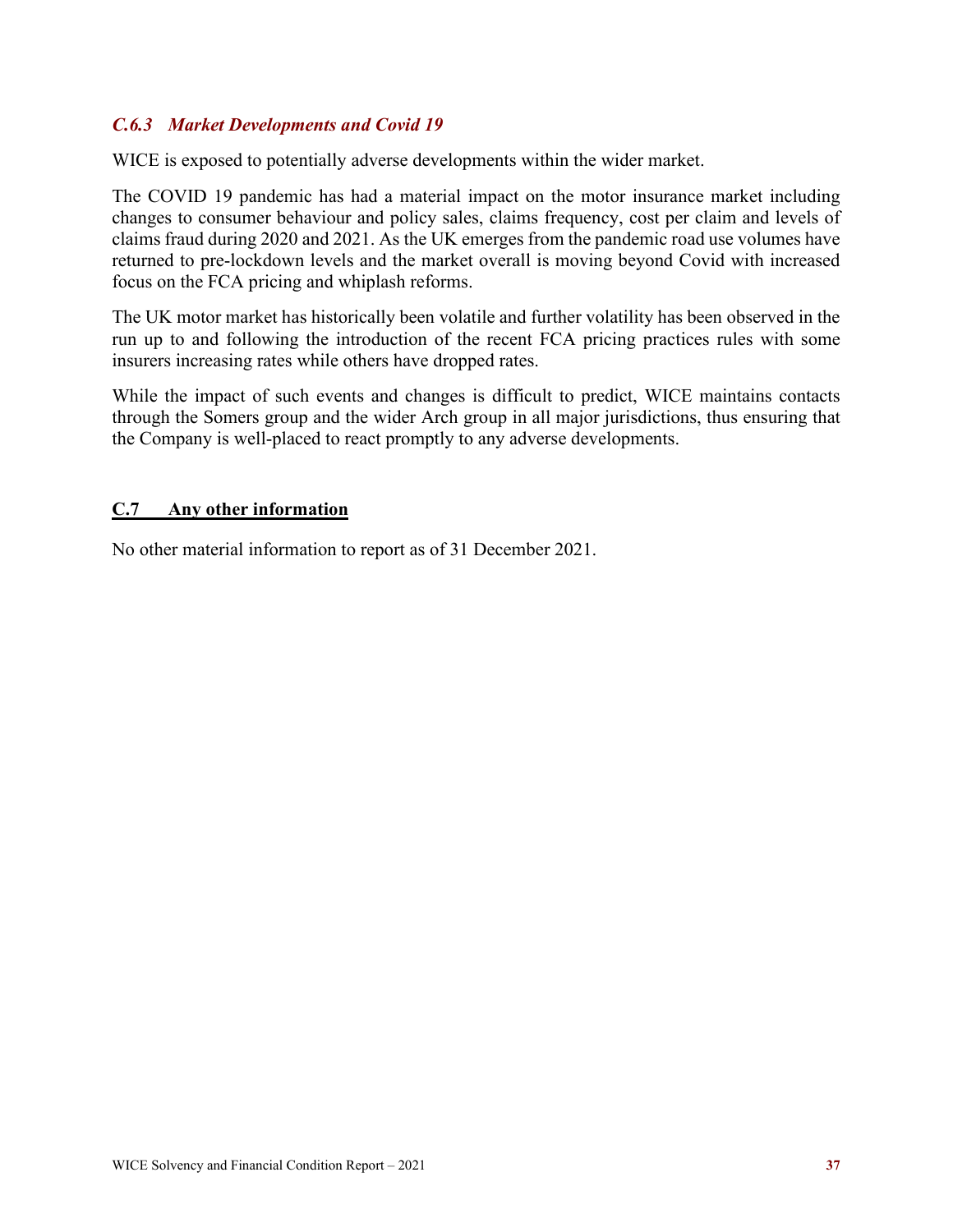#### <span id="page-40-1"></span><span id="page-40-0"></span>**D.1 Assets**

The table below sets out the value of the material assets of the Company (except for reinsurance technical provisions) as at 31 December 2021 under Solvency II and GAAP:

| <b>Assets</b>                                    | 2021<br><b>Solvency II</b><br>f'000 | 2021<br><b>GAAP</b><br>f'000 | 2020<br><b>Solvency II</b><br>f'000 | 2020<br><b>GAAP</b><br>f'000 |
|--------------------------------------------------|-------------------------------------|------------------------------|-------------------------------------|------------------------------|
| <b>Reinsurer's Share of Technical Provisions</b> | 219,658                             | 267,774                      | 225,742                             | 269,112                      |
| <b>Deferred Tax Asset</b>                        | 387                                 | 0                            | 409                                 | 18                           |
| Investments (including accrued interest)         | 18,830                              | 18,774                       | 18,660                              | 18,542                       |
| Insurance and intermediaries receivable balances | 13,216                              | 19,784                       | 11,644                              | 22,392                       |
| <b>Reinsurance Receivables</b>                   | $\overline{0}$                      | $\overline{0}$               | $\overline{0}$                      | $\Omega$                     |
| <b>Deposits to Cedants</b>                       | 17,785                              | 17,785                       | 1,132                               | 1,132                        |
| Other assets and non-insurance receivables       | 11,420                              | 11,476                       | 18                                  | 136                          |
| <b>Cash &amp; Cash Equivalents</b>               | 24,789                              | 24,789                       | 33,382                              | 33,382                       |
| Deferred Acquisition Costs / Goodwill            | $\overline{0}$                      | 17,751                       | $\overline{0}$                      | 12,236                       |

The following are the bases, methods and main assumptions used for valuation of each material class of assets for Solvency II purpose.

#### *D.1.1 Deferred acquisition costs*

In the financial statements, acquisition costs which represent commission and other related expenses are deferred over the period in which the related premiums are earned. To the extent that acquisition costs are deferred and considered irrecoverable against the related unearned premiums, they are written off to net operating expenses as incurred.

The Solvency II balance sheet is prepared based on the best estimate of future cash flow basis. As deferred acquisition costs do not result in future cash flows, these amounts are therefore excluded from the Solvency II balance sheet.

There has been no change in the recognition and valuation basis during the period.

#### *D.1.2 Deferred tax assets*

Deferred tax assets are the temporary differences arising between the tax bases of assets and liabilities and their carrying amounts under Solvency II or GAAP. Deferred income tax is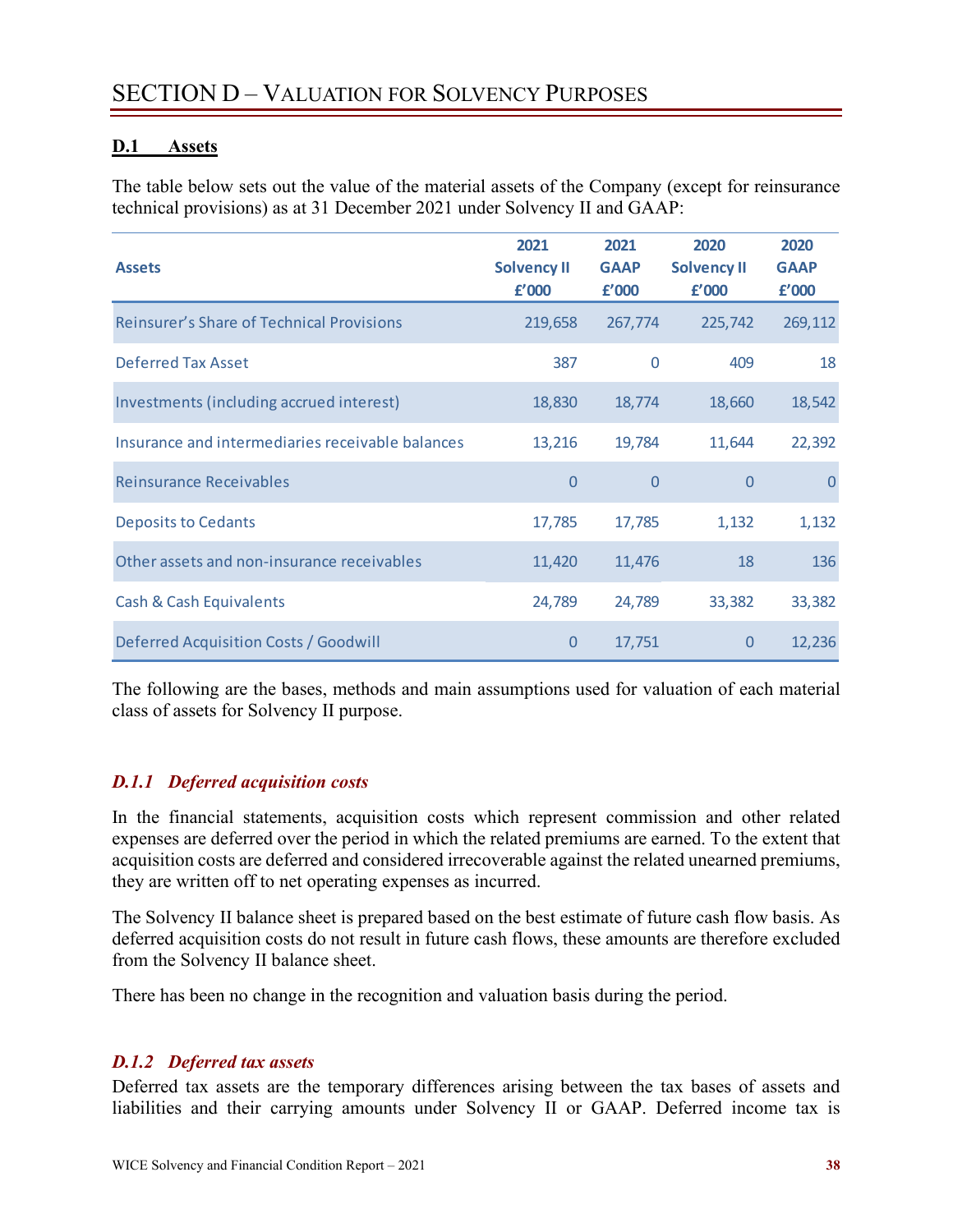determined using tax rates (and laws) that have been enacted or substantively enacted by the balance sheet date and that are expected to apply when the related deferred tax asset is realised or the deferred tax liability is settled.

Deferred income tax assets are recognised only to the extent that it is probable that future taxable profit will be available against which the temporary differences can be utilised. Deferred income tax assets and liabilities are offset if there is a legally enforceable right to set off current tax assets against current tax liabilities and if they relate to income taxes levied by the same taxation authority on the same taxable entity.

The valuation of deferred tax assets is consistent with the accounting valuation under GAAP.

### *D.1.3 Investments (other than holding in related undertaking)*

Investment assets are comprised mainly of Government bonds, with an insignificant amount held in money market funds. The Company's investments are externally managed. The Company receives quarterly reports detailing the underlying assets and their performance. Whilst Coronavirus has given rise to market volatility in financial markets, the Company's investment portfolio has held up well during 2020 and 2021, as the Company's investment portfolio comprises of UK Government bonds. The current low / negative interest rate environment gave rise to a small investment loss during the year.

The investments are valued at fair value under GAAP and Solvency II based on market prices at the reporting date, which are quoted prices in active markets for identical assets. No significant estimates or judgements have been used in the valuation of investments.

There has been no change in the recognition and valuation basis during the period and the valuation of investments under Solvency II is consistent with the accounting valuation under GAAP.

#### *D.1.4 Deposits to Cedants*

As at 31 December 2021, deposits to cedants represent cash floats held by MGA partners for the settlement of claims. These balances are valued at fair value reflecting the amount held at 31 December 2021, translated at the closing exchange rate for balances not denominated in the reporting currency. No estimates or judgements are required in the valuation.

The Company is exposed to timing issues in respect of the funding requirements on the claims accounts, where WICE is paying the total funding requirement of the claims account and then collecting the amounts attributable to the Quota Share partners in the following accounting period. Such timing delays give rise to an increased credit exposure to the reinsurance partners. The calculation of the Counterparty default risk under the Standard Formula has been adjusted to account for the rating of the Quota Share partners.

There has been no change in the recognition and valuation basis during the period and there are no differences between the valuation for Solvency II and the GAAP valuation, other than the grossing up of these items for Solvency II purposes.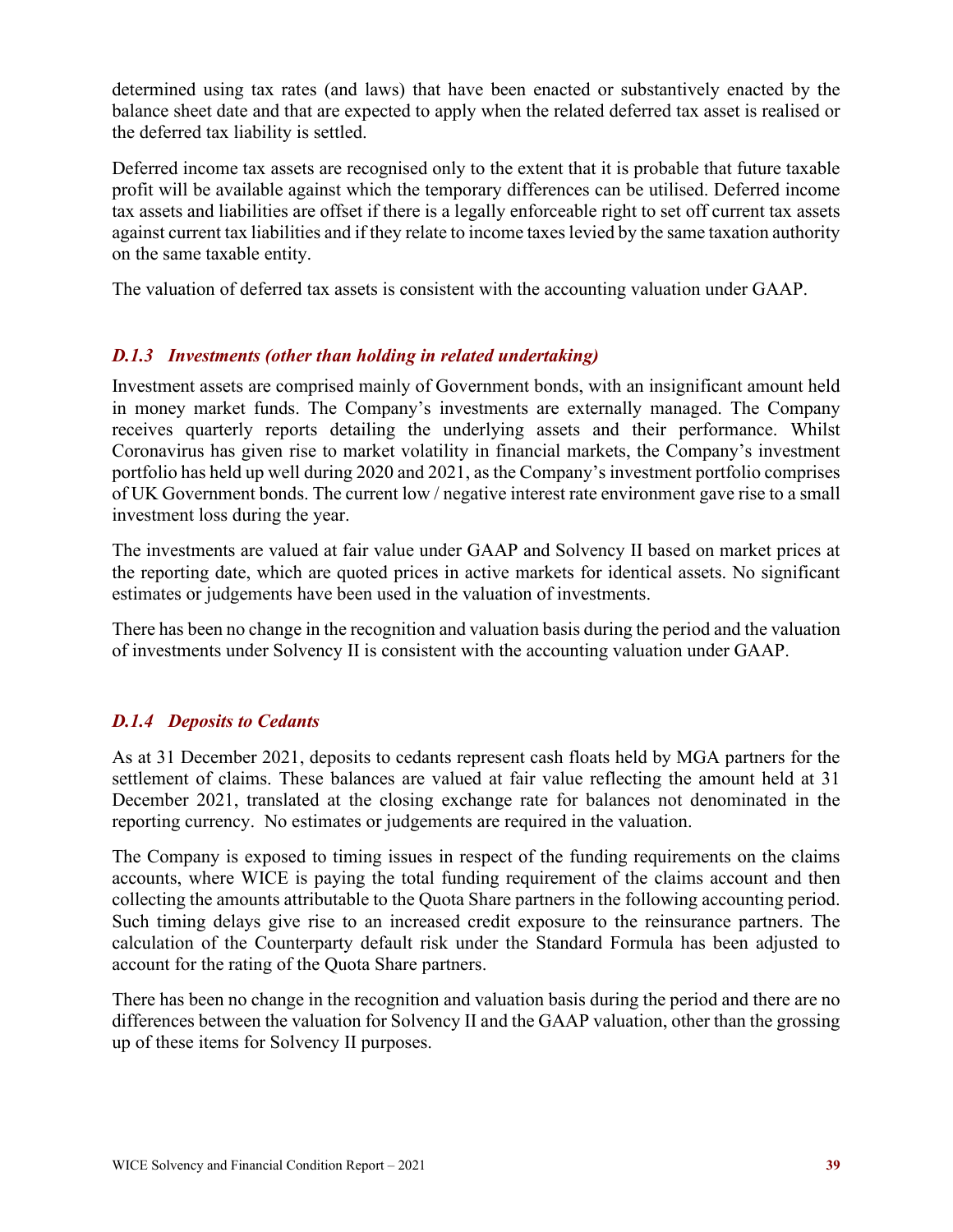#### *D.1.5 Other assets*

Other assets include amounts receivable from business partners with respect to future sliding scale and profit commission shares. These are valued at fair value, being amounts assessed as receivable based on the contract terms. Key judgements and estimates involved in deriving the value of these items are the best estimate loss ratios of the underlying business, which are based on actuarial reviews. There has been no change in the recognition and valuation basis during the period and the valuation of reinsurance receivables under Solvency II is consistent with the accounting valuation under GAAP.

#### *D.1.6 Insurance and intermediaries receivables*

Insurance and intermediaries receivables balance represents premiums owed from lead insurers and MGA partners less related acquisition costs. Outstanding premiums are valued at fair value, being the amount recoverable, and due to the short-term nature of the receivable no adjustments to valuation, estimates or judgements are required.

There has been no change in the recognition and valuation basis during the period and the valuation of insurance and intermediaries receivables under Solvency II is consistent with the accounting valuation under GAAP. However, for Solvency II purposes, these amounts are reduced by the amount not yet due on the valuation date and are included in technical provisions. At 31 December 2021 there were no overdue receivables.

#### *D.1.7 Reinsurance receivables*

Reinsurance receivables represent premiums owed from Quota Share and Excess of Loss reinsurers. These balances are valued at fair value, being the amount recoverable, and due to the short-term nature of the receivable no adjustments to valuation, estimates or judgements are required.

There has been no change in the recognition and valuation basis during the period and the valuation of reinsurance receivables under Solvency II is consistent with the accounting valuation under GAAP. However, for Solvency II purposes, these amounts are set against reinsurance technical provision cash flows to the extent that they are not overdue. At 31 December 2021 there were no overdue receivables.

#### *D.1.8 Cash and cash equivalents*

As at 31 December 2021, the Company had £24.8 million (2020 – £33.4 million) held as cash and cash equivalents with banking counterparties. The majority of these accounts are held in GBP, with a small balance held in EUR and RON. Most accounts are held in the UK, with RON accounts held in Romania. The non-GBP balances are translated into GBP at the balance sheet closing rate.

Cash and cash equivalents are valued at fair value by the relevant financial institution, and the Company receives monthly statements at the period end to confirm the balances held. There are no significant estimates or judgements used in valuing cash holdings due to the nature of the asset.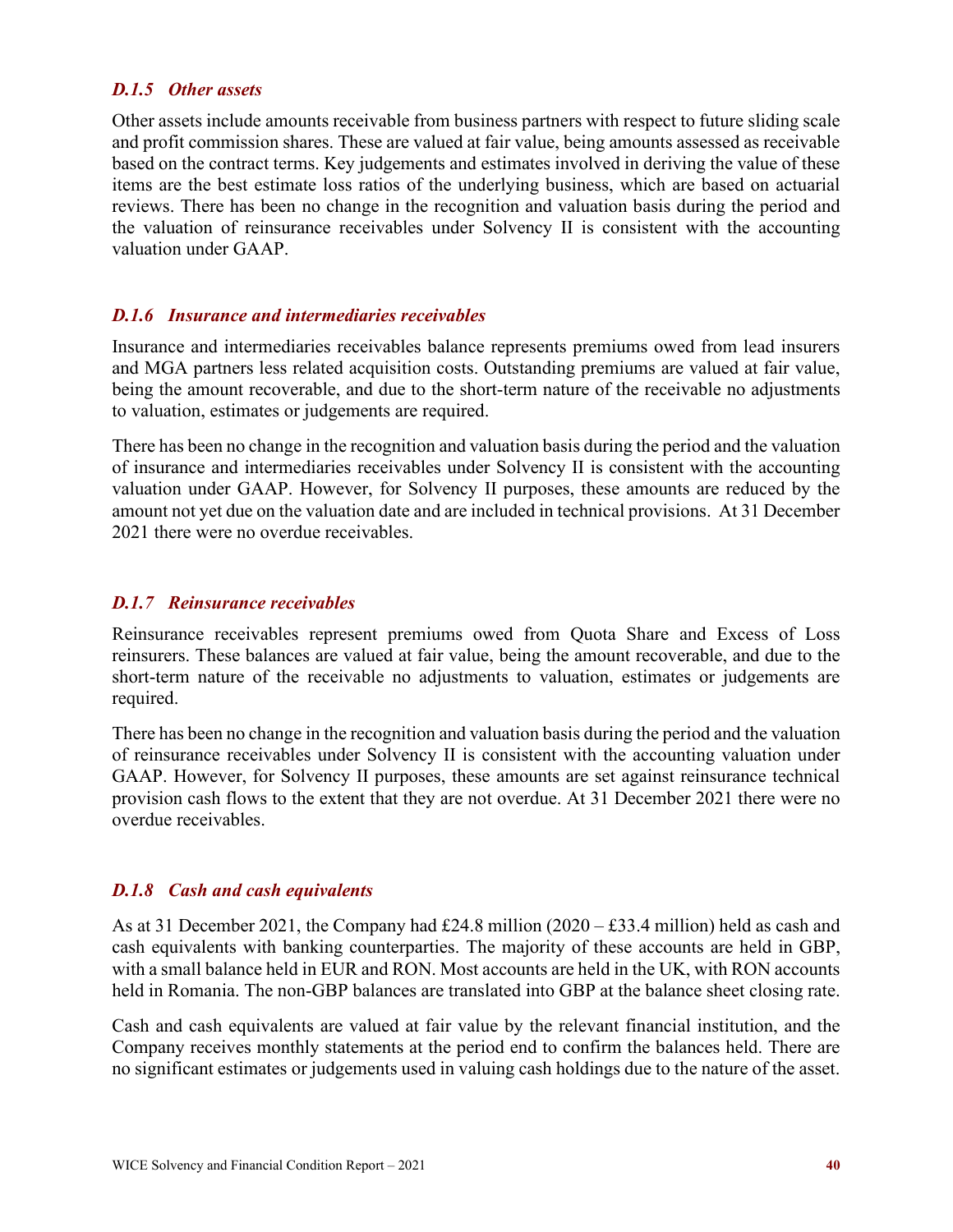There has been no change in the recognition and valuation basis during the period and the valuation of cash and cash equivalents under Solvency II is consistent with the accounting valuation under GAAP.

#### <span id="page-43-0"></span>**D.2 Technical provisions**

#### *D.2.1 Results summary*

A summary of the technical provisions results for the Company as at 31 December 2021 is set out below, split by material lines of business:

| 31 December 2021<br>Net of Retrocession and inter-company<br><b>Quota Share</b> | <b>Claims Provisions</b><br>(E'000) | Premium<br><b>Provisions</b><br>(E'000) | <b>Risk Margin</b><br>(E'000) | Solvency II<br><b>Technical Provisions</b><br>(E'000) |
|---------------------------------------------------------------------------------|-------------------------------------|-----------------------------------------|-------------------------------|-------------------------------------------------------|
| Fire and other damage to property                                               | 120                                 | 1,555                                   | 97                            | 1,771                                                 |
| General liability                                                               | 69                                  | 229                                     | 46                            | 344                                                   |
| Other motor insurance                                                           | 1,421                               | 334                                     | 259                           | 2,014                                                 |
| Motor vehicle liability insurance                                               | 12,294                              | 2,901                                   | 1,442                         | 16,636                                                |
| Miscellaneous financial loss                                                    | (41)                                | 159                                     | 287                           | 404                                                   |
| Assistance                                                                      | (1)                                 | 4                                       | 2                             | 5                                                     |
| <b>Grand Total</b>                                                              | 13,861                              | 5,182                                   | 2,132                         | 21,175                                                |
|                                                                                 |                                     |                                         |                               |                                                       |
| <b>31 December 2020</b>                                                         | <b>Claims</b>                       | <b>Premium</b>                          | <b>Risk Margin</b>            | Solvency II                                           |
| Net of Retrocession and inter-company                                           | <b>Provisions</b>                   | <b>Provisions</b>                       | (E'000)                       | <b>Technical Provisions</b>                           |
| <b>Quota Share</b>                                                              | (E'000)                             | (E'000)                                 |                               | (E'000)                                               |
| Fire and other damage to property                                               | 66                                  | 415                                     | 41                            | 522                                                   |
| General liability                                                               | 36                                  | 163                                     | 220                           | 419                                                   |
| Other motor insurance                                                           | 1,147                               | 353                                     | 369                           | 1,869                                                 |
| Motor vehicle liability insurance                                               | 10,074                              | 3,181                                   | 1,165                         | 14,420                                                |
| Miscellaneous financial loss                                                    | (7)                                 | 1,007                                   | 33                            | 1,033                                                 |
| <b>Grand Total</b>                                                              | 11,316                              | 5,118                                   | 1,828                         | 18,262                                                |

#### *D.2.2 Calculation Methodology*

Under Solvency II an economic balance sheet is required – which requires a market valuation of technical provisions. The overarching principle for valuing technical provisions under Solvency II is the current amount undertakings would have to pay if they were to transfer their (re)insurance obligations immediately to another undertaking.

The starting point for valuing the Company's Technical Provisions (TPs) is the Company's GAAP basis reserves for loss and allocated loss adjustment expenses (Loss Reserves). Cash flows associated with those Loss Reserves, along with unearned premium reserves and provisions for other components of economic basis TPs, are calculated for each homogenous risk group using the approach outlined below.

#### *(1) Best Estimate Liability*

The best estimate liability ("BEL") is calculated from the cashflows in respect of the claims provisions and premium provisions. The best estimate liability represents the present value of future cashflows. The present value is calculated based on the timing of cashflows and on yield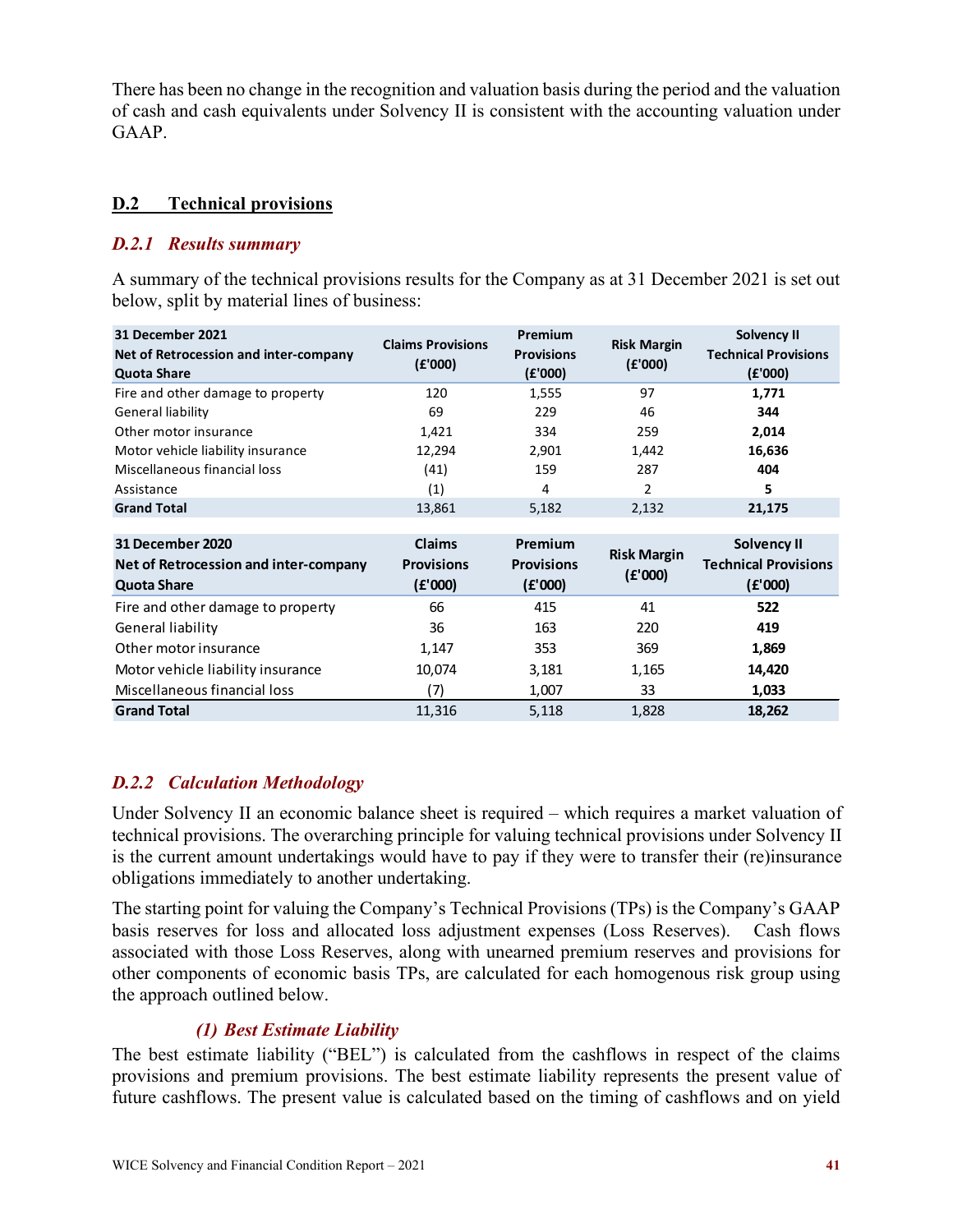curves provided by EIOPA. The best estimate liability is determined on a gross, ceded and net basis for both the claims provisions and the premium provisions.

## *(2) Premium Receivable*

Premium receivable in respect of the portion of the GAAP premium receivable not yet due on the valuation date is included in the premium provisions cashflows. A consistent approach is applied to calculation of ceded premium payable.

## *(3) Premium in respect of Bound But Not Yet Incepted Business*

The Company's technical provision calculation allows for business that is bound but not yet incepted ("BBNI") at the valuation date.

The premium provisions include the future premium cashflows in respect of the BBNI business up to the relevant contract boundary.

## *(4) Future loss and allocated loss adjustment expense*

Future loss and allocated loss adjustment expense cashflows are projected in respect of the GAAP Loss Reserves in order to calculate claims provisions. The Company does not consider that there are any implicit or explicit margins in the GAAP Loss Reserves.

Future loss and allocated loss adjustment expense cashflows are projected in respect of the GAAP unearned premium reserves and BBNI premium in order to calculate premium provisions. The projection uses business planning assumptions in respect of future loss ratios on unearned premium reserves and not yet incepted business.

### *(5) ENIDs*

The Solvency II technical provisions must allow for events not in data ("ENIDs"). These are possible future events which are not included in historical data. An ENID loading has been derived by the Company using a truncated distribution approach and is applied to future claim cashflows in both the claims provisions and premium provisions.

### *(6) Expenses*

Acquisition costs directly attributable to the future premium receivable are determined based on the terms of the contracts which generate the premium receivable.

In addition, an allowance for unallocated loss adjustment expenses, administrative expenses and investment management expenses associated with the settlement of the best estimate liabilities is included in the technical provisions.

The Quota Share with Somers Re has been endorsed to clarify inclusion in the cover up to a maximum percentage of the incurred loss in case of the commencement of Run-Off for the Company. The Company is currently not in Run-Off.

## *(7) Impact of Reinsurance*

The Company's reinsurance program consists of proportional reinsurance and non-proportional cover. Fixed percentage ceding acquisition expenses apply to the proportional reinsurance cover. In general, ceded cashflows are derived proportionally from gross cashflows. Exceptions to this approach are (i) ceded acquisition costs which are derived from the product of ceded premiums and the ceded acquisition expense percentage, and (ii) GAAP ceded balances receivable / payable which are analysed by their settlement terms to determine the portion of the balance not yet due for settlement and which should be included in ceded technical provisions.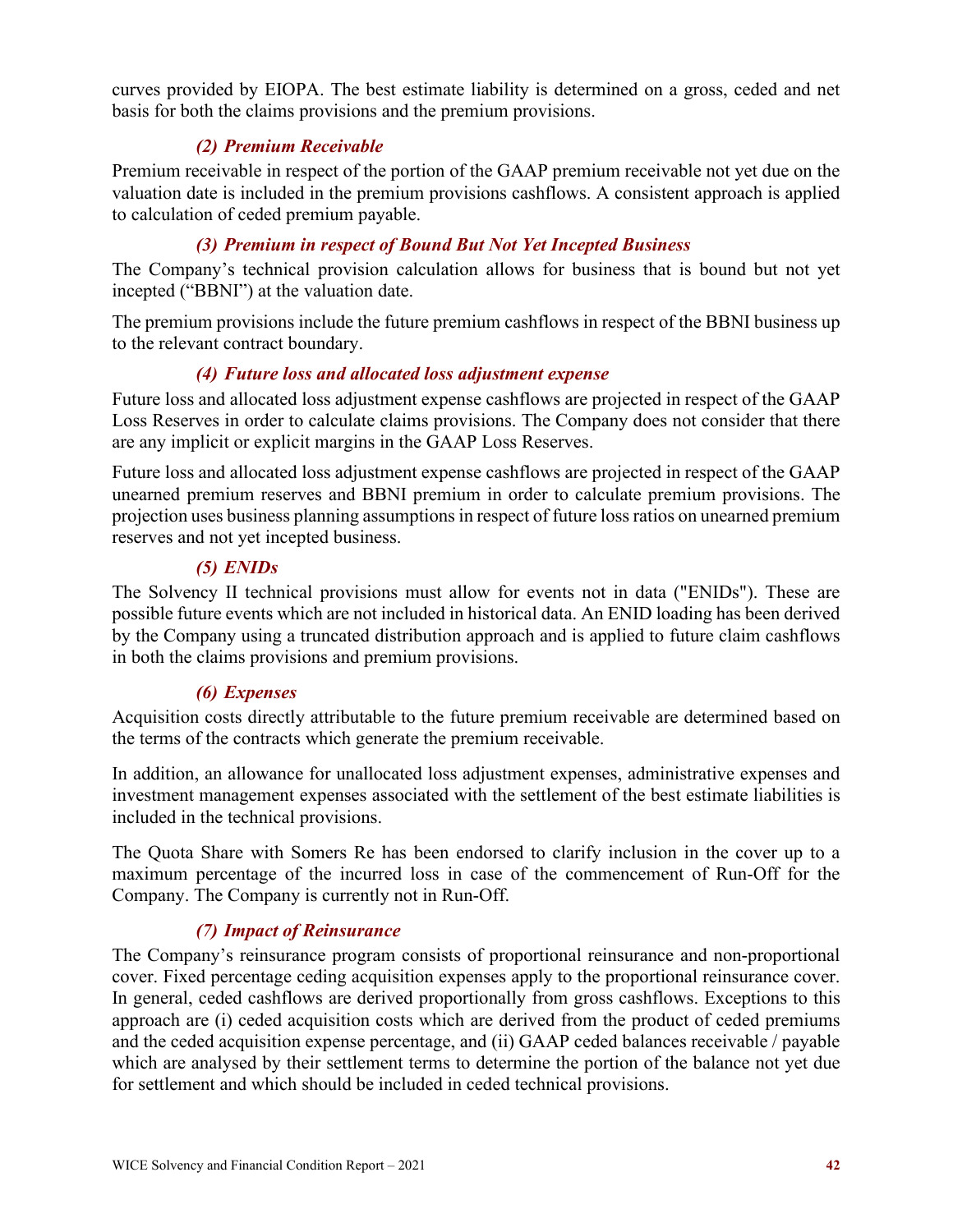#### *(8) Adjustment for counterparty default*

An adjustment for counterparty default is applied to the ceded technical provisions. The adjustment for counterparty default uses the Probability of Default ("PD") consistent with the Credit Quality Steps specified in EIOPA guidance in respect of the AM Best financial strength rating for reinsurance counterparties. An assumption was made in this adjustment that the Loss Given Default ("LGD") in the case of a counterparty defaulting on its obligations would represent 50% of the amount of exposure to that counterparty.

#### *(9) Risk margin*

The Risk Margin is calculated based on the Level 3 of Simplifications in the EIOPA guidance which projects future SCR values based on the assumption that the SCR to Net BEL ratio is constant through time. A ratio of SCR to Net BEL is determined as of the valuation date. This ratio is applied to future BEL estimates at each 1 year interval until liabilities are fully runoff to estimate future SCR requirements. A 6% cost of capital is applied to all SCR estimates through time to estimate the cost of capital to support the liabilities. The resulting series of costs of capital requirements are present valued to the valuation date using the yield curve for the reporting currency of the company with a 1-year lag per the EIOPA guidance material.

#### *(10) Allocation to Lines of Business*

WICE writes motor business, which for Solvency II reporting purposes is required to be split into Motor Liability and Other Motor. It is not common practice in the UK and Irish markets to rate motor business on this basis.

The split between Liability and Other has therefore been derived by reference to claims heads of damage, with Third Party Property Damage and Bodily Injury being allocated to Liability and Accidental Damage, Windscreen, Fire and Theft being allocated Other Motor.

#### *D.2.3 Material Changes since Last Reporting Period*

There have been no material changes in the basis for calculation of technical provisions during the period.

#### *D.2.4 Level of Uncertainty*

Uncertainty in technical provisions arises from a number of sources:

- The estimates for outstanding losses are based on known information at the balance sheet date. Ultimate settlement of these claims may differ from these estimates
- The estimates for future losses on both expired and unexpired business are based on actuarial assumptions reflecting past performance and anticipated future changes. These assumptions may ultimately prove to differ from actual experience
- The estimates for expenses are based on reasonable judgement reflecting past experience and on assumptions as to the run-off period. Either of these factors may differ from ultimate experience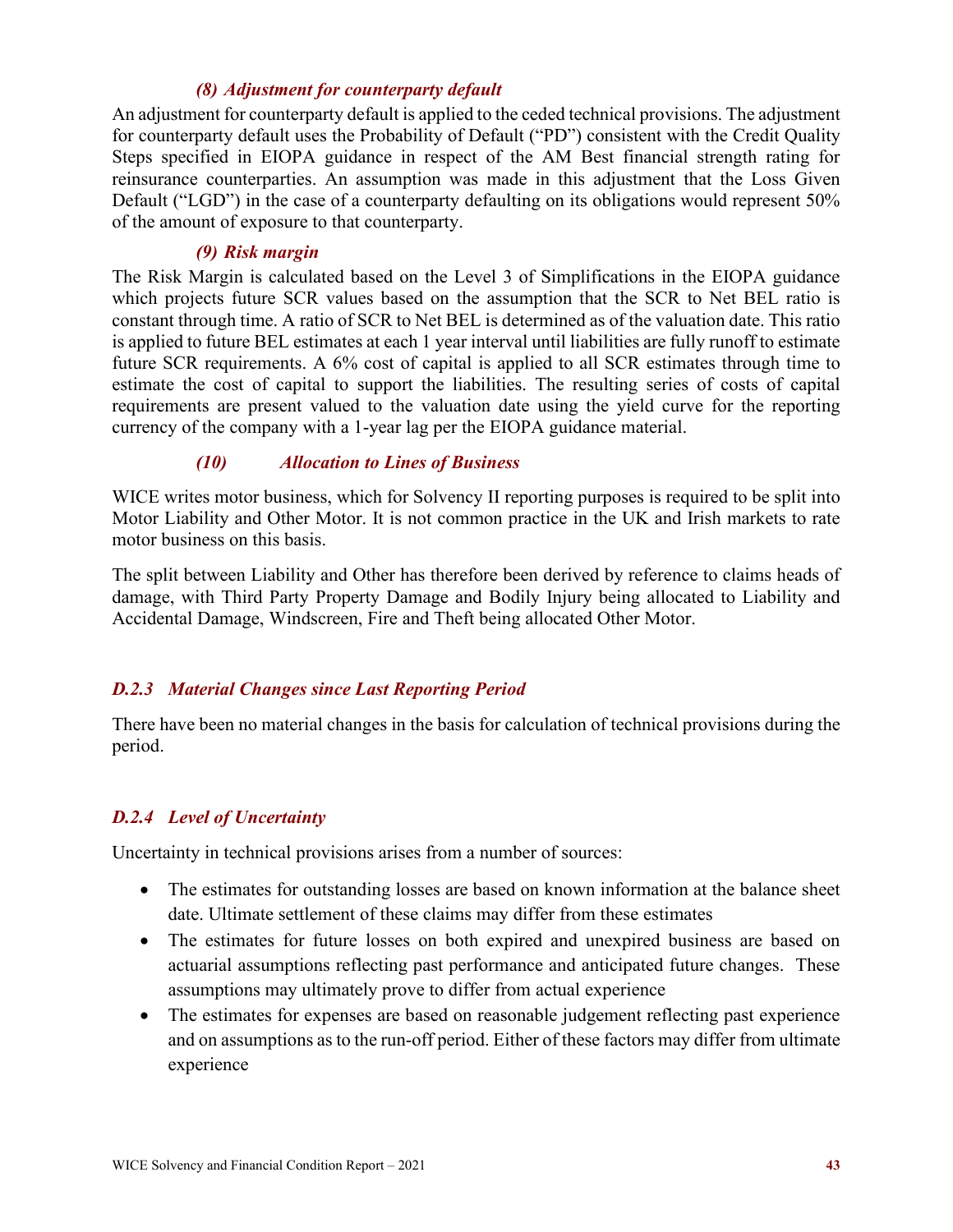- Events not in data are, by their nature unpredictable and any allowance made could prove to be over-prudent or insufficient
- The legislative and market environment in which WICE operates has been subject to material changes in the past, which could impact best estimates and projected future cash flows

WICE follows a robust process in determining the appropriate assumptions underlying the calculation of technical provisions. Actual performance is monitored against expectations on an ongoing basis to ensure assumptions are updated as required.

Stress testing was performed on the Solvency II Technical Provisions as at 30<sup>th</sup> September 2021 in order to give an indication of sensitivity around loss ratio assumptions.

The following table shows net TPs in stressed scenarios (loss ratios 5% and 10% higher than expected). The table takes account of sliding scale commissions, which provide the Company with some protection against moderate loss ratio movements.

| 2021YF                        | <b>Base Case</b><br>(E'000) | Losses $+5%$<br>(E'000) | Losses $+10%$<br>(E'000) |
|-------------------------------|-----------------------------|-------------------------|--------------------------|
| Net Best Estimate Liabilities | 19,043                      | 19.657                  | 20,589                   |
| Impact                        |                             | 614                     | 1,546                    |

The above results of sensitivity testing should be considered in the context of the Company's solvency profile. As at 31 December 2021, the Company's SCR was £17.7m, against which it held eligible own funds of £28.3m, equating to SCR coverage of 160% (or 153% excluding tier 2 capital). Without considering the impact on the SCR, the more extreme of the scenarios above (losses 10% higher than expected), would reduce the SCR coverage ratio to 160% (or 145% excluding tier 2 capital).

#### *D.2.5 Material Differences between GAAP and Solvency II*

Whilst some of the approaches and techniques applied under Solvency II are similar to those followed under the existing GAAP rules, there are other rules where there will be significant changes. These include:

- Movement to a cash flow basis for valuation of both gross business and reinsurance;
- Removal of any implicit or explicit margins within technical provisions to give a "true" best estimate" for solvency purposes, defined as the mean of the full range of possible future outcomes;
- Introduction of the valuation of very low probability extreme events including latent claims, referred to as an allowance for "events not in data" or ENIDs;
- Removal of the requirements to hold an unearned premium reserve and to allow for other non-monetary items. These are replaced by "premium provisions", valued on a best estimate basis. This also includes a requirement to take account of all future premium cash inflows;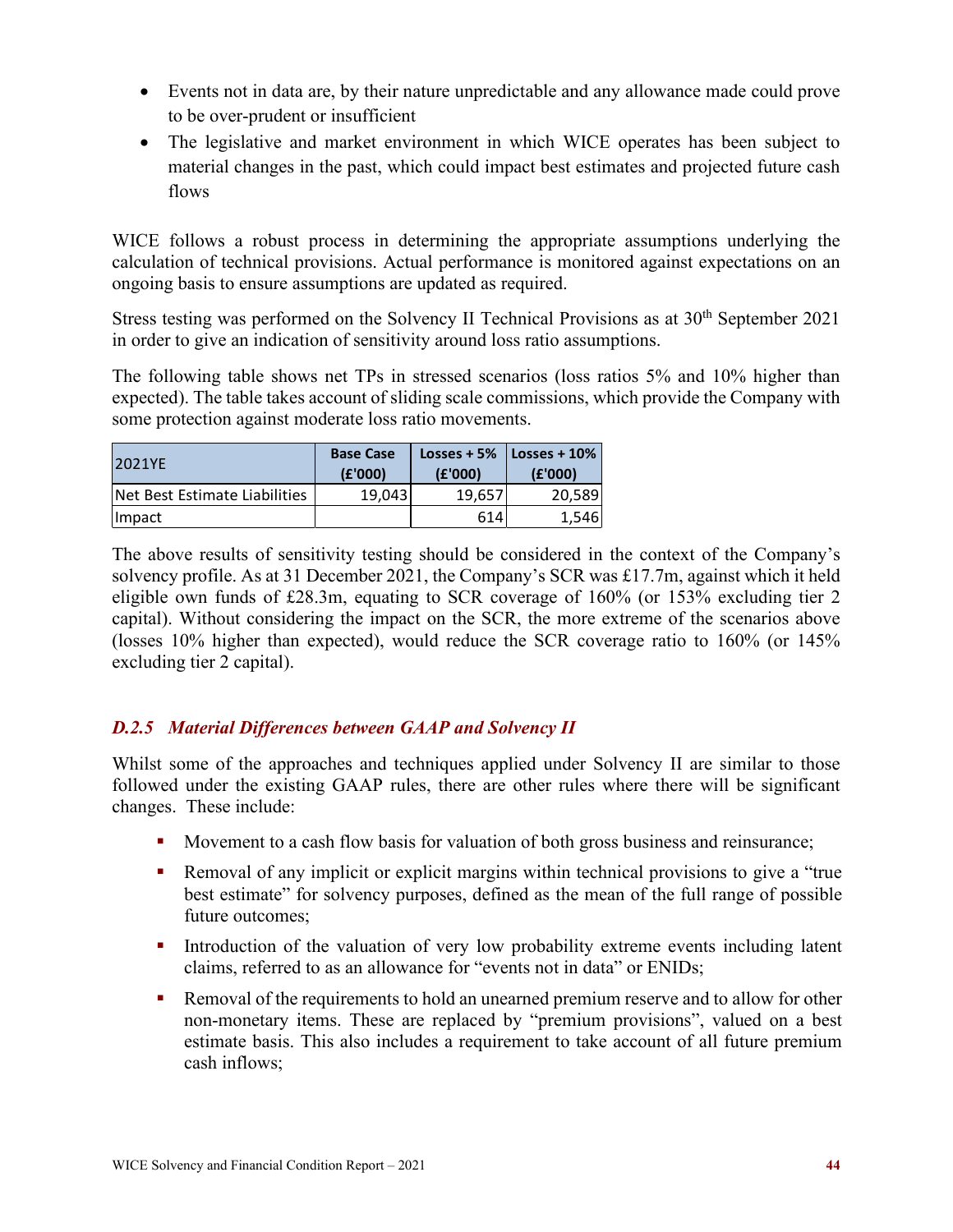- **Movement to recognising contracts on a "legal obligation basis".** This will mean the inclusion of business currently not valued as part of technical provisions – for example 1 January renewals entered into prior to a 31 December valuation, also referred to as "bound but not incepted" business;
- Inclusion of run-off expenses in technical provisions;
- Introduction of discounting of cash flows, leading to increased volatility in reserves;
- Setting off of insurance and intermediaries receivables and reinsurance receivables and payables against gross technical provisions and reinsurance technical provisions;
- Introduction of the principle of a market consistent basis and calculation of a "risk" margin"; and
- Valuation of liabilities segmented by at least Solvency II lines of business.

The table below shows the movement from GAAP gross technical provisions to Solvency II gross technical provisions. Note that an audit adjustment was made to the final GAAP financials to reflect payments from claims agents in the period. This was an accounting adjustment made outside of our data warehouse and therefore is not reflect in the Technical Provisions. This adjustment was a reallocation and did not impact Own Funds.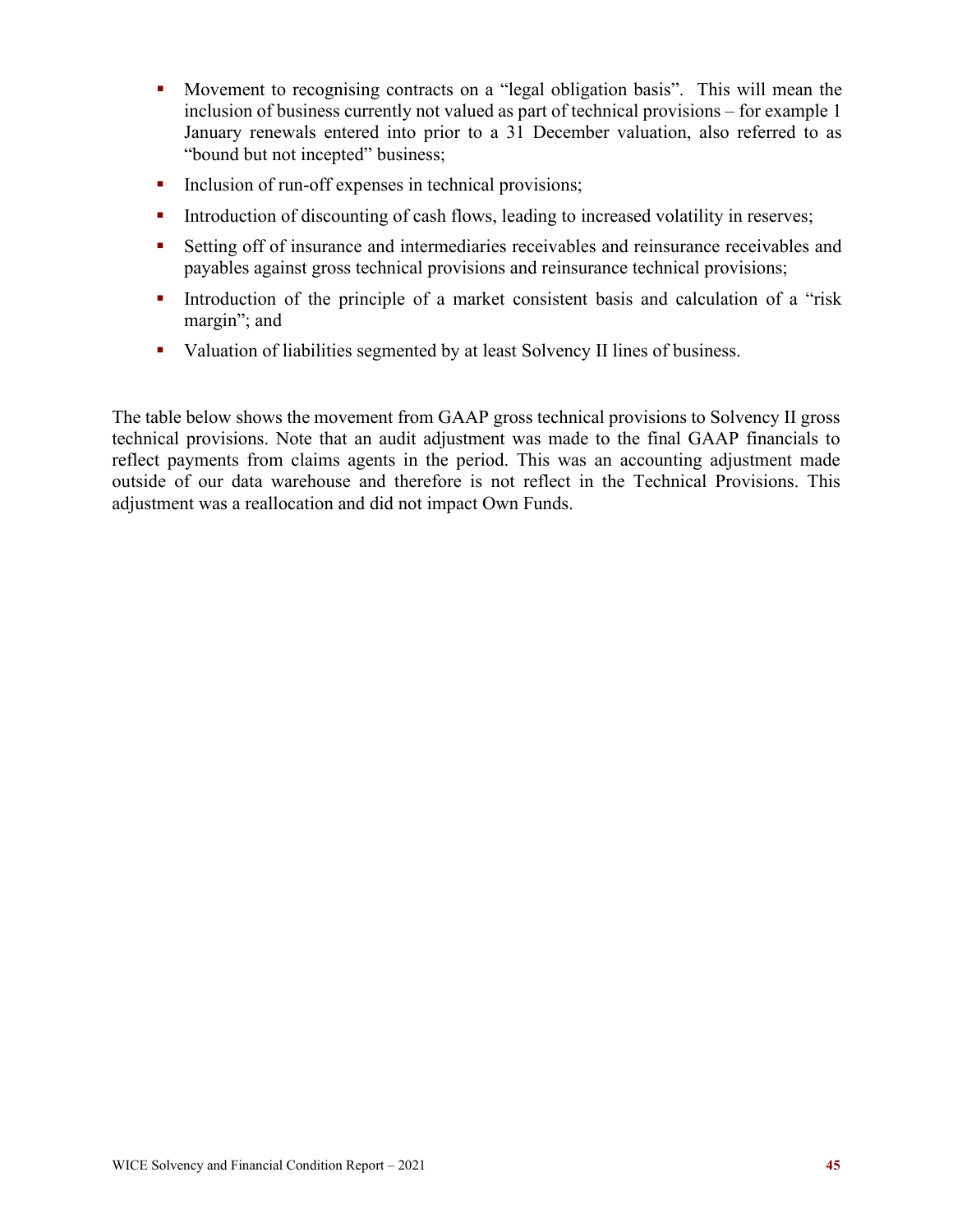| <b>2021 Technical Provisions</b>          | <b>Gross</b> | <b>Ceded</b> | <b>Net</b> |
|-------------------------------------------|--------------|--------------|------------|
| <b>GAAP to Solvency II</b>                | £'000        | £'000        | £'000      |
| <b>Claims Provisions</b>                  | 207,306      | 193,445      | 13,861     |
| <b>Premium Provisions</b>                 | 31,394       | 26,213       | 5,182      |
| <b>Risk Margin</b>                        | 2,132        |              | 2,132      |
| <b>Solvency II Technical Provisions</b>   | 240,833      | 219,658      | 21,175     |
|                                           |              |              |            |
| <b>GAAP Reserves (Losses and ALAE)</b>    | 210,149      | 198,375      | 11,773     |
| Remove margins                            |              |              |            |
| <b>Allowance for ENID</b>                 | 2,953        | 2,775        | 178        |
| Change of Expense Basis                   | 4,203        | 2,165        | 2,038      |
| Adjustment for Counterparty Default       |              | (134)        | 134        |
| Reinsurance Receivables/Payables          |              |              |            |
| Discounting impact                        | (9,999)      | (9,736)      | (263)      |
| <b>Currency Revaluation</b>               |              |              |            |
| Remove booked ULAE                        |              |              |            |
| <b>Solvency II Claims Provisions</b>      | 207,306      | 193,445      | 13,861     |
|                                           |              |              |            |
| <b>GAAP Reserves (Unearned Premium)</b>   | 75,771       | 70,565       | 5,207      |
| Remove Unearned Premium Reserve           | (75, 771)    | (70, 565)    | (5,207)    |
| Future Premium (net of Acquisition Costs) | (2, 278)     | (2,312)      | 34         |
| <b>Future Losses and ALAE</b>             | 52,268       | 48,066       | 4,202      |
| Remove margins                            |              |              |            |
| Allowance for ENID                        | 664          | 607          | 57         |
| Change of Expense Basis                   | 7,797        | 20,150       | (12, 353)  |
| Adjustment for Counterparty Default       |              | (15)         | 15         |
| <b>Premium Receivables</b>                | (26, 171)    | (39, 506)    | 13,335     |
| Reinsurance Receivables/Payables          |              |              |            |
| Discounting impact                        | (885)        | (777)        | (109)      |
| <b>Solvency II Premium Provision</b>      | 31,394       | 26,213       | 5,182      |

This compares to the following corresponding table as at 31 December 2020: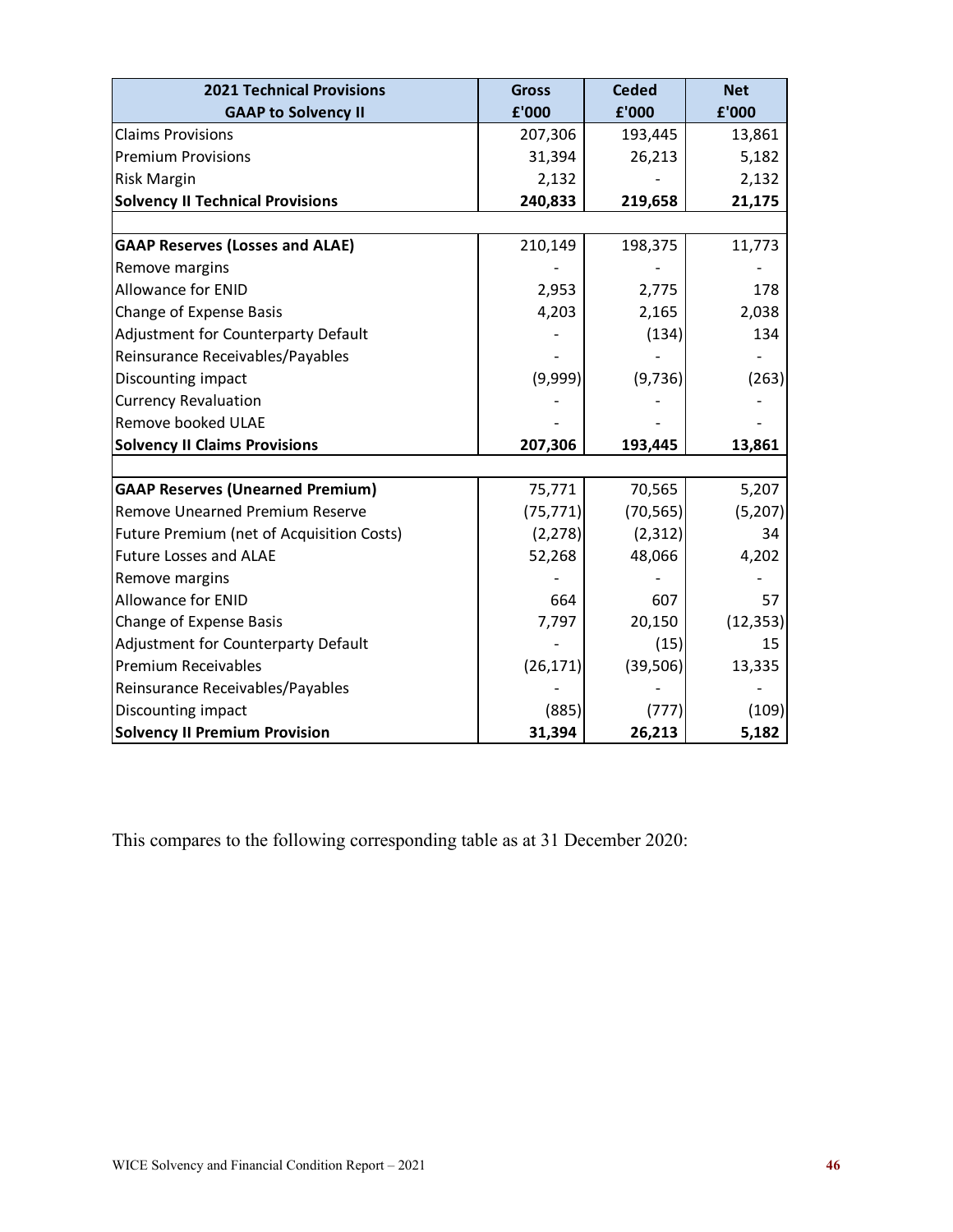| <b>2020 Technical Provisions</b>          | <b>Gross</b> | Ceded     | <b>Net</b> |
|-------------------------------------------|--------------|-----------|------------|
| <b>GAAP to Solvency II</b>                | £'000        | f'000     | f'000      |
| <b>Claims Provisions</b>                  | 193,286      | 181,970   | 11,316     |
| <b>Premium Provisions</b>                 | 48,890       | 43,772    | 5,118      |
| Risk Margin                               | 1,828        |           | 1,828      |
| <b>Solvency II Technical Provisions</b>   | 244,004      | 225,742   | 18,262     |
|                                           |              |           |            |
| <b>GAAP Reserves (Losses and ALAE)</b>    | 189,877      | 181,081   | 8,796      |
| Remove margins                            |              |           |            |
| <b>Allowance for ENID</b>                 | 2,826        | 2,694     | 132        |
| Change of Expense Basis                   | 3,798        | 1,507     | 2,290      |
| Adjustment for Counterparty Default       |              | (133)     | 133        |
| Reinsurance Receivables/Payables          |              |           |            |
| Discounting impact                        | (3, 214)     | (3, 180)  | (35)       |
| <b>Currency Revaluation</b>               |              |           |            |
| <b>Remove booked ULAE</b>                 |              |           |            |
| <b>Solvency II Claims Provisions</b>      | 193,286      | 181,970   | 11,316     |
|                                           |              |           |            |
| <b>GAAP Reserves (Unearned Premium)</b>   | 356,356      | 87,962    | 268,393    |
| <b>Remove Unearned Premium Reserve</b>    | (356, 356)   | (87, 962) | (268, 393) |
| Future Premium (net of Acquisition Costs) | (1, 429)     | (1, 341)  | (87)       |
| <b>Future Losses and ALAE</b>             | 70,313       | 66,702    | 3,611      |
| Remove margins                            |              |           |            |
| <b>Allowance for ENID</b>                 | 1,052        | 998       | 54         |
| Change of Expense Basis                   | 1,406        | 11        | 1,395      |
| Adjustment for Counterparty Default       |              | (16)      | 16         |
| <b>Premium Receivables</b>                | (22, 392)    | (22, 527) | 136        |
| Reinsurance Receivables/Payables          |              |           |            |
| Discounting impact                        | (61)         | (54)      | (6)        |
| <b>Solvency II Premium Provision</b>      | 48,890       | 43,772    | 5,118      |

#### *D.2.6 Transitional Adjustments*

WICE does not make use of any transitional adjustments with regard to the matching adjustment, volatility adjustment, transitional risk-free interest rate term structure or transitional deduction.

#### <span id="page-49-0"></span>**D.3 Other liabilities**

The table below sets out the value of the material liabilities of the Company as at 31 December 2021 under Solvency II and GAAP: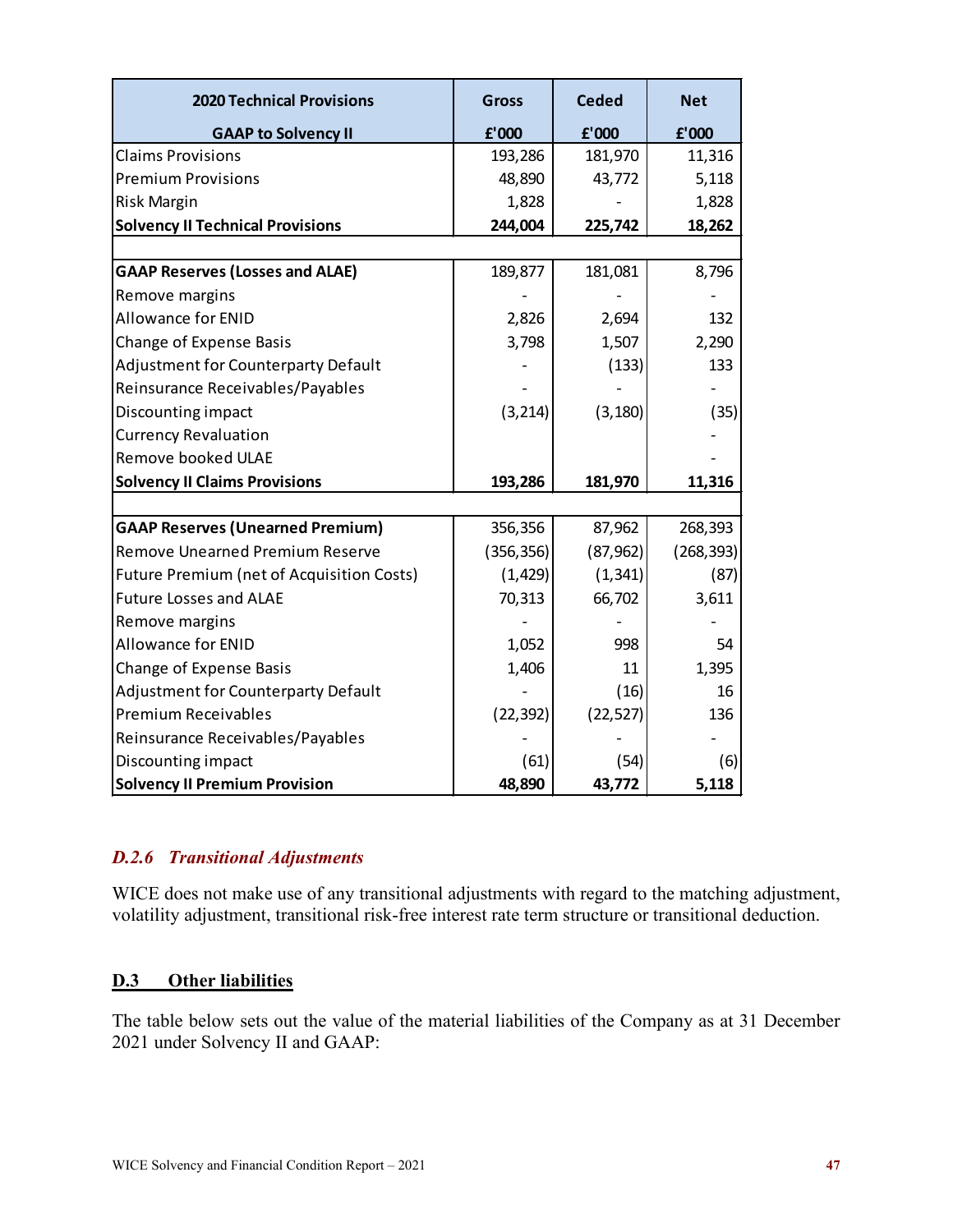| <b>Other Liabilities (in GBP 000s)</b> | 2021<br><b>Solvency II</b> | 2021<br><b>GAAP</b> | 2020<br><b>Solvency II</b> | 2020<br><b>GAAP</b> |
|----------------------------------------|----------------------------|---------------------|----------------------------|---------------------|
| Insurance & intermediaries payables    | 524                        | 524                 | 378                        | 378                 |
| Reinsurance payables                   | 32,346                     | 38,888              | 18,785                     | 29,668              |
| Payables (trade, not insurance)        | 5,104                      | 5,104               | 6,566                      | 6,566               |
| <b>Other Liabilities</b>               | 117                        | 18,105              | 228                        | 13,681              |
| <b>Total Other Liabilities</b>         | 38,091                     | 62,622              | 25,957                     | 50,293              |

The following are the bases, methods and main assumptions used for valuation of each material class of other liabilities for Solvency II purpose.

#### *D.3.1 Insurance and Intermediaries Payables*

As at 31 December 2021, the Company had £0.5 million (2020 - £0.4 million) of insurance and intermediaries payables, representing net amounts owed to business partners with respect to losses payable. These items are valued at fair value, being amounts assessed as payable based on the contract terms.

Key judgements and estimates involved in deriving the value of these items are the best estimate loss ratios of the underlying business, which are based on actuarial reviews.

There has been no change in the recognition and valuation basis during the period and the valuation under Solvency II is consistent with the accounting valuation under GAAP.

#### *D.3.2 Reinsurance Payables*

As at 31 December 2021, the Company had £32.3 million (2020 - £18.8 million) of reinsurance payables, being balances due to reinsurers. The Solvency II balance represents those amounts which are technically considered to be overdue, as WICE settles the inter-company Quota Share balance on a periodic basis, but not necessarily monthly. Hence the amount effectively considered to be overdue will vary over time.

The balance is valued at fair value, being the total amount payable above the reinsurer's share of premiums still to be collected, and does not require significant estimates or judgements in the valuation.

There has been no change in the recognition and valuation basis during the period and there are no differences between the valuation for Solvency II and the GAAP valuation. However, for Solvency II purposes, the amounts not considered overdue are set against technical provisions recoverable from reinsurers.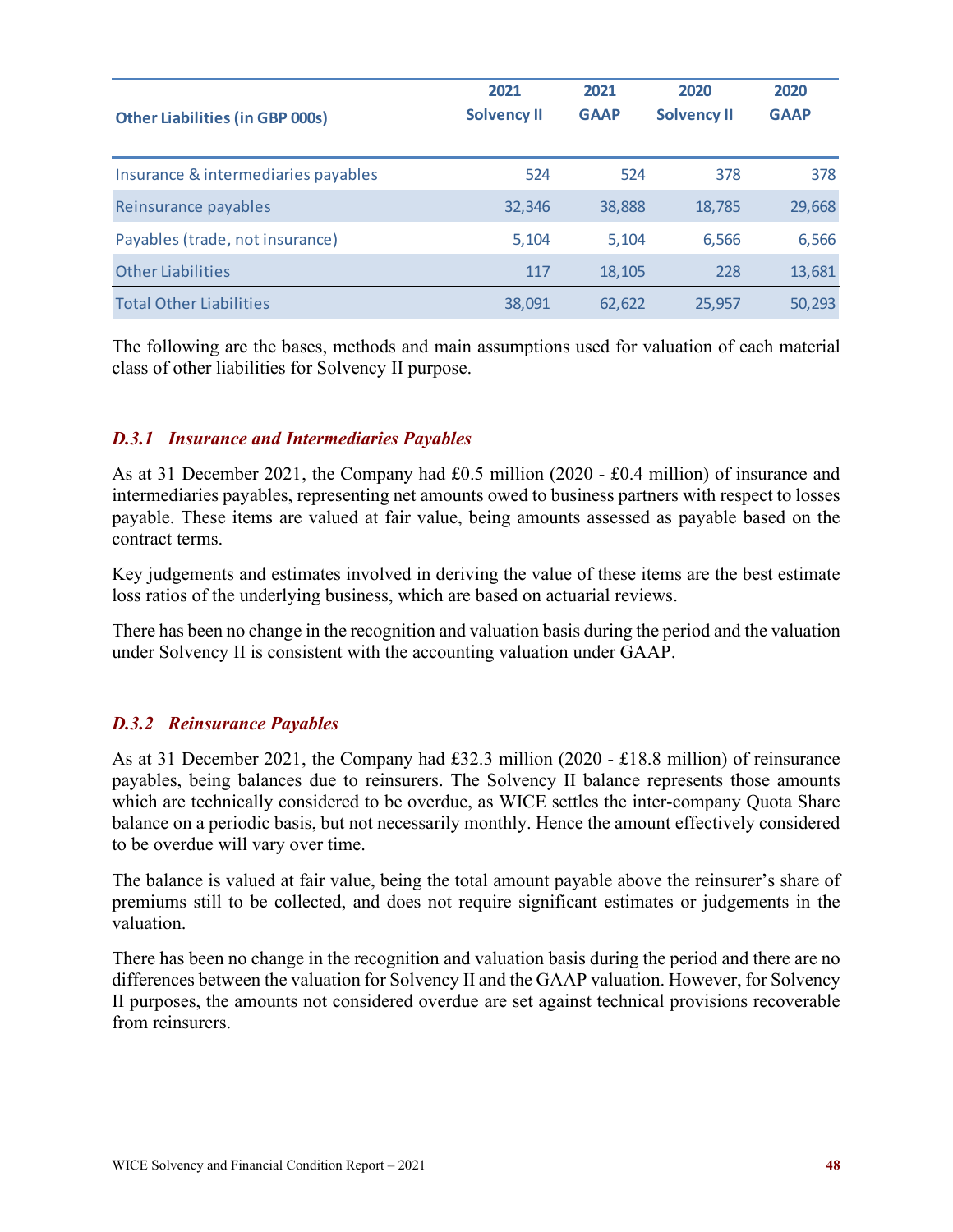#### *D.3.3 Trade Payables*

As at 31 December 2021, the Company had trade payables of £5.1 million (2020 - £6.6 million), comprising IPT, other amounts owed and accrued expenses due post the reporting date. There are no estimations or judgements required for these items.

There has been no change in the recognition and valuation basis during the period and there are no differences between the valuation for Solvency II and the GAAP valuation.

#### *D.3.4 Deferred ceded acquisition costs*

As at 31 December 2021, the Company had deferred ceded acquisition costs of £18.1 million (2020 - £13.7m). In the financial statements ceded acquisition costs which represent commission and other related expenses are deferred over the period in which the related reinsurers' share of premiums are earned. To the extent that ceded acquisition costs are deferred and considered irrecoverable against the related reinsurers' share of unearned premiums, they are written off to net operating expenses as incurred.

The Solvency II balance sheet is prepared based on the best estimate of future cash flow basis. As deferred ceded acquisition costs do not result in future cash flows, these amounts are therefore excluded from the Solvency II balance sheet.

There has been no change in the recognition and valuation basis during the period. The Solvency II balance represents the grossing up of items owed to business MGA partners.

#### <span id="page-51-0"></span>**D.4 Alternative methods for valuation**

None.

#### <span id="page-51-1"></span>**D.5 Any other information**

No other material information to report as of 31 December 2021.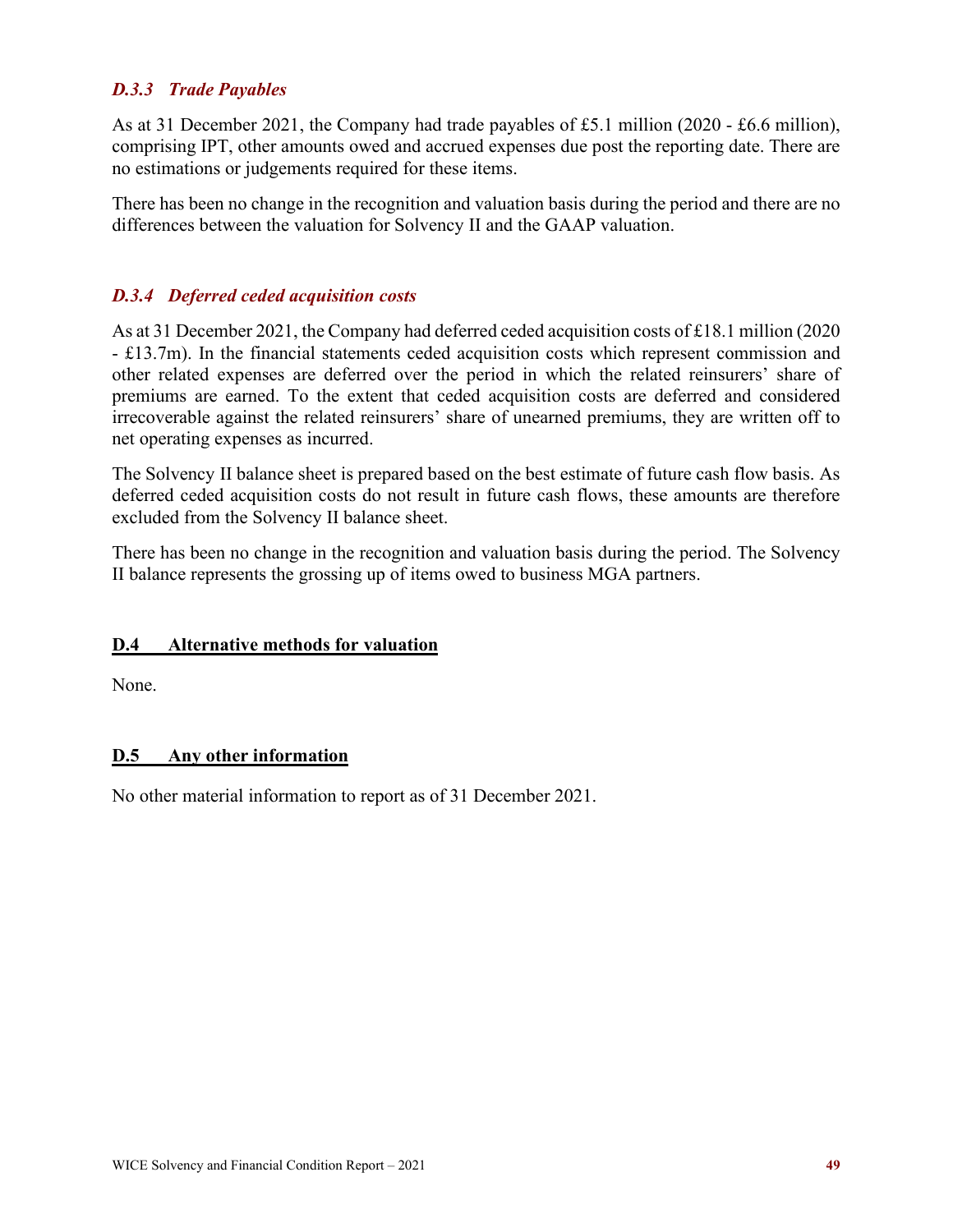#### <span id="page-52-1"></span><span id="page-52-0"></span>**E.1 Own funds**

#### *E.1.1 Management of Own Funds*

The Company has adopted a capital management policy setting out the methodology and procedures to provide oversight of the Company's Own Funds. The strategic objectives articulated in the capital management policy are (i) to ensure compliance with the Company's regulatory capital requirements, (ii) to manage and allocate capital efficiently to achieve sustainable returns and facilitate growth objectives as articulated in the Company's business plans; and (iii) to ensure access to capital markets on competitive terms, so that the Company's overall cost of capital is minimised. To achieve these objectives, the Company strives to maintain capital levels that are consistent with its risk appetite, corporate strategy and statutory minimum requirements, at both a point in time and on a forward-looking basis. The Company's time horizon for business planning is one year, however the capital planning horizon spans three years.

The Company has adopted a capital management plan which is reviewed annually and sets out the methodology and procedures to provide oversight of the Company's Own Funds. The capital management plan articulates solvency capital thresholds, corrective actions to be taken if the thresholds are reached and potential sources of capital for the Company and their estimated timeframe of realisation.

High level roles and responsibilities in relation to capital management activities are outlined below.

- Board. Sole responsibility for approving the capital management policy and plan. Overall responsibility for monitoring capital management. Reviews the capital management policy and plan. Responsible for reviewing and monitoring the key capital management metrics and tolerances and presenting key capital management information. Responsible for monitoring the alignment of the investment strategy with the capital management policy and plan, ensuring appropriate levels of capital to meet the Company's obligations.
- Finance Function. Responsible for producing the reports necessary for appropriate monitoring that the capital management policy is being followed and monitoring execution of the capital management plan.
- Risk Management Function. Responsible for maintaining and developing the capital management policy and plan. Responsible for maintaining the SCR and MCR calculations.

There have been no material changes to capital management during 2021.

#### *E.1.2 Classification Own Funds*

The Company's Own Funds consist mostly of Tier 1 Own Funds. It is comprised of paid-in ordinary share capital, economic surplus and deferred tax.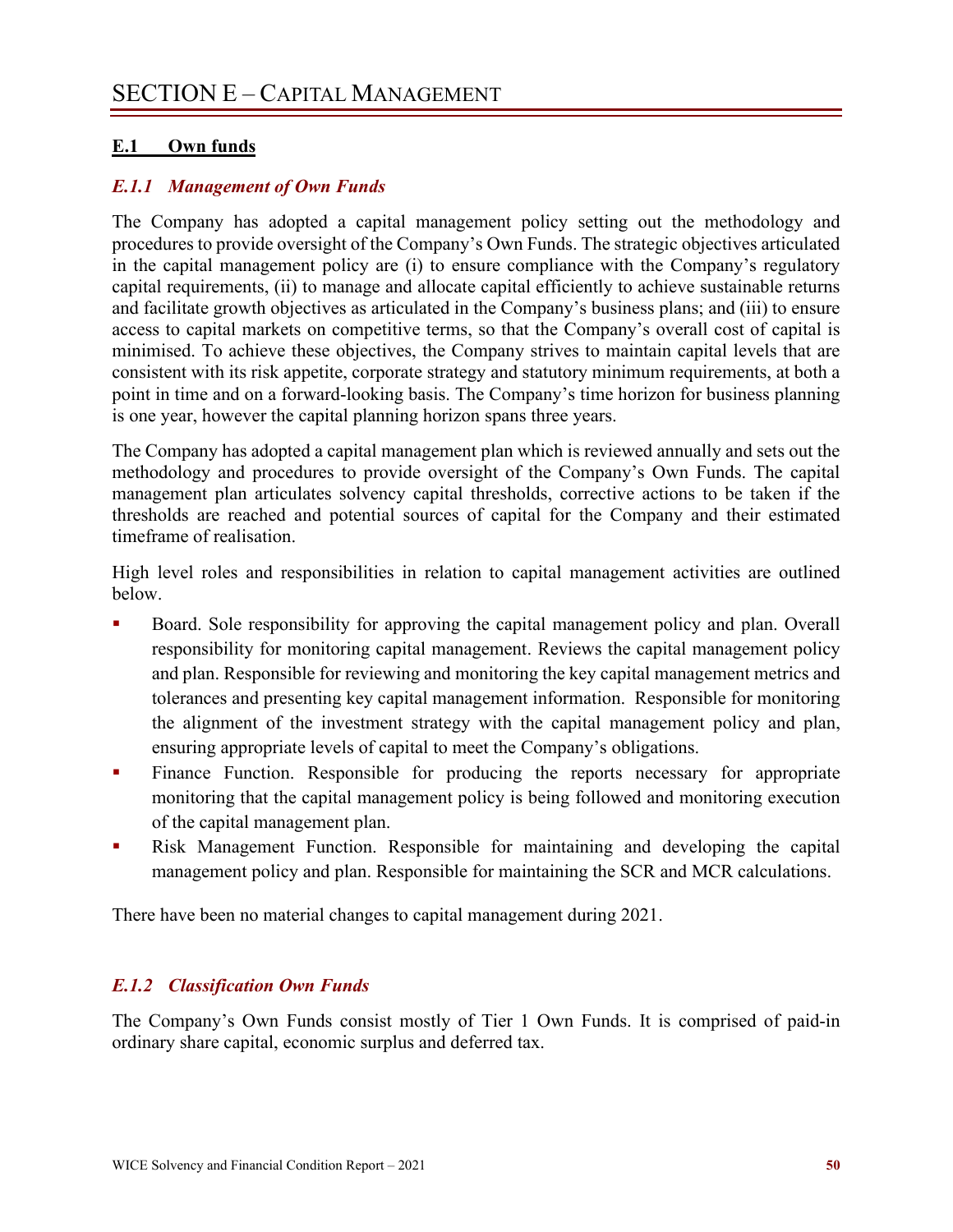| <b>Composition of Own Funds</b>                            |              | <b>Year Ended 31/12/2021</b> |        |        |              | <b>Year Ended 31/12/2020</b> |                          |        |
|------------------------------------------------------------|--------------|------------------------------|--------|--------|--------------|------------------------------|--------------------------|--------|
| Own Funds (£'000)                                          | <b>Total</b> | Tier 1                       | Tier 2 | Tier 3 | <b>Total</b> | Tier 1                       | Tier 2                   | Tier 3 |
| Paid-in ordinary share capital                             | 32,351       | 32,351                       |        |        | 27,351       | 27,351                       |                          |        |
| Share premium account related to ordinary<br>share capital | 0            | 0                            |        |        | 0            | 0                            |                          |        |
| <b>Reconciliation Reserve</b>                              | $-5.577$     | $-5,577$                     |        |        | $-6,765$     | $-6,765$                     |                          |        |
| Ancillary own funds                                        | 1,174        |                              | 1.174  |        | 0            |                              | 0                        |        |
| Net Deferred Tax Assets                                    | 387          |                              |        | 387    | 441          |                              |                          | 441    |
| <b>Total Own Funds</b>                                     | 28.335       | 26.774                       | 1,174  | 387    | 21,027       | 20,585                       | $\overline{\phantom{a}}$ | 441    |

The reconciliation reserve equals the excess of assets over liabilities less other Own Fund items as at the reporting date and represents retained earnings less adjustments from GAAP to Solvency II valuation.

There are no foreseeable or planned dividends.

Tier 2 capital of £1.2m has been taken into account under the capital commitment deed to bring the solvency ratio to the maximum of 160% (excluding Tier 2 capital solvency ratio stood at 153%).

#### *E.1.3 Terms and Conditions of Own Funds*

Own funds do not have any terms or conditions attached, as they comprise solely of ordinary share capital, the reconciliation reserve and deferred tax. As such, the own funds are not redeemable and do not carry any guaranteed dividend or other return and are fully loss absorbing.

#### *E.1.4 Differences in Own Funds between Financial Statements and Solvency II Valuation*

The difference between the equity shown in the Company's financial statements and the excess of the assets over liabilities as calculated for solvency purposes arises due to the valuation of technical provisions, the ineligibility of the deferred acquisition costs and the adjustment to the deferred tax asset.

| Differences in Own Funds<br>(E'000)                            | Year Ended<br>31/12/2021 | Year Ended<br>31/12/2020 |
|----------------------------------------------------------------|--------------------------|--------------------------|
| Equity shown in Financial Statements                           | 30,643                   | 24,782                   |
| Asset Valuation                                                | 56                       | 118                      |
| <b>Technical Provisions Valuation</b>                          | (4,081)                  | (5,499)                  |
| Receivables & Payables                                         | (26)                     | 136                      |
| Deferred Tax Asset                                             | 387                      | 391                      |
| Deferred Acquisition Costs Eligibility                         | (17, 751)                | (12, 236)                |
| Other                                                          | 17,932                   | 13,335                   |
| <b>Excess of Assets over Liabilities for solvency purposes</b> | 27,161                   | 21,027                   |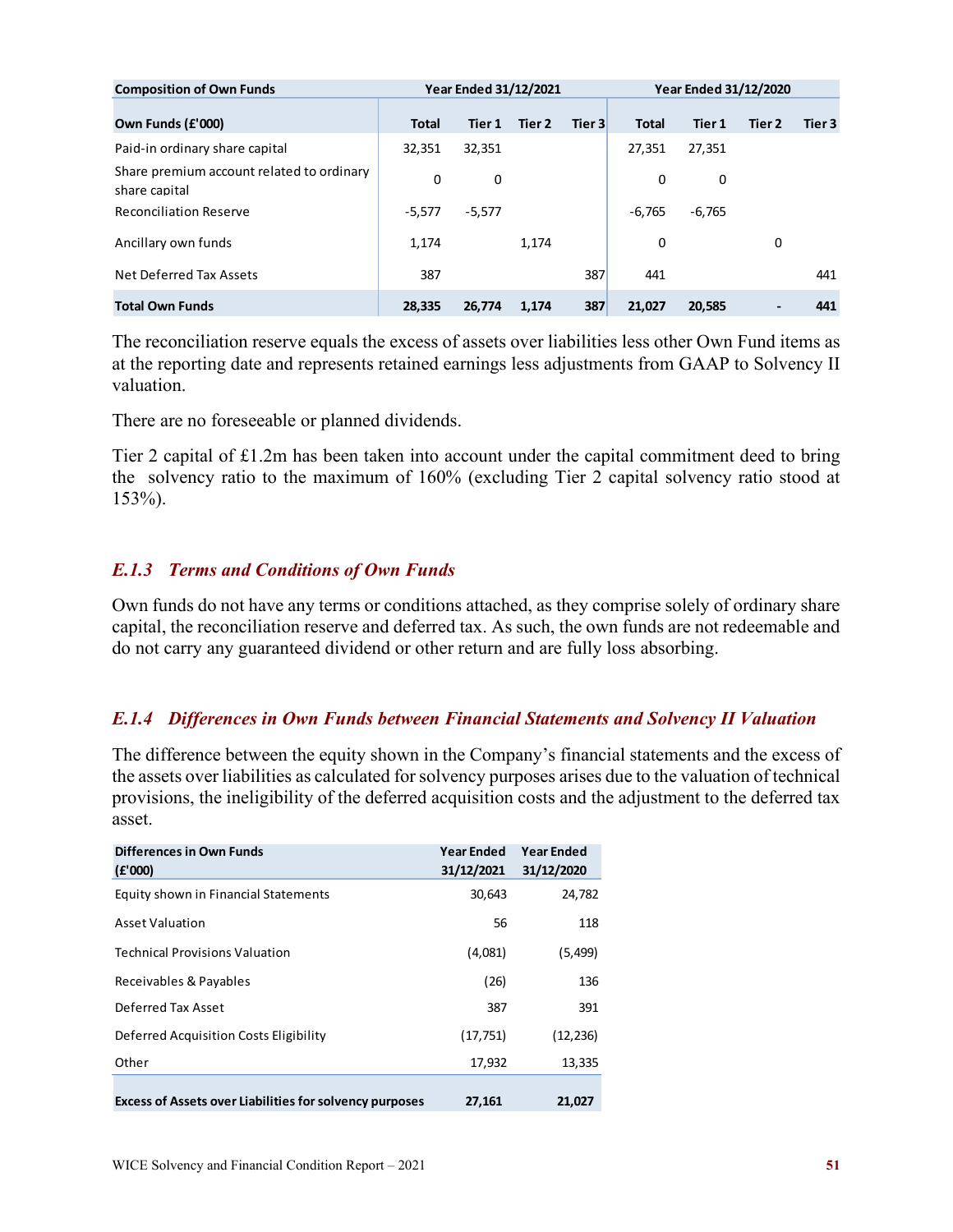#### <span id="page-54-0"></span>**E.2 Solvency Capital Requirement and Minimum Capital Requirement**

#### *E.2.1 Calculation of SCR and MCR*

In respect of the calculation of the SCR and MCR:

- The Company uses the Standard Formula.
- Undertaking-specific parameters are not used.
- No capital add-ons are applied to the SCR figures.
- The simplifications outlined in Articles 107, 108, 110, 111 and 112 Commission Delegated Regulation (EU) 2015/35 apply to the Counterparty default risk sub-module.
- No simplifications have been used in the other risk sub-modules.
- The MCR is calculated initially based on the calculation of the Linear MCR based on the best estimate technical provisions and the net written premiums in the last 12 months. Then a floor of 25% of the SCR and a cap of 45% of the SCR is applied with an absolute floor of  $\epsilon$ 3.7m also applied to derive the final MCR requirement.

#### *E.2.2 Amount of SCR and MCR*

As at 31 December 2021, a breakdown of SCR by risk category is set out in the following table:

|                                           | <b>2021 SCR</b> | <b>2020 SCR</b> |
|-------------------------------------------|-----------------|-----------------|
| <b>Risk Category</b>                      | (E'000)         | (E'000)         |
| Market risk                               | 430             | 403             |
| Counterparty default risk                 | 9,465           | 7,607           |
| Life underwriting risk                    | 0               | 0               |
| Health underwriting risk                  | 0               | 0               |
| Non-life underwriting risk                | 5,986           | 4,749           |
| Diversification                           | (2, 258)        | (1,841)         |
| <b>Basic Solvency Capital Requirement</b> | 13,622          | 10,918          |
| Operational risk                          | 4,087           | 3,276           |
| Loss-absorbing capacity of deferred taxes | 0               | 0               |
| <b>Solvency Capital Requirement</b>       | 17,709          | 14,194          |

WICE's SCR has increased during the period as a result of the growth in projected volumes and increased counterparty default risk. The MCR has also increased as a result of this.

#### *E.2.3 Inputs used to Calculate the MCR*

The following inputs have been used to calculate the MCR: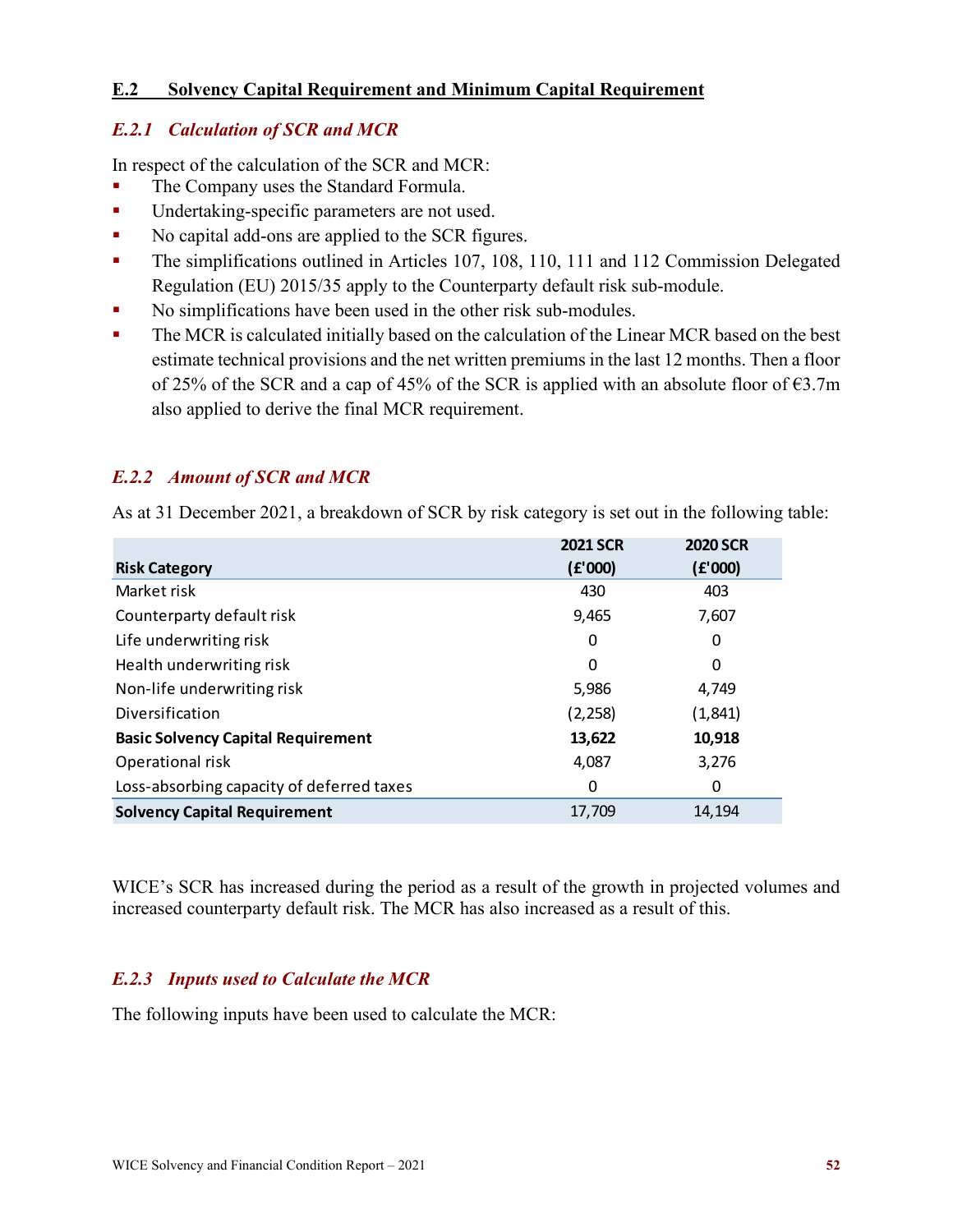| <b>MCR Calculation (GBP 000s)</b>  |                           |                      |
|------------------------------------|---------------------------|----------------------|
| Year-End 2021                      | <b>Net of Reinsurance</b> | Net written premiums |
| Line of Business                   | <b>Best Estimate TPs</b>  | last 12 months       |
| Motor vehicle liability            | 15,194                    | 6,788                |
| Other motor                        | 1,755                     | 952                  |
| Fire and other damage to property  | 1,675                     |                      |
| General liability                  | 297                       |                      |
| Miscellaneous financial loss       | 118                       | 3,701                |
|                                    |                           |                      |
| Linear MCR                         |                           | 2,795                |
| <b>SCR</b>                         |                           | 17,709               |
| Combined MCR                       |                           | 4,427                |
| Absolute Floor of the MCR          |                           | 3,122                |
| <b>Minimum Capital Requirement</b> |                           | 4,427                |

The comparative for 31 December 2020 was:

| <b>MCR Calculation (GBP 000s)</b>  |                           |                      |
|------------------------------------|---------------------------|----------------------|
| Year-End 2020                      | <b>Net of Reinsurance</b> | Net written premiums |
| <b>Line of Business</b>            | <b>Best Estimate TPs</b>  | last 12 months       |
| Motor vehicle liability            | 13,255                    | 5,688                |
| Other motor                        | 1,500                     | 806                  |
| Fire and other damage to property  | 481                       |                      |
| General liability                  | 199                       |                      |
| Miscellaneous financial loss       | 1,000                     | 1,265                |
|                                    |                           |                      |
| Linear MCR                         |                           | 2,240                |
| <b>SCR</b>                         |                           | 14,194               |
| Combined MCR                       |                           | 3,548                |
| Absolute Floor of the MCR          |                           | 3,346                |
| <b>Minimum Capital Requirement</b> |                           | 3,548                |

#### *E.2.4 SCR ratio and MCR ratio*

As at 31 December 2021, the ratio of eligible Own Funds to SCR and MCR is summarized in the following table.

| <b>Solvency Coverage</b>                 | 2021<br>(E'000) | 2020<br>(E'000) |
|------------------------------------------|-----------------|-----------------|
| Total eligible own funds to meet the SCR | 28,335          | 21,027          |
| Total eligible own funds to meet the MCR | 27,659          | 20,585          |
| <b>SCR</b>                               | 17,709          | 14,194          |
| <b>MCR</b>                               | 4,427           | 3,548           |
| Ratio of Eligible own funds to SCR       | 160%            | 148%            |
| Ratio of Eligible own funds to MCR       | 625%            | 580%            |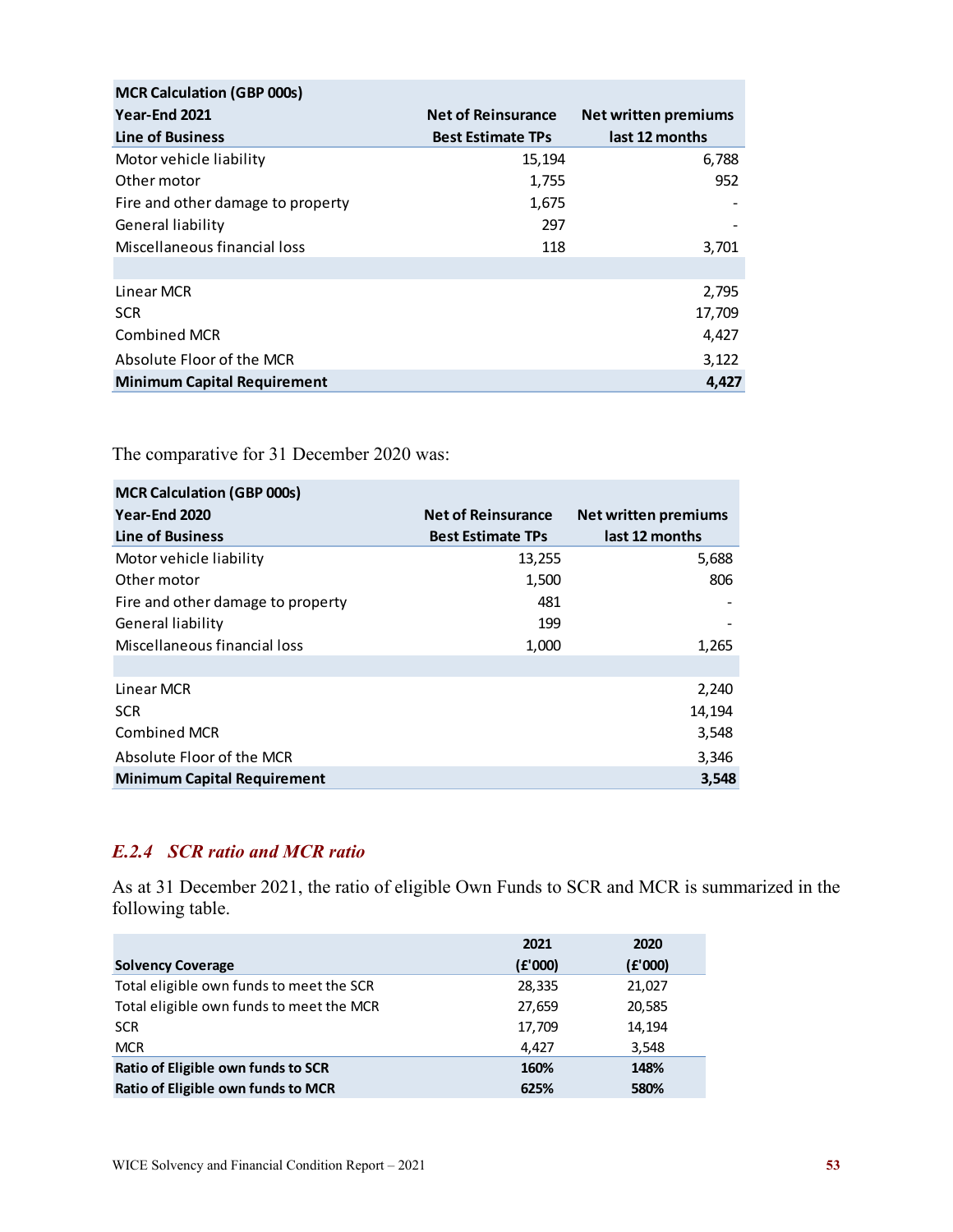#### <span id="page-56-0"></span>**E.3 Use of the duration-based equity risk sub-module in the calculation of the SCR**

The duration-based equity risk sub-module is not used in the calculation of the SCR.

#### <span id="page-56-1"></span>**E.4 Differences between the standard formula and any internal model used**

Not applicable.

#### <span id="page-56-2"></span>**E.5 Non-compliance with the MCR and non-compliance with the SCR**

The Company complied with the Solvency Capital Requirement and Minimum Capital Requirement during 2021.

#### <span id="page-56-3"></span>**E.6 Any other information**

No other material information to report as of 31 December 2021.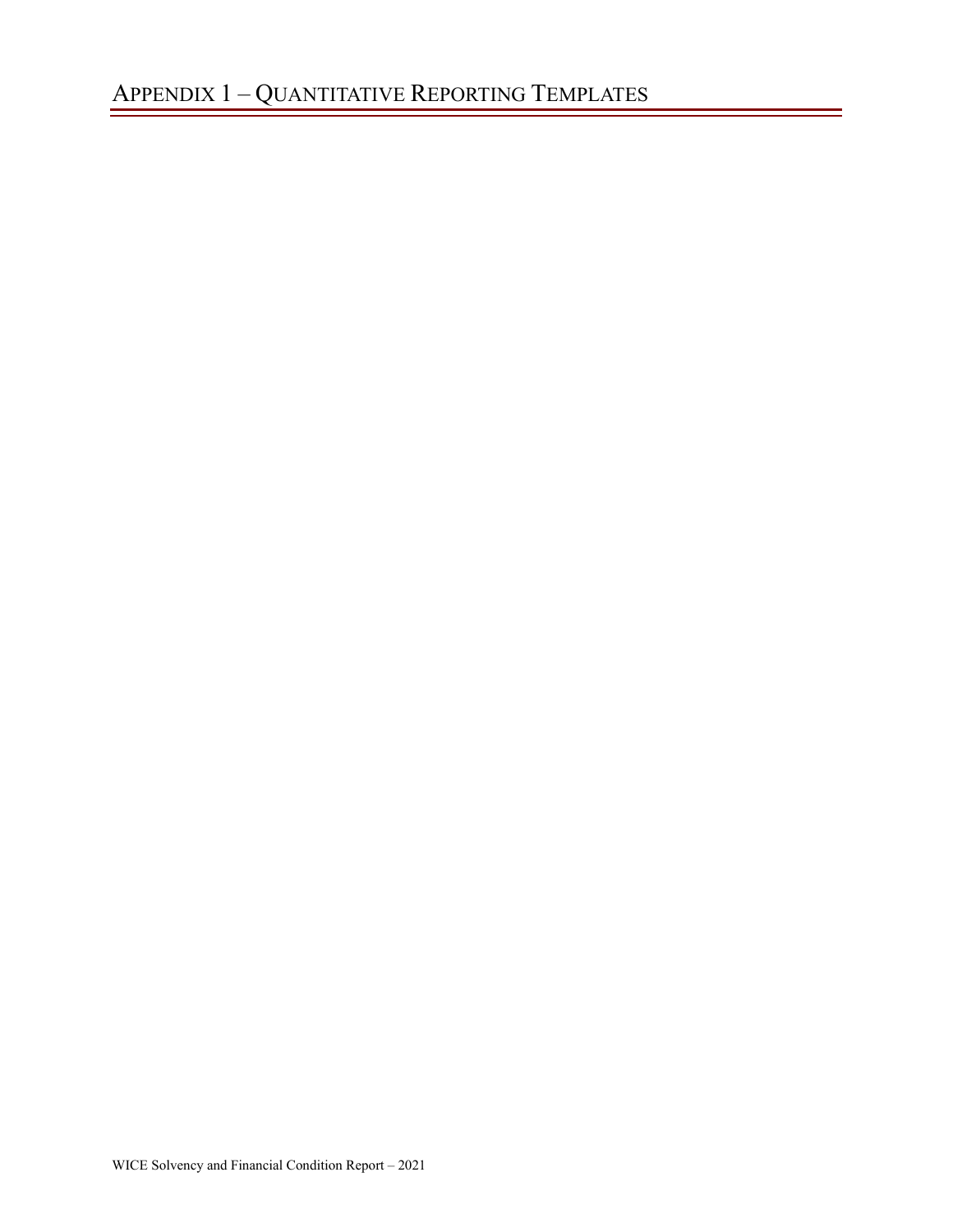#### **Annex I S.02.01.02 Balance sheet**

|                                                                                                                     |              | <b>Solvency II value</b> |
|---------------------------------------------------------------------------------------------------------------------|--------------|--------------------------|
| <b>Assets</b>                                                                                                       |              | C0010                    |
| Goodwill                                                                                                            | <b>R0010</b> |                          |
| Deferred acquisition costs                                                                                          | <b>R0020</b> |                          |
| Intangible assets                                                                                                   | <b>R0030</b> |                          |
| Deferred tax assets                                                                                                 | <b>R0040</b> | 387                      |
| Pension benefit surplus                                                                                             | <b>R0050</b> |                          |
| Property, plant & equipment held for own use<br>Investments (otner than assets neid for maex-linked and unit-linked | <b>R0060</b> |                          |
|                                                                                                                     | <b>R0070</b> | 18830                    |
| Property (other than for own use)                                                                                   | <b>R0080</b> | $\overline{0}$           |
| Holdings in related undertakings, including participations                                                          | <b>R0090</b> |                          |
| Equities                                                                                                            | <b>R0100</b> |                          |
| Equities - listed                                                                                                   | <b>R0110</b> |                          |
| Equities - unlisted                                                                                                 | <b>R0120</b> |                          |
| <b>Bonds</b>                                                                                                        | <b>R0130</b> | 18830                    |
| Government Bonds                                                                                                    | <b>R0140</b> | 18830                    |
| Corporate Bonds                                                                                                     | <b>R0150</b> |                          |
| Structured notes                                                                                                    | <b>R0160</b> |                          |
| Collateralised securities                                                                                           | R0170        |                          |
| Collective Investments Undertakings                                                                                 | <b>R0180</b> |                          |
| Derivatives                                                                                                         | R0190        |                          |
| Deposits other than cash equivalents                                                                                | <b>R0200</b> |                          |
| Other investments                                                                                                   | <b>R0210</b> |                          |
| Assets held for index-linked and unit-linked contracts                                                              | <b>R0220</b> |                          |
| Loans and mortgages                                                                                                 | <b>R0230</b> |                          |
| Loans on policies                                                                                                   | <b>R0240</b> |                          |
| Loans and mortgages to individuals                                                                                  | <b>R0250</b> |                          |
| Other loans and mortgages                                                                                           | <b>R0260</b> |                          |
| Reinsurance recoverables from:                                                                                      | R0270        | 219658                   |
| Non-life and health similar to non-life                                                                             | <b>R0280</b> | 219658                   |
| Non-life excluding health                                                                                           | <b>R0290</b> | 219658                   |
| Health similar to non-life                                                                                          | <b>R0300</b> |                          |
| linked                                                                                                              | <b>R0310</b> |                          |
| Health similar to life                                                                                              | <b>R0320</b> |                          |
| Life excluding health and index-linked and unit-linked                                                              | <b>R0330</b> |                          |
| Life index-linked and unit-linked                                                                                   | R0340        |                          |
| Deposits to cedants                                                                                                 | R0350        | 17785                    |
| Insurance and intermediaries receivables                                                                            | R0360        | 13216                    |
| Reinsurance receivables                                                                                             | R0370        |                          |
| Receivables (trade, not insurance)                                                                                  | <b>R0380</b> |                          |
| Own shares (held directly)                                                                                          | <b>R0390</b> |                          |
| Amounts due in respect of own fund items or initial fund called up but not                                          | <b>R0400</b> |                          |
| yet paid in                                                                                                         |              |                          |
| Cash and cash equivalents                                                                                           | <b>R0410</b> | 24789                    |
| Any other assets, not elsewhere shown                                                                               | <b>R0420</b> | 11420                    |
| <b>Total assets</b>                                                                                                 | <b>R0500</b> | 306085                   |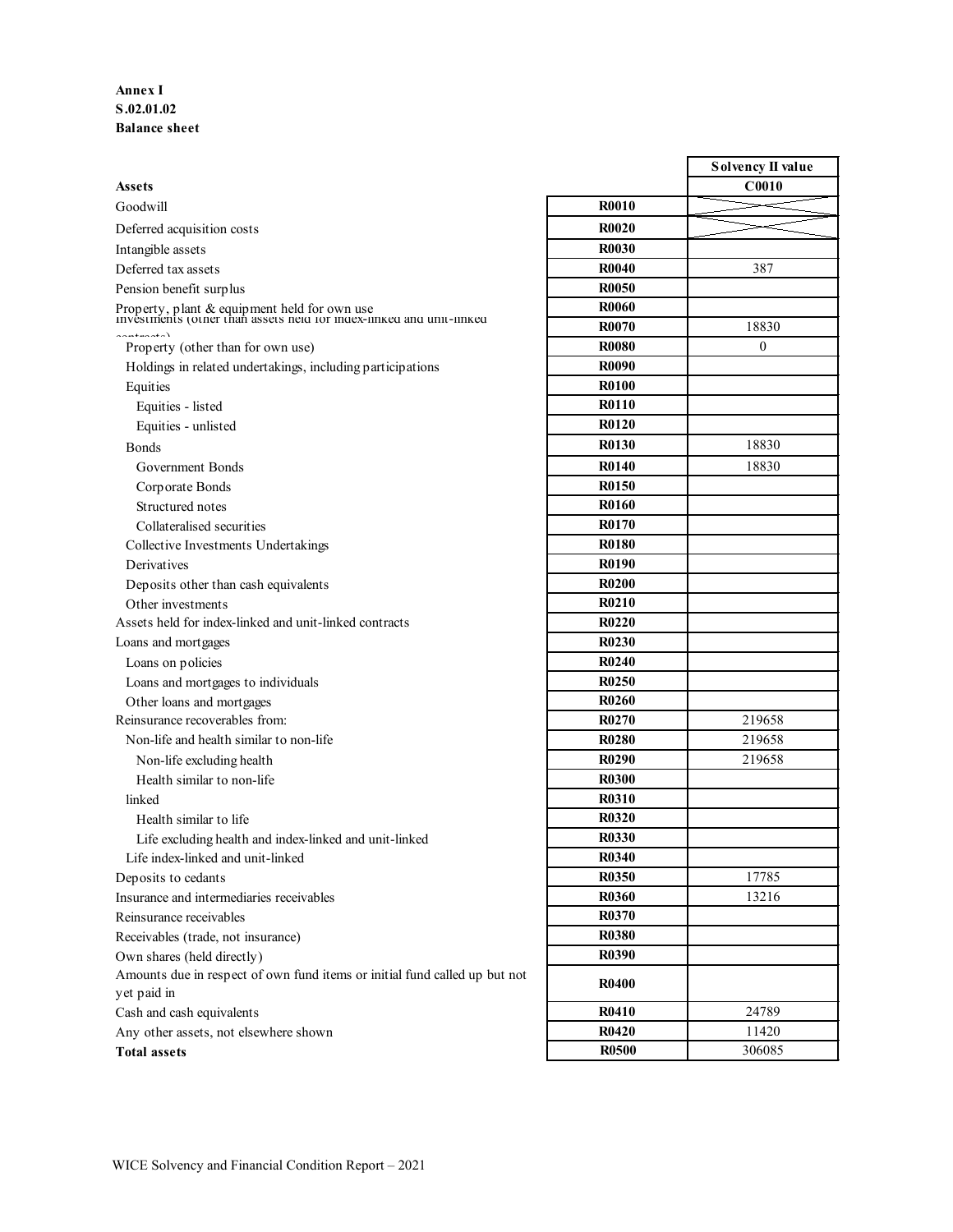|                                                                                     |                   | Solvency II value |
|-------------------------------------------------------------------------------------|-------------------|-------------------|
| Liabilities                                                                         |                   | C0010             |
| Technical provisions - non-life                                                     | R0510             | 240833            |
| Technical provisions - non-life (excluding health)                                  | <b>R0520</b>      | 240833            |
| Technical provisions calculated as a whole                                          | R0530             |                   |
| <b>Best Estimate</b>                                                                | <b>R0540</b>      | 238701            |
| Risk margin                                                                         | <b>R0550</b>      | 2132              |
| Technical provisions - health (similar to non-life)                                 | <b>R0560</b>      |                   |
| Technical provisions calculated as a whole                                          | R0570             |                   |
| <b>Best Estimate</b>                                                                | <b>R0580</b>      |                   |
| Risk margin                                                                         | <b>R0590</b>      |                   |
| Technical provisions - life (excluding index-linked and unit-linked)                | <b>R0600</b>      | $\mathbf{0}$      |
| Technical provisions - health (similar to life)                                     | R0610             |                   |
| Technical provisions calculated as a whole                                          | <b>R0620</b>      |                   |
| <b>Best Estimate</b>                                                                | R0630             |                   |
| Risk margin                                                                         | <b>R0640</b>      |                   |
| Technical provisions - life (excluding health and index-linked and unit-<br>linked) | <b>R0650</b>      |                   |
| Technical provisions calculated as a whole                                          | <b>R0660</b>      |                   |
| <b>Best Estimate</b>                                                                | R0670             |                   |
| Risk margin                                                                         | <b>R0680</b>      |                   |
| Technical provisions - index-linked and unit-linked                                 | R0690             |                   |
| Technical provisions calculated as a whole                                          | R0700             |                   |
| <b>Best Estimate</b>                                                                | R0710             |                   |
| Risk margin                                                                         | R0720             |                   |
| Other technical provisions                                                          | R0730             |                   |
| Contingent liabilities                                                              | R <sub>0740</sub> |                   |
| Provisions other than technical provisions                                          | R0750             |                   |
| Pension benefit obligations                                                         | R0760             |                   |
| Deposits from reinsurers                                                            | R0770             |                   |
| Deferred tax liabilities                                                            | R0780             | $\boldsymbol{0}$  |
| Derivatives                                                                         | R0790             |                   |
| Debts owed to credit institutions                                                   | <b>R0800</b>      |                   |
| Financial liabilities other than debts owed to credit institutions                  | <b>R0810</b>      |                   |
| Insurance & intermediaries payables                                                 | <b>R0820</b>      | 524               |
| Reinsurance payables                                                                | <b>R0830</b>      | 32346             |
| Payables (trade, not insurance)                                                     | <b>R0840</b>      | 5104              |
| Subordinated liabilities                                                            | <b>R0850</b>      |                   |
| Subordinated liabilities not in Basic Own Funds                                     | <b>R0860</b>      |                   |
| Subordinated liabilities in Basic Own Funds                                         | R0870             |                   |
| Any other liabilities, not elsewhere shown                                          | <b>R0880</b>      | 117               |
| <b>Total liabilities</b>                                                            | <b>R0900</b>      | 278924            |
| Excess of assets over liabilities                                                   | <b>R1000</b>      | 27161             |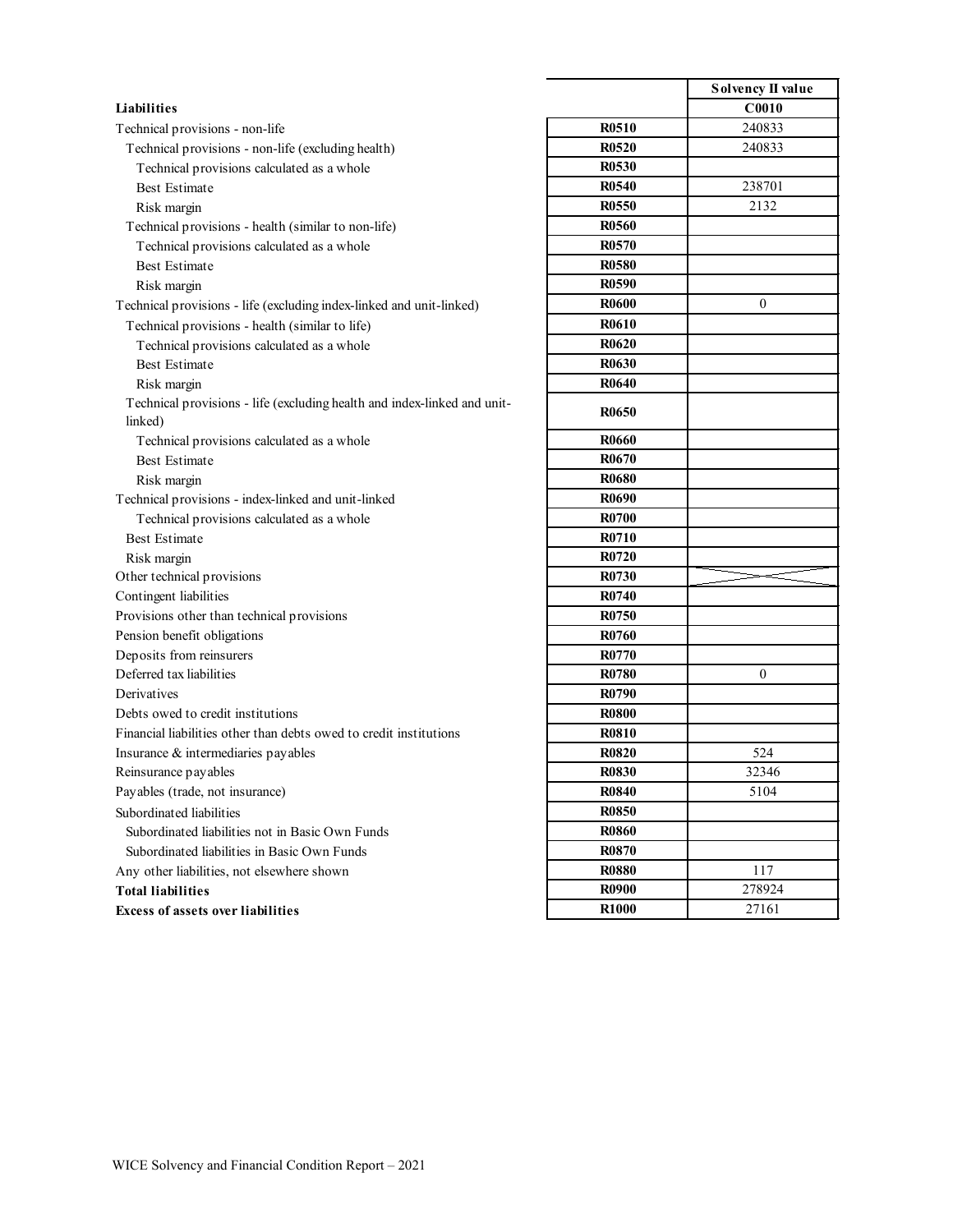#### **Annex I S.05.01.02 Premiums, claims and expenses by line of business**

|                                               |              |                                 | Line of Business for:<br>Line of Business for: non-life insurance and reinsurance obligations (direct business and accepted proportional reinsurance)<br>accepted non-proportional reinsurance |                                       |                                         |                          |                                                          |                                      |                                   |                                                           |                    |                          |                                  |        |          |                                    |          |                   |
|-----------------------------------------------|--------------|---------------------------------|------------------------------------------------------------------------------------------------------------------------------------------------------------------------------------------------|---------------------------------------|-----------------------------------------|--------------------------|----------------------------------------------------------|--------------------------------------|-----------------------------------|-----------------------------------------------------------|--------------------|--------------------------|----------------------------------|--------|----------|------------------------------------|----------|-------------------|
|                                               |              | M edical<br>expense<br>insuranc | Income<br>protection<br>insurance                                                                                                                                                              | Workers'<br>compensation<br>insurance | Motor vehicle<br>liability<br>insurance | Other motor<br>insurance | Marine, aviation and other damage<br>transport insurance | Fire and<br>to property<br>insurance | General<br>liability<br>insurance | Credit and<br>suretyship expenses Assistance<br>insurance | Legal<br>insurance |                          | M iscellaneous<br>financial loss | Health | Casualty | M arine.<br>aviation,<br>transport | Property | Total             |
|                                               |              | C0010                           | C0020                                                                                                                                                                                          | C0030                                 | CO <sub>040</sub>                       | C0050                    | C0060                                                    | CO070                                | C0080                             | C0090                                                     | C <sub>0100</sub>  | C0110                    | C0120                            | C0130  | C0140    | C0150                              | C0160    | C <sub>0200</sub> |
| Premiums written                              |              |                                 |                                                                                                                                                                                                |                                       |                                         |                          |                                                          |                                      |                                   |                                                           |                    |                          |                                  |        |          |                                    |          |                   |
| Gross - Direct Business                       | R0110        |                                 |                                                                                                                                                                                                |                                       | 96,023                                  | 10,669                   |                                                          | 43.851                               | 6,376                             |                                                           |                    | 197                      | 8,596                            |        |          |                                    |          | 165,711           |
| Gross - Proportional reinsurance accepted     | R0120        |                                 |                                                                                                                                                                                                |                                       |                                         |                          |                                                          |                                      |                                   |                                                           |                    |                          |                                  |        |          |                                    |          |                   |
| Gross - Non-proportional reinsurance accepted | R0130        |                                 |                                                                                                                                                                                                |                                       |                                         |                          |                                                          |                                      |                                   |                                                           |                    |                          |                                  |        |          |                                    |          |                   |
| Reinsurers' share                             | R0140        |                                 |                                                                                                                                                                                                |                                       | 92,457                                  | 9,280                    |                                                          | 38,731                               | 5,153                             |                                                           |                    | 177                      | 8,472                            |        |          |                                    |          | 154,270           |
| Net                                           | <b>R0200</b> |                                 |                                                                                                                                                                                                |                                       | 3.566                                   | 1.389                    |                                                          | 5,120                                | 1,223                             |                                                           |                    | 20                       | 123                              |        |          |                                    |          | 11,441            |
| Premiums earned                               |              |                                 |                                                                                                                                                                                                |                                       |                                         |                          |                                                          |                                      |                                   |                                                           |                    |                          |                                  |        |          |                                    |          |                   |
| Gross - Direct Business                       | R0210        |                                 |                                                                                                                                                                                                |                                       | 122,886                                 | 13,654                   |                                                          | 34,807                               | 4,869                             |                                                           |                    | 145                      | 6,628                            |        |          |                                    |          | 182,989           |
| Gross - Proportional reinsurance accepted     | R0220        |                                 |                                                                                                                                                                                                |                                       |                                         |                          |                                                          |                                      |                                   |                                                           |                    |                          |                                  |        |          |                                    |          |                   |
| Gross - Non-proportional reinsurance accepted | R0230        |                                 |                                                                                                                                                                                                |                                       |                                         |                          |                                                          |                                      |                                   |                                                           |                    |                          |                                  |        |          |                                    |          |                   |
| Reinsurers' share                             | R0240        |                                 |                                                                                                                                                                                                |                                       | 112,523                                 | 12,430                   |                                                          | 35.158                               | 4,889                             |                                                           |                    | 148                      | 7,503                            |        |          |                                    |          | 172,651           |
| Net                                           | R0300        |                                 |                                                                                                                                                                                                |                                       | 10.363                                  | 1.224                    |                                                          | (351)                                | (20)                              |                                                           |                    | (3)                      | (875)                            |        |          |                                    |          | 10,338            |
| <b>Claims</b> incurred                        |              |                                 |                                                                                                                                                                                                |                                       |                                         |                          |                                                          |                                      |                                   |                                                           |                    |                          |                                  |        |          |                                    |          |                   |
| Gross - Direct Business                       | R0310        |                                 |                                                                                                                                                                                                |                                       | 86,901                                  | 9,656                    |                                                          | 16,215                               | 2,217                             |                                                           |                    | 67                       | 3,071                            |        |          |                                    |          | 118,127           |
| Gross - Proportional reinsurance accepted     | R0320        |                                 |                                                                                                                                                                                                |                                       |                                         |                          |                                                          |                                      |                                   |                                                           |                    |                          |                                  |        |          |                                    |          |                   |
| Gross - Non-proportional reinsurance accepted | <b>R0330</b> |                                 |                                                                                                                                                                                                |                                       |                                         |                          |                                                          |                                      |                                   |                                                           |                    |                          |                                  |        |          |                                    |          |                   |
| Reinsurers' share                             | R0340        |                                 |                                                                                                                                                                                                |                                       | 81,910                                  | 6,800                    |                                                          | 16.286                               | 1,778                             |                                                           |                    | 70                       | 3.166                            |        |          |                                    |          | 110,011           |
| Net                                           | <b>R0400</b> |                                 |                                                                                                                                                                                                |                                       | 4.991                                   | 2.856                    |                                                          | (71)                                 | 439                               |                                                           |                    | (3)                      | (95)                             |        |          |                                    |          | 8,117             |
| Changes in other technical provisions         |              |                                 |                                                                                                                                                                                                |                                       |                                         |                          |                                                          |                                      |                                   |                                                           |                    |                          |                                  |        |          |                                    |          |                   |
| Gross - Direct Business                       | R0410        |                                 |                                                                                                                                                                                                |                                       | $\overline{\phantom{a}}$                | $\sim$                   |                                                          | $\sim$                               | $\overline{\phantom{a}}$          |                                                           |                    | $\overline{\phantom{a}}$ | $\sim$                           |        |          |                                    |          | $\sim$            |
| Gross - Proportional reinsurance accepted     | R0420        |                                 |                                                                                                                                                                                                |                                       |                                         |                          |                                                          |                                      |                                   |                                                           |                    |                          |                                  |        |          |                                    |          |                   |
| Gross - Non- proportional reinsurance accepte | R0430        |                                 |                                                                                                                                                                                                |                                       |                                         |                          |                                                          |                                      |                                   |                                                           |                    |                          |                                  |        |          |                                    |          |                   |
| Reinsurers'share                              | R0440        |                                 |                                                                                                                                                                                                |                                       |                                         |                          |                                                          |                                      |                                   |                                                           |                    |                          |                                  |        |          |                                    |          | $\sim$            |
| Net                                           | <b>R0500</b> |                                 |                                                                                                                                                                                                |                                       | $\overline{\phantom{a}}$                | $\sim$                   |                                                          | $\sim$                               |                                   |                                                           |                    | $\overline{\phantom{a}}$ | $\sim$                           |        |          |                                    |          | $\sim$            |
| <b>Expenses incurred</b>                      | <b>R0550</b> |                                 |                                                                                                                                                                                                |                                       | 1.024                                   | 117                      |                                                          | (53)                                 | (1)                               |                                                           |                    |                          | (80)                             |        |          |                                    |          | 1,008             |
| Other expenses                                | R1200        |                                 |                                                                                                                                                                                                |                                       |                                         |                          |                                                          |                                      |                                   |                                                           |                    |                          |                                  |        |          |                                    |          |                   |
| <b>Total expenses</b>                         | R1300        |                                 |                                                                                                                                                                                                |                                       |                                         |                          |                                                          |                                      |                                   |                                                           |                    |                          |                                  |        |          |                                    |          | 1,008             |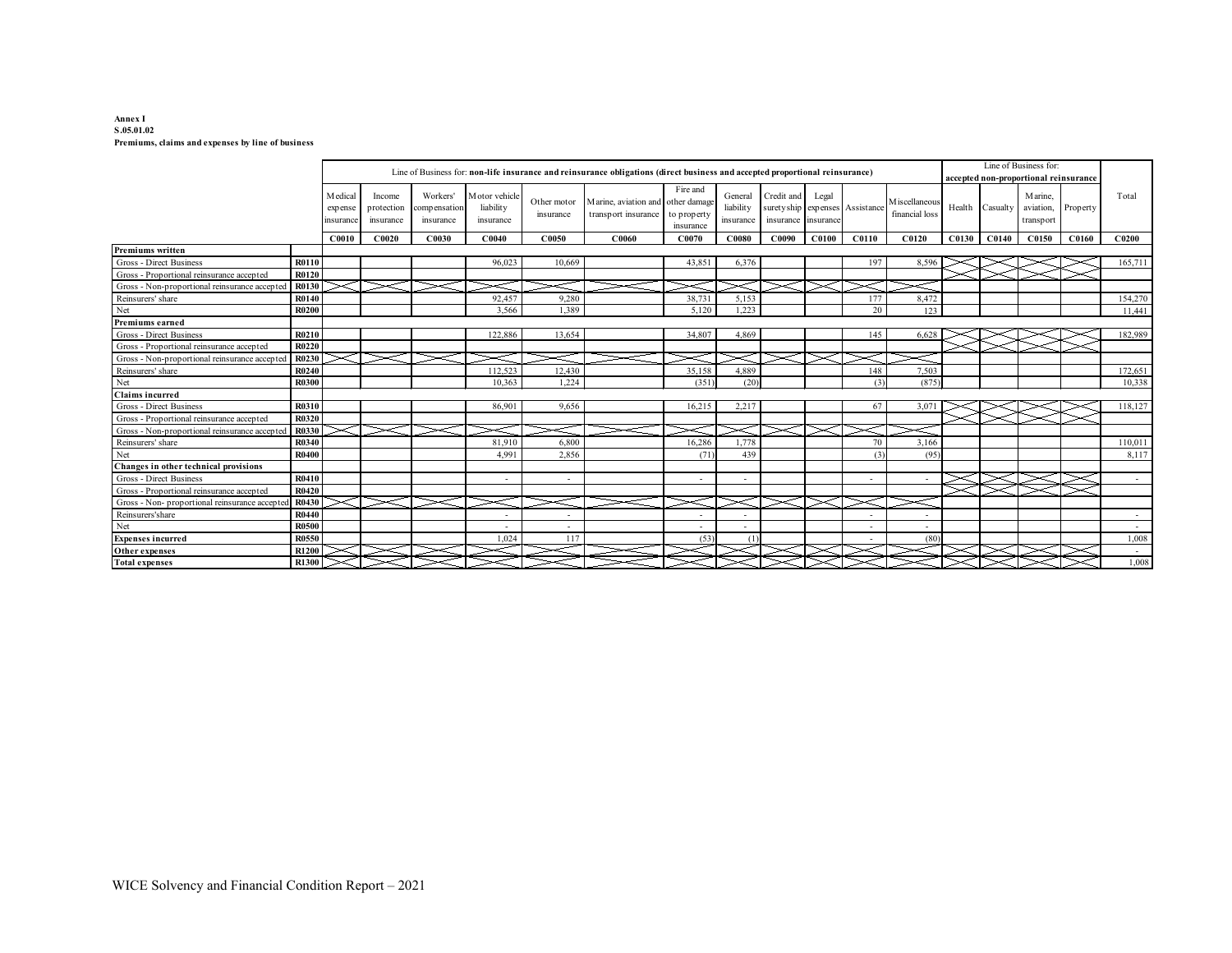#### **Annex I S.05.02.01 Premiums, claims and expenses by country**

|                                       |              | <b>Home Country</b> |                |                       |              |                  | Total Top 5 and home country |
|---------------------------------------|--------------|---------------------|----------------|-----------------------|--------------|------------------|------------------------------|
|                                       |              | C <sub>0010</sub>   |                |                       |              |                  | C0070                        |
|                                       | R0010        |                     | <b>FR</b>      | $\mathbf{I}$ <b>E</b> | RO           | GB               |                              |
|                                       |              | C0080               |                |                       |              |                  | C <sub>0140</sub>            |
| <b>Premiums written</b>               |              |                     |                |                       |              |                  |                              |
| Gross - Direct Business               | <b>R0110</b> |                     | $\theta$       | $-87$                 | $-121$       | 165918           | 165711                       |
| Gross - Proportional reinsurance      | <b>R0120</b> |                     | $\Omega$       | $\mathbf{0}$          | $\mathbf{0}$ | $\mathbf{0}$     | $\boldsymbol{0}$             |
| Gross - Non-proportional reinsur      | <b>R0130</b> |                     | $\overline{0}$ | $\mathbf{0}$          | $\mathbf{0}$ | $\mathbf{0}$     | $\mathbf{0}$                 |
| Reinsurers' share                     | <b>R0140</b> |                     | $\overline{0}$ | $-86$                 | $-117$       | 154472           | 154270                       |
| Net                                   | <b>R0200</b> |                     | $\theta$       | $-1$                  | $-4$         | 11446            | 11441                        |
| Premiums earned                       |              |                     |                |                       |              |                  |                              |
| Gross - Direct Business               | <b>R0210</b> |                     | 134            | $-87$                 | 3431         | 179511           | 182989                       |
| Gross - Proportional reinsurance      | <b>R0220</b> |                     | $\overline{0}$ | $\boldsymbol{0}$      | $\mathbf{0}$ | $\mathbf{0}$     | $\bf{0}$                     |
| Gross - Non-proportional reinsur      | <b>R0230</b> |                     | $\Omega$       | $\theta$              | $\theta$     | $\theta$         | $\theta$                     |
| Reinsurers' share                     | <b>R0240</b> |                     | 124            | $-86$                 | 3360         | 169252           | 172651                       |
| Net                                   | <b>R0300</b> |                     | 10             | $-1$                  | 71           | 10259            | 10338                        |
| <b>Claims</b> incurred                |              |                     |                |                       |              |                  |                              |
| Gross - Direct Business               | <b>R0310</b> |                     | 313            | $-4$                  | 3077         | 114741           | 118127                       |
| Gross - Proportional reinsurance      | R0320        |                     | $\Omega$       | $\mathbf{0}$          | $\mathbf{0}$ | $\mathbf{0}$     | $\mathbf{0}$                 |
| Gross - Non-proportional reinsur      | <b>R0330</b> |                     | $\overline{0}$ | $\mathbf{0}$          | $\theta$     | $\mathbf{0}$     | $\mathbf{0}$                 |
| Reinsurers' share                     | <b>R0340</b> |                     | 290            | $-5$                  | 3003         | 106723           | 110011                       |
| Net                                   | <b>R0400</b> |                     | 23             |                       | 74           | 8018             | 8117                         |
| Changes in other technical provisions |              |                     |                |                       |              |                  |                              |
| Gross - Direct Business               | <b>R0410</b> |                     | $\overline{0}$ | $\overline{0}$        | $\mathbf{0}$ | $\mathbf{0}$     | $\mathbf{0}$                 |
| Gross - Proportional reinsurance      | <b>R0420</b> |                     | $\Omega$       | $\theta$              | $\theta$     | $\mathbf{0}$     | $\mathbf{0}$                 |
| Gross - Non- proportional reinsu      | <b>R0430</b> |                     | $\overline{0}$ | $\mathbf{0}$          | $\mathbf{0}$ | $\boldsymbol{0}$ | $\boldsymbol{0}$             |
| Reinsurers' share                     | <b>R0440</b> |                     | $\overline{0}$ | $\mathbf{0}$          | $\mathbf{0}$ | $\mathbf{0}$     | $\mathbf{0}$                 |
| Net                                   | <b>R0500</b> |                     | $\Omega$       | $\theta$              | $\theta$     | $\theta$         | $\theta$                     |
| <b>Expenses incurred</b>              | <b>R0550</b> |                     | 15             | $-160$                | $-174$       | 1379             | 1008                         |
| Other expenses                        | R1200        |                     |                |                       |              |                  | $\theta$                     |
| <b>Total expenses</b>                 | R1300        |                     |                |                       |              |                  | 1008                         |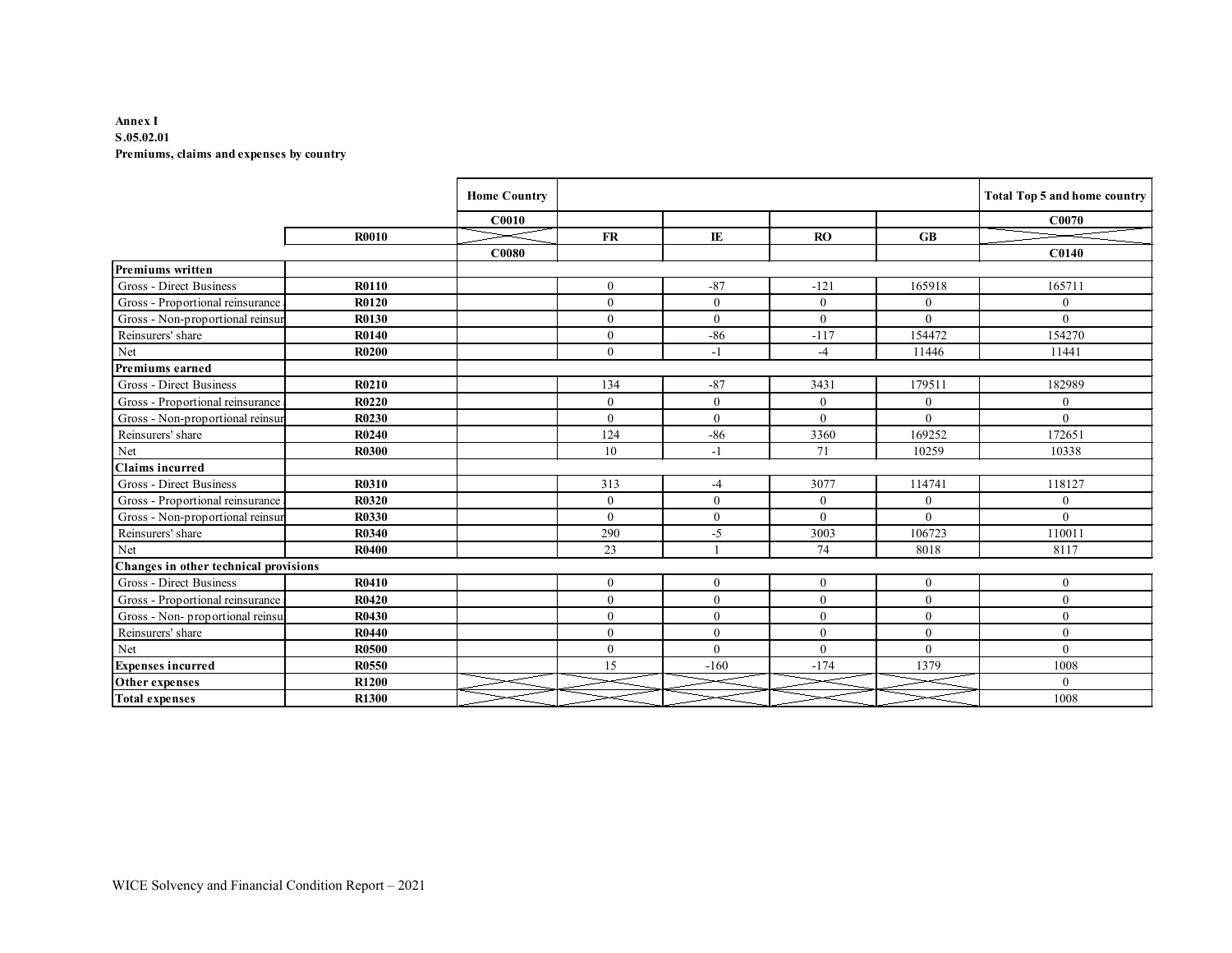#### **Annex I S.17.01.02 Non-life Technical Provisions**

|                                                                                    |              |                                 |                                   |                                       |                                            |                             |                                                   | Direct business and accepted proportional reinsurance |                                   |                                              |                                |                    |                                        | Accepted non-proportional reinsurance |                                                                      |                   |                                                                    |                                         |
|------------------------------------------------------------------------------------|--------------|---------------------------------|-----------------------------------|---------------------------------------|--------------------------------------------|-----------------------------|---------------------------------------------------|-------------------------------------------------------|-----------------------------------|----------------------------------------------|--------------------------------|--------------------|----------------------------------------|---------------------------------------|----------------------------------------------------------------------|-------------------|--------------------------------------------------------------------|-----------------------------------------|
|                                                                                    |              | Medical<br>expense<br>insurance | Income<br>protection<br>insurance | Workers'<br>compensation<br>insurance | Motor<br>vehicle<br>liability<br>insurance | Other<br>motor<br>insurance | Marine.<br>aviation and<br>transport<br>insurance | Fire and other<br>damage to<br>property<br>insurance  | General<br>liability<br>insurance | <b>Credit and</b><br>suretyship<br>insurance | Legal<br>expenses<br>insurance | <b>Assistance</b>  | Miscellane<br>ous<br>financial<br>loss | Non-                                  | proportion proportion proportion proportion<br>reinsuranc reinsuranc | aviation<br>and   | Non-<br>al health al casualty al marine, al property<br>reinsurano | <b>Total Non-</b><br>Life<br>obligation |
|                                                                                    |              | CO <sub>020</sub>               | CO <sub>030</sub>                 | CO <sub>040</sub>                     | C0050                                      | C0060                       | C0070                                             | C0080                                                 | C0090                             | C <sub>0100</sub>                            | C <sub>0110</sub>              | C0120              | C0130                                  | C0140                                 | C0150                                                                | C <sub>0160</sub> | C0170                                                              | <b>C0180</b>                            |
| Technical provisions calculated as a whole                                         | R0010        |                                 |                                   |                                       |                                            |                             |                                                   |                                                       |                                   |                                              |                                |                    |                                        |                                       |                                                                      |                   |                                                                    |                                         |
| Total Recoverables from reinsurance/SPV and Finite Re after the adjustment for     |              |                                 |                                   |                                       |                                            |                             |                                                   |                                                       |                                   |                                              |                                |                    |                                        |                                       |                                                                      |                   |                                                                    |                                         |
| expected losses due to counterparty default associated to TP calculated as a whole | <b>R0050</b> |                                 |                                   |                                       |                                            |                             |                                                   |                                                       |                                   |                                              |                                |                    |                                        |                                       |                                                                      |                   |                                                                    |                                         |
| Technical provisions calculated as a sum of BE and RM                              |              |                                 |                                   |                                       |                                            |                             |                                                   |                                                       |                                   |                                              |                                |                    |                                        |                                       |                                                                      |                   |                                                                    |                                         |
| <b>Best estimate</b>                                                               |              |                                 |                                   |                                       |                                            |                             |                                                   |                                                       |                                   |                                              |                                |                    |                                        |                                       |                                                                      |                   |                                                                    |                                         |
| Premium provisions                                                                 |              |                                 |                                   |                                       |                                            |                             |                                                   |                                                       |                                   |                                              |                                |                    |                                        |                                       |                                                                      |                   |                                                                    |                                         |
| Gross                                                                              | <b>R0060</b> |                                 |                                   |                                       | 23093                                      | 2630                        |                                                   | 4727                                                  | 502                               |                                              |                                | $\mathbf{\hat{R}}$ | 435                                    |                                       |                                                                      |                   |                                                                    | 31394                                   |
| Total recoverable from reinsurance/SPV and Finite Re after the adjustment for      | R0140        |                                 |                                   |                                       |                                            |                             |                                                   |                                                       |                                   |                                              |                                |                    |                                        |                                       |                                                                      |                   |                                                                    |                                         |
| expected losses due to counterparty default                                        |              |                                 |                                   |                                       | 20192                                      | 2295                        |                                                   | 3172                                                  | 274                               |                                              |                                |                    | 276                                    |                                       |                                                                      |                   |                                                                    | 26213                                   |
| Net Best Estimate of Premium Provisions                                            | R0150        |                                 |                                   |                                       | 2901                                       | 335                         |                                                   | 1555                                                  | 228                               |                                              |                                |                    | 159                                    |                                       |                                                                      |                   |                                                                    | 5182                                    |
| <b>Claims</b> provisions                                                           |              |                                 |                                   |                                       |                                            |                             |                                                   |                                                       |                                   |                                              |                                |                    |                                        |                                       |                                                                      |                   |                                                                    |                                         |
| Gross                                                                              | R0160        |                                 |                                   |                                       | 169884                                     | 19860                       |                                                   | 12573                                                 | 2641                              |                                              |                                | 47                 | 2301                                   |                                       |                                                                      |                   |                                                                    | 207306                                  |
| Total recoverable from reinsurance/SPV and Finite Re after the adjustment for      | R0240        |                                 |                                   |                                       |                                            |                             |                                                   |                                                       |                                   |                                              |                                |                    |                                        |                                       |                                                                      |                   |                                                                    |                                         |
| expected losses due to counterparty default                                        |              |                                 |                                   |                                       | 157590                                     | 18439                       |                                                   | 12453                                                 | 2572                              |                                              |                                | 49                 | 2342                                   |                                       |                                                                      |                   |                                                                    | 193445                                  |
| Net Best Estimate of Claims Provisions                                             | R0250        |                                 | $\Omega$                          | $\sqrt{ }$                            | 12294                                      | 1421                        | $\Omega$                                          | 120                                                   | 69                                | $\Omega$                                     | $\Omega$                       | $-2$               | $-41$                                  | $\Omega$                              | $\Omega$                                                             | $\Omega$          | $\Omega$                                                           | 13861                                   |
| <b>Total Best estimate - gross</b>                                                 | R0260        |                                 |                                   |                                       | 192977                                     | 22490                       |                                                   | 17300                                                 | 3143                              |                                              |                                | 55                 | 2736                                   |                                       |                                                                      |                   |                                                                    | 238701                                  |
| <b>Total Best estimate - net</b>                                                   | R0270        |                                 | $\Omega$                          |                                       | 15195                                      | 1756                        | $\Omega$                                          | 1675                                                  | 297                               | $\Omega$                                     | $\Omega$                       | $\overline{2}$     | 118                                    | $\Omega$                              | $\Omega$                                                             | $\Omega$          |                                                                    | 19043                                   |
| <b>Risk margin</b>                                                                 | <b>R0280</b> |                                 |                                   |                                       | 1442                                       | 259                         |                                                   | 97                                                    | 46                                |                                              |                                | $\gamma$           | 287                                    |                                       |                                                                      |                   |                                                                    | 2132                                    |
| <b>Amount of the transitional on Technical Provisions</b>                          |              |                                 |                                   |                                       |                                            |                             |                                                   |                                                       |                                   |                                              |                                |                    |                                        |                                       |                                                                      |                   |                                                                    |                                         |
| Technical Provisions calculated as a whole                                         | <b>R0290</b> |                                 |                                   |                                       |                                            |                             |                                                   |                                                       |                                   |                                              |                                |                    |                                        |                                       |                                                                      |                   |                                                                    |                                         |
| Best estimate                                                                      | <b>R0300</b> |                                 |                                   |                                       |                                            |                             |                                                   |                                                       |                                   |                                              |                                |                    |                                        |                                       |                                                                      |                   |                                                                    |                                         |
| Risk margin                                                                        | R0310        |                                 |                                   |                                       |                                            |                             |                                                   |                                                       |                                   |                                              |                                |                    |                                        |                                       |                                                                      |                   |                                                                    |                                         |
| <b>Technical provisions - total</b>                                                |              |                                 |                                   |                                       |                                            |                             |                                                   |                                                       |                                   |                                              |                                |                    |                                        |                                       |                                                                      |                   |                                                                    |                                         |
| Technical provisions - total                                                       | R0320        |                                 |                                   |                                       | 194419                                     | 22749                       |                                                   | 17397                                                 | 3189                              |                                              |                                | 57                 | 3023                                   |                                       |                                                                      |                   |                                                                    | 240833                                  |
| Recoverable from reinsurance contract/SPV and Finite Re after the adjustment for   | R0330        |                                 |                                   |                                       |                                            |                             |                                                   |                                                       |                                   |                                              |                                |                    |                                        |                                       |                                                                      |                   |                                                                    |                                         |
| expected losses due to counterparty default - total                                |              |                                 |                                   |                                       | 177782                                     | 20734                       |                                                   | 15625                                                 | 2846                              |                                              | $\Omega$                       | 53                 | 2618                                   |                                       |                                                                      |                   |                                                                    | 219658                                  |
| Technical provisions minus recoverables from reinsurance/SPV and Finite Re - total | R0340        |                                 |                                   |                                       | 16637                                      | 2015                        | $\sqrt{2}$                                        | 1772                                                  | 343                               |                                              |                                |                    | 405                                    |                                       |                                                                      |                   |                                                                    | 21175                                   |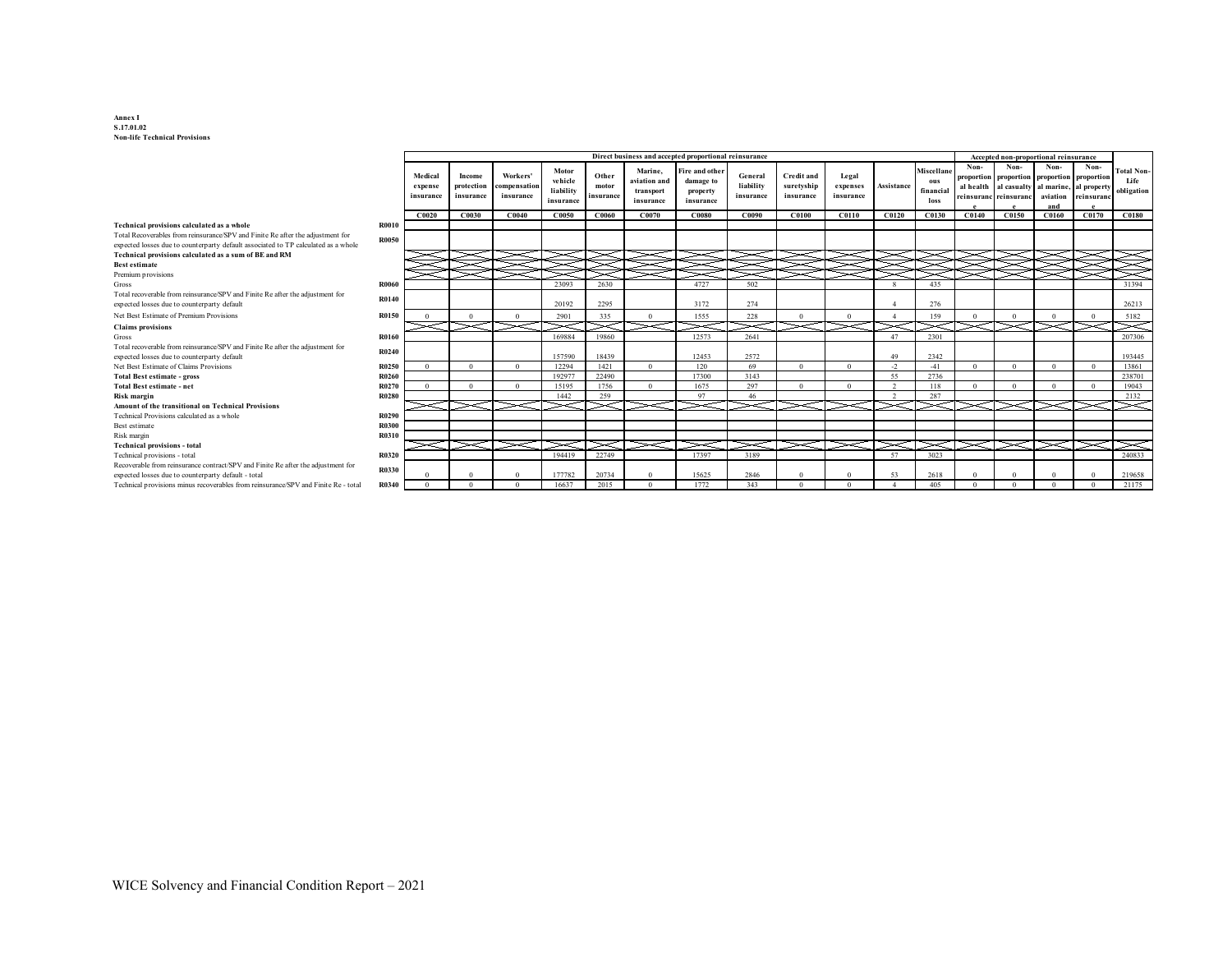**Annex I S.19.01.21 Non-life Insurance Claims Information** 

#### **Total Non-Life Business**

**Z0020** 2 Accident year / Underwriting year

> **Gross Claims Paid (non-cumulative)** (absolute amount)

|       | Development year  |              |       |                                                           |                   |                |              |       |                 |       |                   |              |       | In Current year | Sum of years |              |
|-------|-------------------|--------------|-------|-----------------------------------------------------------|-------------------|----------------|--------------|-------|-----------------|-------|-------------------|--------------|-------|-----------------|--------------|--------------|
|       | Year              | $\mathbf{0}$ |       | $\overline{2}$                                            | 3                 | $\overline{4}$ | 5            | 6     | $7\phantom{.0}$ | 8     | 9                 | $10 & +$     |       |                 |              | (cumulative) |
|       |                   | <b>C0010</b> | C0020 | C0030                                                     | CO <sub>040</sub> | C0050          | <b>C0060</b> | C0070 | C0080           | C0090 | C <sub>0100</sub> | <b>C0110</b> |       |                 | C0170        | <b>C0180</b> |
| Prior | <b>R0100</b>      |              |       |                                                           |                   |                |              |       |                 |       |                   |              |       | <b>R0100</b>    |              |              |
| $N-9$ | <b>R0160</b>      |              |       |                                                           |                   |                |              |       |                 |       |                   |              |       | R0160           |              |              |
| $N-8$ | <b>R0170</b>      |              |       |                                                           |                   |                |              |       |                 |       |                   |              |       | <b>R0170</b>    |              |              |
| $N-7$ | <b>R0180</b>      |              |       |                                                           |                   |                |              |       |                 |       |                   |              |       | <b>R0180</b>    |              |              |
| $N-6$ | <b>R0190</b>      |              | 2737  | 2191                                                      | 1524              | 444            | 1430         | 261   |                 |       |                   |              |       | R0190           | 261          | 8595         |
| $N-5$ | <b>R0200</b>      | 4173         | 17444 | 13695                                                     | 5619              | 4554           | 3548         |       |                 |       |                   |              |       | <b>R0200</b>    | 3548         | 49033        |
| $N-4$ | R0210             | 1833         | 17386 | 5310                                                      | 2455              | 2289           |              |       |                 |       |                   |              |       | R0210           | 2289         | 29273        |
| $N-3$ | <b>R0220</b>      | 15567        | 53559 | 23159                                                     | 10903             |                |              |       |                 |       |                   |              |       | <b>R0220</b>    | 10903        | 103188       |
| $N-2$ | <b>R0230</b>      | 16204        | 52439 | 19274                                                     |                   |                |              |       |                 |       |                   |              |       | <b>R0230</b>    | 19274        | 87917        |
| $N-1$ | <b>R0240</b>      | 12159        | 49319 |                                                           |                   |                |              |       |                 |       |                   |              |       | <b>R0240</b>    | 49319        | 61478        |
| N     | <b>R0250</b>      | 11316        |       |                                                           |                   |                |              |       |                 |       |                   |              |       | <b>R0250</b>    | 11316        | 11316        |
|       |                   |              |       |                                                           |                   |                |              |       |                 |       |                   |              | Total | <b>R0260</b>    | 96910        | 350800       |
|       |                   |              |       | <b>Gross undiscounted Best Estimate Claims Provisions</b> |                   |                |              |       |                 |       |                   |              |       |                 |              |              |
|       | (absolute amount) |              |       |                                                           |                   |                |              |       |                 |       |                   |              |       |                 |              |              |

|       |              |              |                   |                   |              |                         | Development year |       |                |              |                   |              |              | Year end<br>(discounter |
|-------|--------------|--------------|-------------------|-------------------|--------------|-------------------------|------------------|-------|----------------|--------------|-------------------|--------------|--------------|-------------------------|
|       | Year         | $\bf{0}$     |                   | $\mathbf{2}$      | 3            | $\overline{\mathbf{4}}$ | 5                | 6     | $\overline{7}$ | 8            | 9                 | $10 & +$     |              | data)                   |
|       |              | <b>C0200</b> | C <sub>0210</sub> | C <sub>0220</sub> | <b>C0230</b> | C0240                   | C0250            | C0260 | <b>C0270</b>   | <b>C0280</b> | C <sub>0290</sub> | <b>C0300</b> |              | <b>C0360</b>            |
| Prior | <b>R0100</b> |              |                   |                   |              |                         |                  |       |                |              |                   |              | <b>R0100</b> |                         |
| $N-9$ | R0160        |              |                   |                   |              |                         |                  |       |                |              |                   |              | <b>R0160</b> |                         |
| $N-8$ | <b>R0170</b> |              |                   |                   |              |                         |                  |       |                |              |                   |              | <b>R0170</b> |                         |
| $N-7$ | <b>R0180</b> |              |                   |                   |              |                         |                  |       |                |              |                   |              | <b>R0180</b> |                         |
| $N-6$ | R0190        |              | 4557              | 2803              | 1777         | 579                     | 1214             | 1716  |                |              |                   |              | <b>R0190</b> | 1638                    |
| $N-5$ | <b>R0200</b> | 8810         | 31629             | 28563             | 2453         | 19870                   | 15893            |       |                |              |                   |              | <b>R0200</b> | 14982                   |
| $N-4$ | R0210        | 9643         | 12511             | 1157              | 8908         | 7902                    |                  |       |                |              |                   |              | <b>R0210</b> | 6907                    |
| $N-3$ | <b>R0220</b> | 43422        | 6506              | 66709             | 58660        |                         |                  |       |                |              |                   |              | <b>R0220</b> | 54948                   |
| $N-2$ | R0230        | 3623         | 54359             | 42613             |              |                         |                  |       |                |              |                   |              | <b>R0230</b> | 39972                   |
| $N-1$ | <b>R0240</b> | 45441        | 59060             |                   |              |                         |                  |       |                |              |                   |              | <b>R0240</b> | 57833                   |
| N     | R0250        | 31461        |                   |                   |              |                         |                  |       |                |              |                   |              | <b>R0250</b> | 31026                   |

**(discounted data)**

**Total R0260** 207306

WICE Solvency and Financial Condition Report – 2021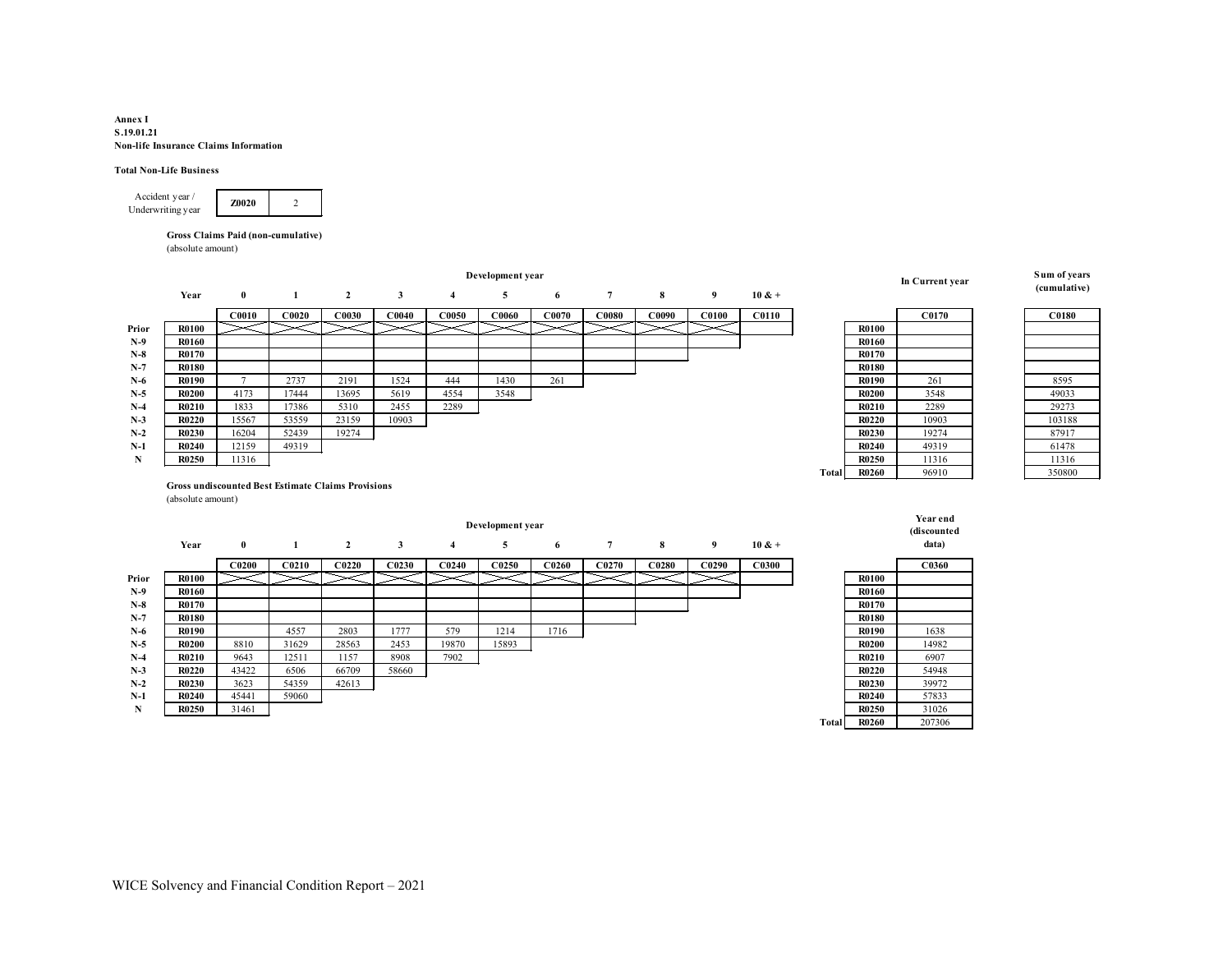#### **Annex I S.23.01.01 Own funds**

|                                                                                                                          |              |              | unicsulturu | ,,,,,,,,,,, |                   |       |
|--------------------------------------------------------------------------------------------------------------------------|--------------|--------------|-------------|-------------|-------------------|-------|
|                                                                                                                          |              | <b>C0010</b> | C0020       | C0030       | CO <sub>040</sub> | C0050 |
| Basic own funds before deduction for participations in other financial sector as foreseen in article 68                  |              |              |             |             |                   |       |
| of Delegated Regulation 2015/35                                                                                          |              |              |             |             |                   |       |
| Ordinary share capital (gross of own shares)                                                                             | R0010        | 32351        | 32351       |             |                   |       |
| Share premium account related to ordinary share capital                                                                  | <b>R0030</b> |              |             |             |                   |       |
| Initial funds, members' contributions or the equivalent basic own - fund item for mutual and mutual-type<br>undertakings | R0040        |              |             |             |                   |       |
| Subordinated mutual member accounts                                                                                      | <b>R0050</b> |              |             |             |                   |       |
| Surplus funds                                                                                                            | <b>R0070</b> |              |             |             |                   |       |
| Preference shares                                                                                                        | <b>R0090</b> |              |             |             |                   |       |
| Share premium account related to preference shares                                                                       | R0110        |              |             |             |                   |       |
| Reconciliation reserve                                                                                                   | R0130        | $-5577$      | $-5577$     |             |                   |       |
| Subordinated liabilities                                                                                                 | R0140        |              |             |             |                   |       |
| An amount equal to the value of net deferred tax assets                                                                  | R0160        | 387          |             |             |                   | 387   |
| Other own fund items approved by the supervisory authority as basic own funds not specified above                        | <b>R0180</b> |              |             |             |                   |       |
| Own funds from the financial statements that should not be represented by the reconciliation                             |              |              |             |             |                   |       |
| reserve and do not meet the criteria to be classified as Solvency II own funds                                           |              |              |             |             |                   |       |
| Own funds from the financial statements that should not be represented by the reconciliation reserve and                 | <b>R0220</b> |              |             |             |                   |       |
| do not meet the criteria to be classified as Solvency II own funds                                                       |              |              |             |             |                   |       |
| <b>Deductions</b>                                                                                                        |              |              |             |             |                   |       |
| Deductions for participations in financial and credit institutions                                                       | R0230        |              |             |             |                   |       |
| Total basic own funds after deductions                                                                                   | <b>R0290</b> | 27161        | 26774       |             |                   | 387   |
| Ancillary own funds                                                                                                      |              |              |             |             |                   |       |
| Unpaid and uncalled ordinary share capital callable on demand                                                            | <b>R0300</b> |              |             |             |                   |       |
| Unpaid and uncalled initial funds, members' contributions or the equivalent basic own fund item for mutual               | R0310        |              |             |             |                   |       |
| and mutual - type undertakings, callable on demand                                                                       |              |              |             |             |                   |       |
|                                                                                                                          |              |              |             |             |                   |       |

Unpaid and uncalled preference shares callable on demand<br> **A** legally binding commitment to subscribe and pay for subordinated liabilities on demand<br> **R0** 

A legally binding commitment to subscribe and pay for subordinated liabilities on demand<br>Letters of credit and guarantees under Article 96(2) of the Directive 2009/138/EC **R0** Letters of credit and guarantees under Article 96(2) of the Directive 2009/138/EC

Letters of credit and guarantees other than under Article 96(2) of the Directive 2009/138/EC<br>Supplementary members calls under first subparagraph of Article 96(3) of the Directive 2009/138/EC<br>Supplementary members calls - Other ancillary own funds **R0** 

|  | Fotal ancillary own funds |  |  |
|--|---------------------------|--|--|
|  |                           |  |  |

#### **Available and eligible own funds**

 $Ratio of Eligible own funds to SCR$ **Ratio of Eligible own funds to MCR** 

#### **Reconciliation reserve**

Excess of assets over liabilities **R** 

Own shares (held directly and indirectly) **R** 

Foreseeable dividends, distributions and charges **Formal charges R** Other basic own fund items Other basic own fund items

Adjustment for restricted own fund items in respect of matching adjustment portfolios and ring fenced **R0 Reconciliation reserve R07600** - **R07600** - **R07600** - **R07600** - **R07600** - **R07600** - **R07600** - **R07600** - **R07600** - **R07600** - **R07600** - **R07600** - **R07600** - **R07600** - **R07600** - **R07600** - **R07600** - **R07600** -

#### **Expected profits**

Expected profits included in future premiums (EPIFP) - Life business **R** 

Expected profits included in future premiums (EPIFP) - Non- life business **R** 

**Total Expected profits included in future premiums (EPIFP) R0790** 122

| Total<br>C0010 | Tier 1-<br>unrestricted<br>C0020 | Tier 1-<br>restricted<br>C0030 | Tier 2<br>C0040 | Tier 3<br>C0050 |
|----------------|----------------------------------|--------------------------------|-----------------|-----------------|
|                |                                  |                                |                 |                 |
| 32351          | 32351                            |                                |                 |                 |
|                |                                  |                                |                 |                 |
|                |                                  |                                |                 |                 |
|                |                                  |                                |                 |                 |
|                |                                  |                                |                 |                 |
|                |                                  |                                |                 |                 |
| $-5577$        | $-5577$                          |                                |                 |                 |
| 387            |                                  |                                |                 | 387             |
|                |                                  |                                |                 |                 |
|                |                                  |                                |                 |                 |
|                |                                  |                                |                 |                 |
| 27161          | 26774                            | $\overline{0}$                 | $\theta$        | 387             |
|                |                                  |                                |                 |                 |
|                |                                  |                                |                 |                 |
|                |                                  |                                |                 |                 |
| 1174           |                                  |                                | 1174            |                 |
|                |                                  |                                |                 |                 |
|                |                                  |                                |                 |                 |
|                |                                  |                                |                 |                 |
| $\mathbf{0}$   |                                  |                                |                 |                 |

|                                           |              | Total             | Tier 1-<br>unrestricted | Tier 1-<br>restricted | Tier 2            | Tier 3 |
|-------------------------------------------|--------------|-------------------|-------------------------|-----------------------|-------------------|--------|
|                                           |              | C <sub>0010</sub> | <b>C0020</b>            | <b>C0030</b>          | CO <sub>040</sub> | C0050  |
| Total ancillary own funds                 | <b>R0400</b> | 174               |                         |                       | 1174              |        |
| Available and eligible own funds          |              |                   |                         |                       |                   |        |
| Total available own funds to meet the SCR | <b>R0500</b> | 28335             | 26774                   |                       | 1174              | 387    |
| Total available own funds to meet the MCR | R0510        | 27948             | 26774                   |                       | 1174              |        |
| Total eligible own funds to meet the SCR  | <b>R0540</b> | 28335             | 26774                   |                       | 1174              | 387    |
| Total eligible own funds to meet the MCR  | <b>R0550</b> | 27659.4           | 26774                   |                       | 885.4             |        |
| SCR                                       | <b>R0580</b> | 17709             |                         |                       |                   |        |
| MCR                                       | <b>R0600</b> | 4427              |                         |                       |                   |        |
| Ratio of Eligible own funds to SCR        | R0620        | 1.61              |                         |                       |                   |        |
| Ratio of Eligible own funds to MCR        | R0640        | 6.2479            |                         |                       |                   |        |

|       | <b>C0060</b> |  |
|-------|--------------|--|
|       |              |  |
| 20700 | 27161        |  |
| 20710 | 0            |  |
| 20720 |              |  |
| 20730 | 32738        |  |
| 20740 |              |  |
| 20760 | $-5577$      |  |
|       |              |  |
| 20770 |              |  |
| 20780 | 122          |  |
| 20790 | 122          |  |
|       |              |  |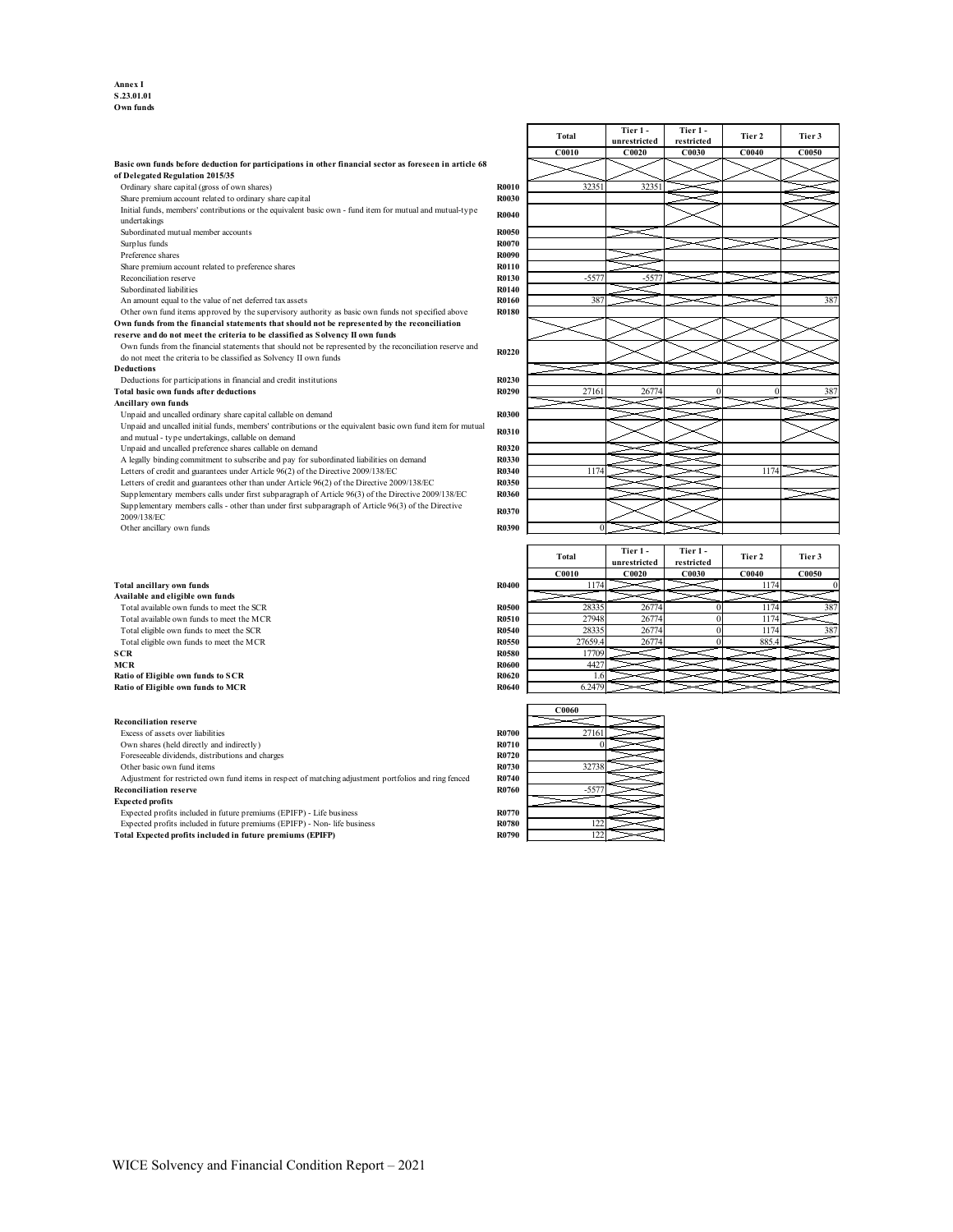Annex I<br>S.25.01.21<br>Solvency Capital Requirement - for undertakings on Standard Formula

| C0110<br>C0090<br>C0120<br>429.55<br>Market risk<br>R0010<br>9464.79<br>Counterparty default risk<br>R0020<br>Life underwriting risk<br>R0030<br>$\theta$<br>None<br>Health underwriting risk<br>$\theta$<br>R0040<br>None<br>5985.53<br>Non-life underwriting risk<br>R0050<br>None<br>Diversification<br>$-2257.7$<br>R0060<br>Intangible asset risk<br>R0070<br>13622.17<br><b>Basic Solvency Capital Requirement</b><br>R0100<br>C0100<br><b>Calculation of Solvency Capital Requirement</b><br>4086.65<br>R0130<br>Operational risk<br>Loss-absorbing capacity of technical provisions<br>R0140<br>Loss-absorbing capacity of deferred taxes<br>R0150<br>Capital requirement for business operated in accordance with Art. 4 of Directive<br>R0160<br>17708.82<br>Solvency capital requirement excluding capital add-on<br>R0200<br>Capital add-on already set<br>R0210<br>17708.82<br>Solvency capital requirement<br>R0220<br>Other information on SCR<br>Capital requirement for duration-based equity risk sub-module<br>R0400<br>Total amount of Notional Solvency Capital Requirements for remaining part<br>R0410<br>Total amount of Notional Solvency Capital Requirements for ring fenced funds<br>R0420<br>Total amount of Notional Solvency Capital Requirements for matching adjustment<br>R0430<br>Diversification effects due to RFF nSCR aggregation for article 304<br>R0440<br>Approach to tax rate<br>Yes/No<br>C0109<br>R0590<br>$\overline{3}$<br>Approach based on average taxrate<br>Calculation of loss absorbing capacity of deferred taxes<br><b>LAC DT</b><br>C0130<br><b>LACDT</b><br>R0640<br>LAC DT justified by reversion of deferred tax liabilities<br>R0650<br>LAC DT justified by reference to probable future taxable profit<br>R0660<br>LAC DT justified by carry back, current year<br>R0670<br>LAC DT justified by carry back, future years<br>R0680<br>Maximum LAC DT<br>R0690 |  | Gross solvency capital<br>requirement | <b>USP</b> | <b>Simplifications</b> |
|----------------------------------------------------------------------------------------------------------------------------------------------------------------------------------------------------------------------------------------------------------------------------------------------------------------------------------------------------------------------------------------------------------------------------------------------------------------------------------------------------------------------------------------------------------------------------------------------------------------------------------------------------------------------------------------------------------------------------------------------------------------------------------------------------------------------------------------------------------------------------------------------------------------------------------------------------------------------------------------------------------------------------------------------------------------------------------------------------------------------------------------------------------------------------------------------------------------------------------------------------------------------------------------------------------------------------------------------------------------------------------------------------------------------------------------------------------------------------------------------------------------------------------------------------------------------------------------------------------------------------------------------------------------------------------------------------------------------------------------------------------------------------------------------------------------------------------------------------------------------------------------------------------------------------|--|---------------------------------------|------------|------------------------|
|                                                                                                                                                                                                                                                                                                                                                                                                                                                                                                                                                                                                                                                                                                                                                                                                                                                                                                                                                                                                                                                                                                                                                                                                                                                                                                                                                                                                                                                                                                                                                                                                                                                                                                                                                                                                                                                                                                                            |  |                                       |            |                        |
|                                                                                                                                                                                                                                                                                                                                                                                                                                                                                                                                                                                                                                                                                                                                                                                                                                                                                                                                                                                                                                                                                                                                                                                                                                                                                                                                                                                                                                                                                                                                                                                                                                                                                                                                                                                                                                                                                                                            |  |                                       |            |                        |
|                                                                                                                                                                                                                                                                                                                                                                                                                                                                                                                                                                                                                                                                                                                                                                                                                                                                                                                                                                                                                                                                                                                                                                                                                                                                                                                                                                                                                                                                                                                                                                                                                                                                                                                                                                                                                                                                                                                            |  |                                       |            |                        |
|                                                                                                                                                                                                                                                                                                                                                                                                                                                                                                                                                                                                                                                                                                                                                                                                                                                                                                                                                                                                                                                                                                                                                                                                                                                                                                                                                                                                                                                                                                                                                                                                                                                                                                                                                                                                                                                                                                                            |  |                                       |            |                        |
|                                                                                                                                                                                                                                                                                                                                                                                                                                                                                                                                                                                                                                                                                                                                                                                                                                                                                                                                                                                                                                                                                                                                                                                                                                                                                                                                                                                                                                                                                                                                                                                                                                                                                                                                                                                                                                                                                                                            |  |                                       |            |                        |
|                                                                                                                                                                                                                                                                                                                                                                                                                                                                                                                                                                                                                                                                                                                                                                                                                                                                                                                                                                                                                                                                                                                                                                                                                                                                                                                                                                                                                                                                                                                                                                                                                                                                                                                                                                                                                                                                                                                            |  |                                       |            |                        |
|                                                                                                                                                                                                                                                                                                                                                                                                                                                                                                                                                                                                                                                                                                                                                                                                                                                                                                                                                                                                                                                                                                                                                                                                                                                                                                                                                                                                                                                                                                                                                                                                                                                                                                                                                                                                                                                                                                                            |  |                                       |            |                        |
|                                                                                                                                                                                                                                                                                                                                                                                                                                                                                                                                                                                                                                                                                                                                                                                                                                                                                                                                                                                                                                                                                                                                                                                                                                                                                                                                                                                                                                                                                                                                                                                                                                                                                                                                                                                                                                                                                                                            |  |                                       |            |                        |
|                                                                                                                                                                                                                                                                                                                                                                                                                                                                                                                                                                                                                                                                                                                                                                                                                                                                                                                                                                                                                                                                                                                                                                                                                                                                                                                                                                                                                                                                                                                                                                                                                                                                                                                                                                                                                                                                                                                            |  |                                       |            |                        |
|                                                                                                                                                                                                                                                                                                                                                                                                                                                                                                                                                                                                                                                                                                                                                                                                                                                                                                                                                                                                                                                                                                                                                                                                                                                                                                                                                                                                                                                                                                                                                                                                                                                                                                                                                                                                                                                                                                                            |  |                                       |            |                        |
|                                                                                                                                                                                                                                                                                                                                                                                                                                                                                                                                                                                                                                                                                                                                                                                                                                                                                                                                                                                                                                                                                                                                                                                                                                                                                                                                                                                                                                                                                                                                                                                                                                                                                                                                                                                                                                                                                                                            |  |                                       |            |                        |
|                                                                                                                                                                                                                                                                                                                                                                                                                                                                                                                                                                                                                                                                                                                                                                                                                                                                                                                                                                                                                                                                                                                                                                                                                                                                                                                                                                                                                                                                                                                                                                                                                                                                                                                                                                                                                                                                                                                            |  |                                       |            |                        |
|                                                                                                                                                                                                                                                                                                                                                                                                                                                                                                                                                                                                                                                                                                                                                                                                                                                                                                                                                                                                                                                                                                                                                                                                                                                                                                                                                                                                                                                                                                                                                                                                                                                                                                                                                                                                                                                                                                                            |  |                                       |            |                        |
|                                                                                                                                                                                                                                                                                                                                                                                                                                                                                                                                                                                                                                                                                                                                                                                                                                                                                                                                                                                                                                                                                                                                                                                                                                                                                                                                                                                                                                                                                                                                                                                                                                                                                                                                                                                                                                                                                                                            |  |                                       |            |                        |
|                                                                                                                                                                                                                                                                                                                                                                                                                                                                                                                                                                                                                                                                                                                                                                                                                                                                                                                                                                                                                                                                                                                                                                                                                                                                                                                                                                                                                                                                                                                                                                                                                                                                                                                                                                                                                                                                                                                            |  |                                       |            |                        |
|                                                                                                                                                                                                                                                                                                                                                                                                                                                                                                                                                                                                                                                                                                                                                                                                                                                                                                                                                                                                                                                                                                                                                                                                                                                                                                                                                                                                                                                                                                                                                                                                                                                                                                                                                                                                                                                                                                                            |  |                                       |            |                        |
|                                                                                                                                                                                                                                                                                                                                                                                                                                                                                                                                                                                                                                                                                                                                                                                                                                                                                                                                                                                                                                                                                                                                                                                                                                                                                                                                                                                                                                                                                                                                                                                                                                                                                                                                                                                                                                                                                                                            |  |                                       |            |                        |
|                                                                                                                                                                                                                                                                                                                                                                                                                                                                                                                                                                                                                                                                                                                                                                                                                                                                                                                                                                                                                                                                                                                                                                                                                                                                                                                                                                                                                                                                                                                                                                                                                                                                                                                                                                                                                                                                                                                            |  |                                       |            |                        |
|                                                                                                                                                                                                                                                                                                                                                                                                                                                                                                                                                                                                                                                                                                                                                                                                                                                                                                                                                                                                                                                                                                                                                                                                                                                                                                                                                                                                                                                                                                                                                                                                                                                                                                                                                                                                                                                                                                                            |  |                                       |            |                        |
|                                                                                                                                                                                                                                                                                                                                                                                                                                                                                                                                                                                                                                                                                                                                                                                                                                                                                                                                                                                                                                                                                                                                                                                                                                                                                                                                                                                                                                                                                                                                                                                                                                                                                                                                                                                                                                                                                                                            |  |                                       |            |                        |
|                                                                                                                                                                                                                                                                                                                                                                                                                                                                                                                                                                                                                                                                                                                                                                                                                                                                                                                                                                                                                                                                                                                                                                                                                                                                                                                                                                                                                                                                                                                                                                                                                                                                                                                                                                                                                                                                                                                            |  |                                       |            |                        |
|                                                                                                                                                                                                                                                                                                                                                                                                                                                                                                                                                                                                                                                                                                                                                                                                                                                                                                                                                                                                                                                                                                                                                                                                                                                                                                                                                                                                                                                                                                                                                                                                                                                                                                                                                                                                                                                                                                                            |  |                                       |            |                        |
|                                                                                                                                                                                                                                                                                                                                                                                                                                                                                                                                                                                                                                                                                                                                                                                                                                                                                                                                                                                                                                                                                                                                                                                                                                                                                                                                                                                                                                                                                                                                                                                                                                                                                                                                                                                                                                                                                                                            |  |                                       |            |                        |
|                                                                                                                                                                                                                                                                                                                                                                                                                                                                                                                                                                                                                                                                                                                                                                                                                                                                                                                                                                                                                                                                                                                                                                                                                                                                                                                                                                                                                                                                                                                                                                                                                                                                                                                                                                                                                                                                                                                            |  |                                       |            |                        |
|                                                                                                                                                                                                                                                                                                                                                                                                                                                                                                                                                                                                                                                                                                                                                                                                                                                                                                                                                                                                                                                                                                                                                                                                                                                                                                                                                                                                                                                                                                                                                                                                                                                                                                                                                                                                                                                                                                                            |  |                                       |            |                        |
|                                                                                                                                                                                                                                                                                                                                                                                                                                                                                                                                                                                                                                                                                                                                                                                                                                                                                                                                                                                                                                                                                                                                                                                                                                                                                                                                                                                                                                                                                                                                                                                                                                                                                                                                                                                                                                                                                                                            |  |                                       |            |                        |
|                                                                                                                                                                                                                                                                                                                                                                                                                                                                                                                                                                                                                                                                                                                                                                                                                                                                                                                                                                                                                                                                                                                                                                                                                                                                                                                                                                                                                                                                                                                                                                                                                                                                                                                                                                                                                                                                                                                            |  |                                       |            |                        |
|                                                                                                                                                                                                                                                                                                                                                                                                                                                                                                                                                                                                                                                                                                                                                                                                                                                                                                                                                                                                                                                                                                                                                                                                                                                                                                                                                                                                                                                                                                                                                                                                                                                                                                                                                                                                                                                                                                                            |  |                                       |            |                        |
|                                                                                                                                                                                                                                                                                                                                                                                                                                                                                                                                                                                                                                                                                                                                                                                                                                                                                                                                                                                                                                                                                                                                                                                                                                                                                                                                                                                                                                                                                                                                                                                                                                                                                                                                                                                                                                                                                                                            |  |                                       |            |                        |
|                                                                                                                                                                                                                                                                                                                                                                                                                                                                                                                                                                                                                                                                                                                                                                                                                                                                                                                                                                                                                                                                                                                                                                                                                                                                                                                                                                                                                                                                                                                                                                                                                                                                                                                                                                                                                                                                                                                            |  |                                       |            |                        |
|                                                                                                                                                                                                                                                                                                                                                                                                                                                                                                                                                                                                                                                                                                                                                                                                                                                                                                                                                                                                                                                                                                                                                                                                                                                                                                                                                                                                                                                                                                                                                                                                                                                                                                                                                                                                                                                                                                                            |  |                                       |            |                        |
|                                                                                                                                                                                                                                                                                                                                                                                                                                                                                                                                                                                                                                                                                                                                                                                                                                                                                                                                                                                                                                                                                                                                                                                                                                                                                                                                                                                                                                                                                                                                                                                                                                                                                                                                                                                                                                                                                                                            |  |                                       |            |                        |
|                                                                                                                                                                                                                                                                                                                                                                                                                                                                                                                                                                                                                                                                                                                                                                                                                                                                                                                                                                                                                                                                                                                                                                                                                                                                                                                                                                                                                                                                                                                                                                                                                                                                                                                                                                                                                                                                                                                            |  |                                       |            |                        |
|                                                                                                                                                                                                                                                                                                                                                                                                                                                                                                                                                                                                                                                                                                                                                                                                                                                                                                                                                                                                                                                                                                                                                                                                                                                                                                                                                                                                                                                                                                                                                                                                                                                                                                                                                                                                                                                                                                                            |  |                                       |            |                        |
|                                                                                                                                                                                                                                                                                                                                                                                                                                                                                                                                                                                                                                                                                                                                                                                                                                                                                                                                                                                                                                                                                                                                                                                                                                                                                                                                                                                                                                                                                                                                                                                                                                                                                                                                                                                                                                                                                                                            |  |                                       |            |                        |